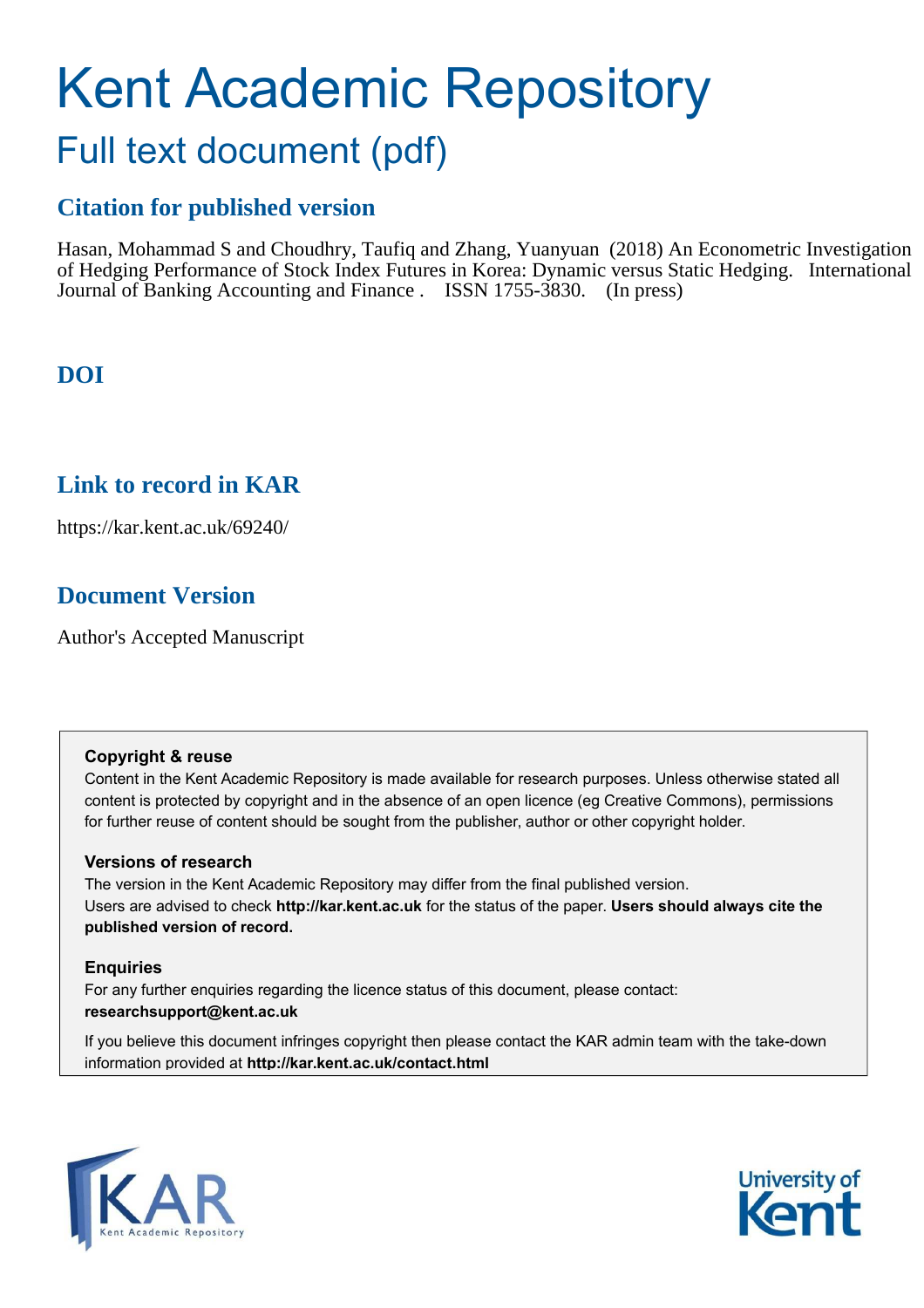# **An Econometric Investigation of Hedging Performance of Stock Index Futures in Korea: Dynamic versus Static Hedging**

Mohammad Hasan<sup>a</sup>, Taufiq Choudhry<sup>b</sup>, and Yuanyuan Zhang<sup>c</sup>

<sup>a</sup>Kent Business School, University of Kent, UK;<sup>b</sup> Southampton Business School, University of Southampton <sup>c</sup> Southwestern University of Economics and Finance, P.R. China

# **Abstract**

Employing daily data of stock index and stock index futures, this paper empirically investigates the hedging effectiveness of time-varying hedge ratios of emerging futures markets using South Korea as a case. This paper employs eight variants of GARCH models to estimate the hedge ratios along with the conventional methods, and compares the hedging effectiveness of these estimated hedge ratios across model specifications using both within-sample and out-of-sample forecasting performances. In contrast to recent research findings, hedging performance based on a conventional OLS method outperforms the GARCH class models.

Key words: Stock index futures; time-varying hedge ratio; GARCH model; hedging effectiveness.

JEL classification: G1; G13; G15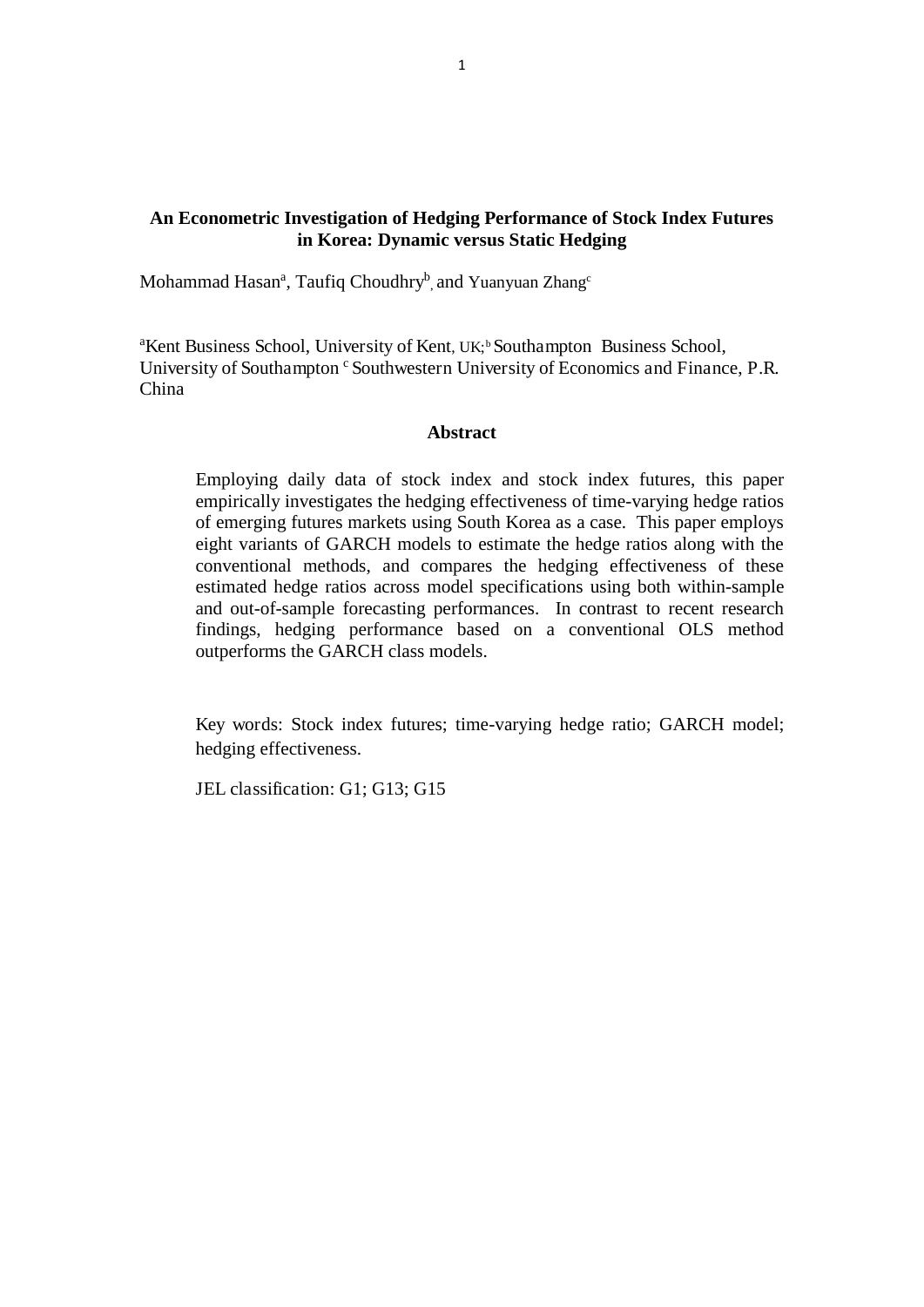# **An Econometric Investigation of Hedging Performance of Stock Index Futures in Korea: Dynamic versus Static Hedging**

#### **1. Introduction**

The last five decades have seen tremendous interest in modelling and forecasting of the optimal hedge ratios (OHR) and alternative hedging strategies applied to the commodity and financial futures.<sup>1</sup> Stock index futures contracts, in particular, offer opportunities for unbundling the market and non-market components of risk and return to investment banks, security houses, fund managers and individual investors. Fund managers use stock index futures to alter, temporarily, the systematic risk of a portfolio without having to buy or sell its constituent stock. They are routinely used in program trading and index arbitrage to achieve portfolio insurance. Hedgers use the markets as a means to avoid the risk associated with price changes in the related cash markets. The determination of optimal hedge ratio helps the investor to choose the optimal portfolios with suitable futures and a reasonable number of futures contracts. Consequently, a large body of empirical literature has accumulated in recent years examining the issues of relative effectiveness of sophisticated hedging methods over much simpler and intuitively appealing traditional hedging methods using currencies, commodities, stock indices, and interest rate products (Sultan and Hasan 2008).

Given the plethora of literature, there is a gap in the current research strand. Most previous studies confined their attention to more developed and mature financial markets and exchanges. Quite surprisingly, there has been little research to examine the behaviour of time-varying hedge ratios for emerging markets.<sup>2</sup> This article, therefore, investigates the behaviour of dynamic hedge ratios in the stock and futures markets of South Korea, using alternative variants of GARCH models, and compares the hedging effectiveness of optimal hedge ratios across those models. More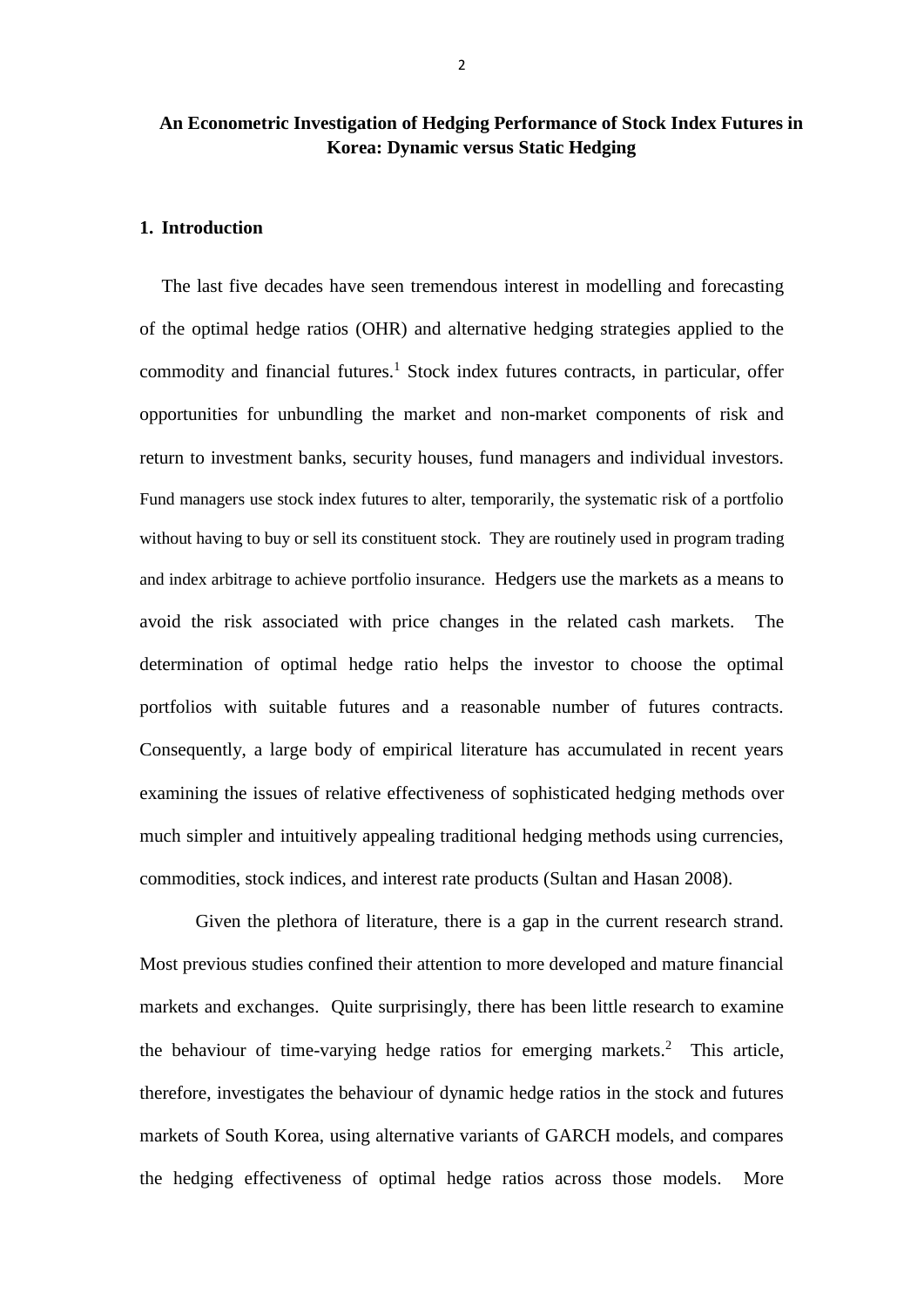specifically, using daily data of the stock spot and futures markets of South Korea – within the framework of bivariate standard GARCH, GARCH-BEKK, GARCH-ECM, GARCH-X, and asymmetric GARCH-GJR, GARCH-DCC models – this paper estimates the time-varying hedge ratios over the period January 2000 to August 2017 and compares the hedging performances of those hedge ratios. In addition, we have employed two customised variants of GARCH models – namely the Markov switching volatility ARCH (MSVARCH) model (Hamilton and Susmel 1994, Turner et al. 1989), and the asymmetric non-linear smooth-transition generalised autoregressive conditional heteroscedasticity (ANST-GARCH) model (Anderson et al. 1999, Nam et al. 2001) – to capture regime-switching and asymmetric behaviour. None of the previous studies has employed these two variants of GARCH model.

Our analysis contributes to the existing literature in the following ways: First, we have estimated the time-varying hedge ratios using longer time span and frequency of data. A number of important events, regimes and episodes in the financial markets have characterised this long period. These include the post-Asian financial crisis, the dot-com boom (until March 2000), aftermath of the bubble burst (after March 2000), the bankruptcy of WorldCom (July 2000-October 2000), a period of the stable and upward trending markets (April 2002-July 2007), the recent global financial crisis (August 2007-September/October  $2008$ )<sup>3</sup>, and aftermath of the financial crisis followed by a period of great recession and euro-zone crisis. In a recent study on the forecasting performance of 125 variants of GARCH models, Laurent et al. (2012) note that during unstable periods such as the dot-com bubble, the superior models consist of sophisticated GARCH specifications such as orthogonal and dynamic conditional correlation (DCC) embedded with leverage effect. During tranquil periods, GARCH with specifications such as conditional correlation and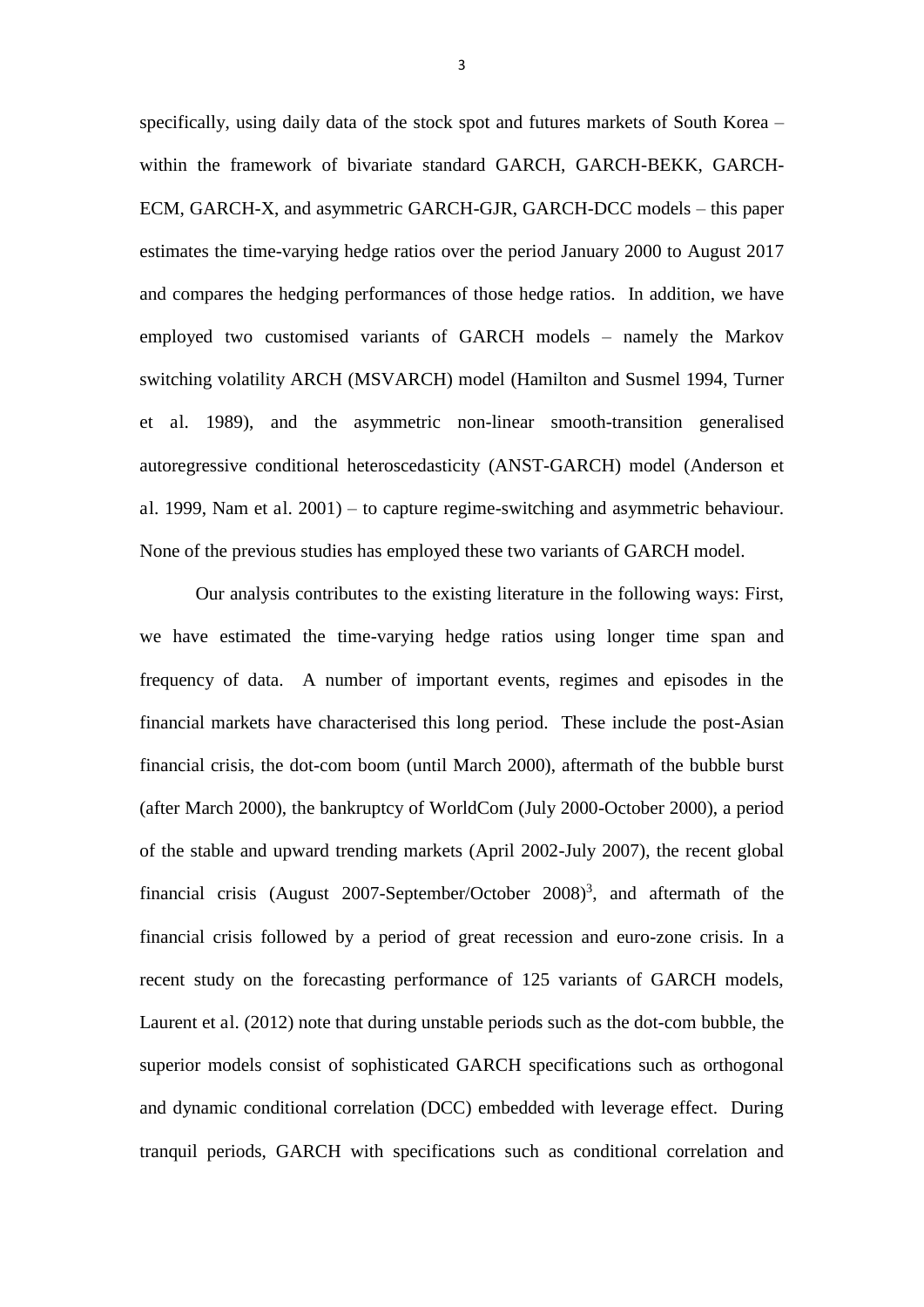symmetry in the variance perform well. Finally, during the 2007-2008 financial crisis, GARCH specification with non-stationarity in the conditional variance process generates superior forecast. The selection and use of eight alternative variants of GARCH model would successfully capture these varying features of asymmetry, regime shifts, and unstable and calm market conditions which are embedded in our data series. Bivariate GARCH, GARCH-BEKK, GARCH-ECM, GARCH-X, and GARCH-DCC are the principal variants employed in previous research; the use of ANST-GARCH and MRVARCH would accommodate the issues of regimes shift, asymmetry and non-stationary variances, respectively.

Second, we have evaluated the hedging performance using two nonoverlapping out of sample forecast to ameliorate sampling effect and to obtain more robust results. Third, we have investigated the hedging effectiveness using two distinct frameworks of utility evaluations  $-$  i.e. (a) the mean-variance and (b) exponential utility approaches. Fourth, we have computed the minimum capital risk requirement (MCRR) using those hedge ratios to ascertain the superiority of an alternative hedging strategy that holds capital adequacy requirement of the fund at a minimum level. Given that hedge ratios of various portfolios are predictable, an investor always prefers a portfolio with a lower financial capital to reach the maximum of risk reduction.

The stock and futures exchanges of South Korea represent a major exchange in the Asia Pacific region and within the global exchanges in terms of both market capitalisation and trading volume. Furthermore, previous research on the Korean markets aimed at investigating the relative effectiveness of dynamic hedging yields mixed results with a number of studies found no evidence of outperformance of complex econometric models over a much simpler hedging method (see Alexander

4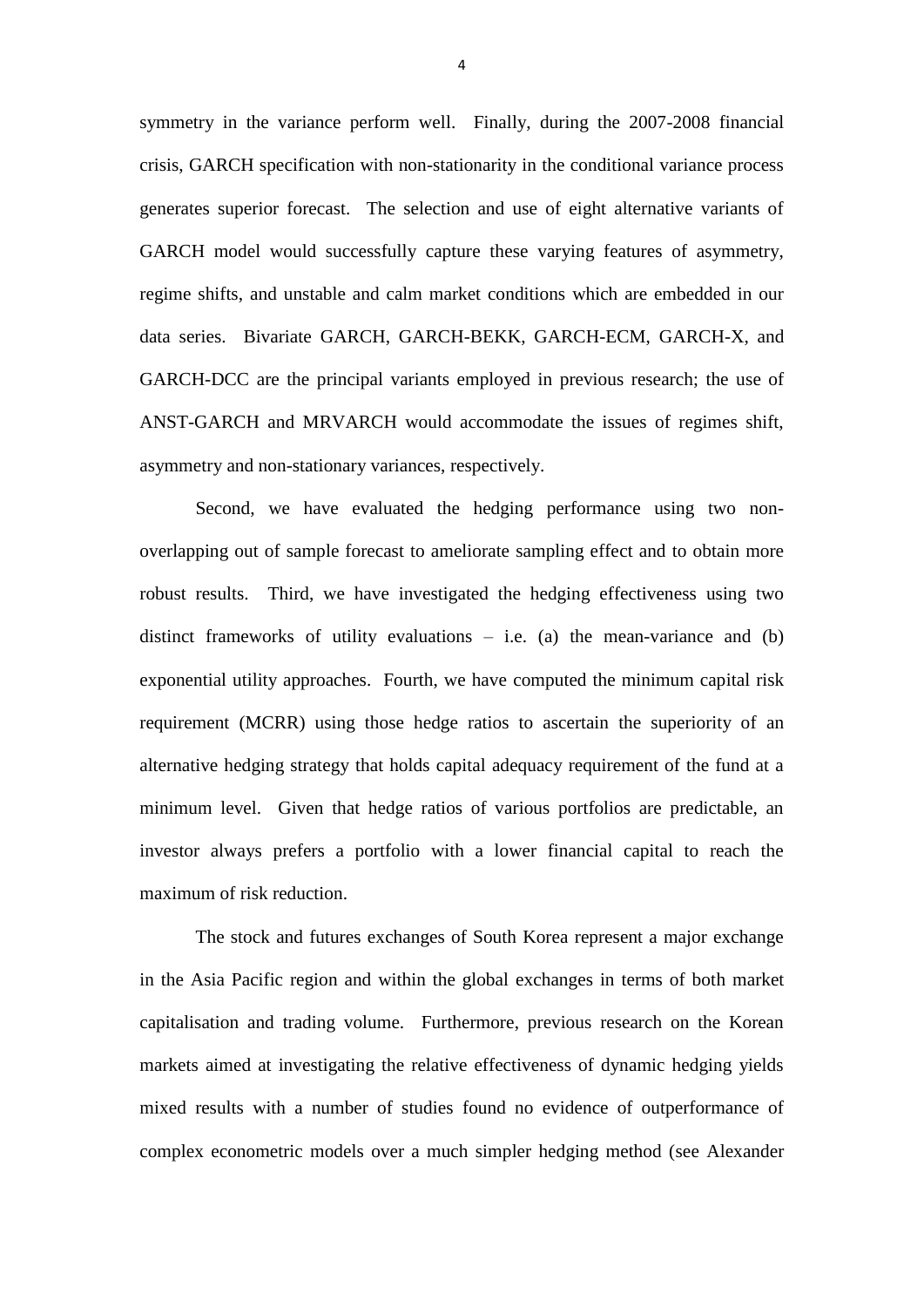and Barbosa, 2007, and Moon et al. 2009 and Copeland and Zhu 2010), and others found the comparative efficacy of more sophisticated econometric models (see Lai et al. 2009). Sim and Zurbruegg (2001a) noted that the comparative performance of a constant hedge ratio vis-a-vis the time-varying hedge ratio improved in the South Korean market after the Asian financial crisis. Given the significance of the Korean markets and the conflicting evidence, we attempt to re-assess empirically the comparative efficacy of dynamic hedging as an interesting case study.

The paper is organised as follows: Section 2 describes and discusses the optimal hedge ratio and the eight GARCH models. Section 3 presents a brief review of literature on the Korean market. The data and preliminary diagnostics are described in Section 4. Sections 5-7 offer the empirical results based upon estimating conventional and dynamic hedging models, and the final section offers a summary and conclusion.

#### **2. Estimation of Optimal Hedge Ratios and the GARCH Models**

#### **2.1 The Hedge Ratio**

Johnson's (1960) risk minimising hedge ratio h\* is defined as

$$
h^* = -\frac{\sigma_{c,f}}{\sigma_f^2} = -\frac{cov(R_c, R_f)}{var(R_f)} \quad , \tag{1}
$$

where  $R_c$  and  $R_f$  denote returns on spot and future indices. The optimal hedge ratio (OHR) then is computed as the slope coefficient of the following regression,

$$
R_{ct} = \alpha + \beta R_{ft} + \varepsilon, \tag{2}
$$

where  $\varepsilon_t$  is an error term.<sup>4</sup> A  $\beta = 0$  implies unhedged position;  $\beta = 1$  signifies a fully hedged position; and  $\beta$  < 1 implies a partial hedge.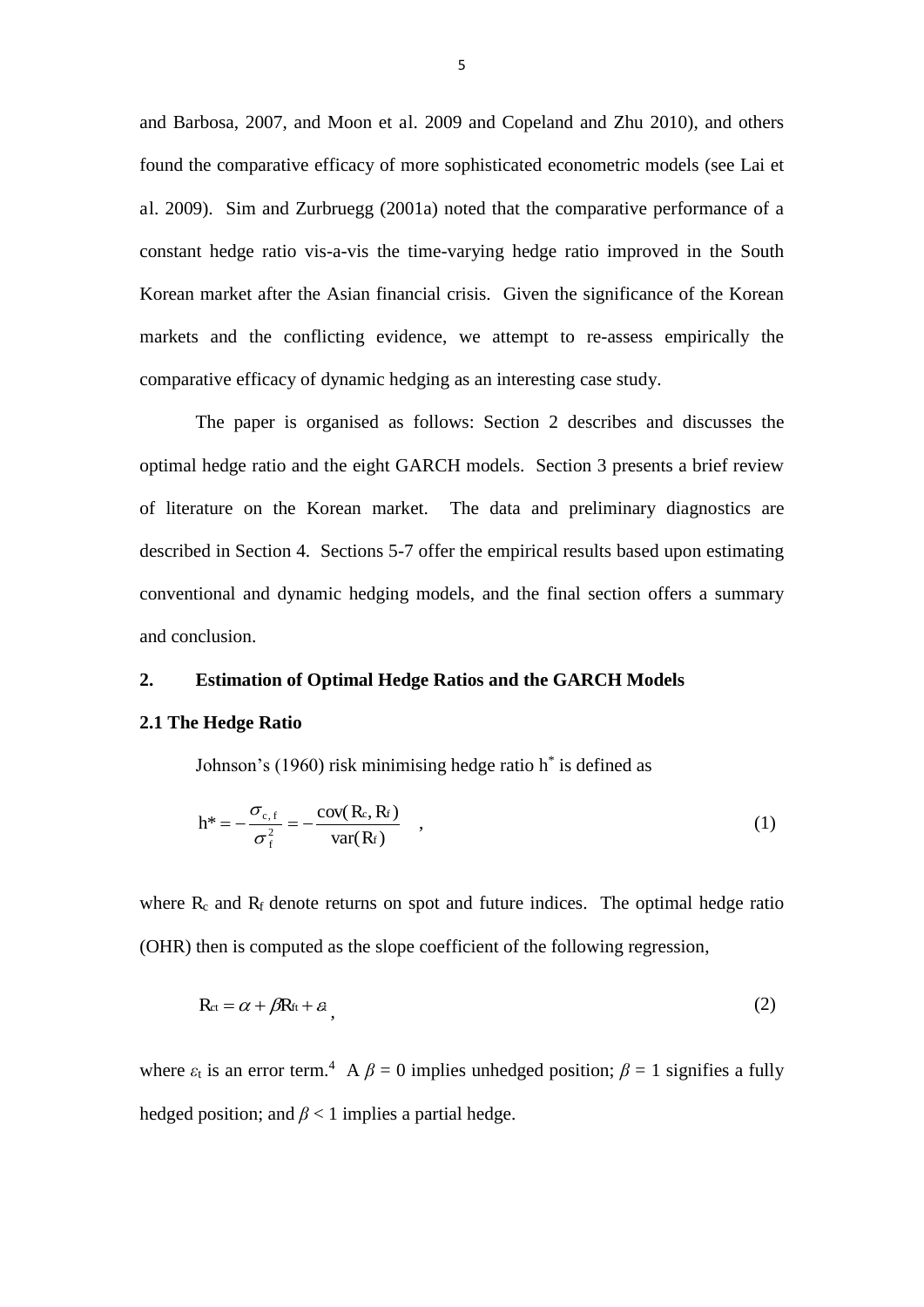It is now well-known in the literature that the conventional hedging model has shortcomings. As the distribution of futures and spot prices are changing through time, h<sup>\*</sup> which is expressed as the ratio of covariance between futures returns and cash returns and variance of futures returns, moves randomly through time (see Cecchetti et al. 1988, Baillie and Myers 1991, and Kroner and Sultan 1993). Therefore eq. (2) should be modified as:

$$
h_{\Gamma}^* = \frac{\text{cov}(R_{\Gamma+1}^c, R_{\Gamma+1}^f I \Omega_{\Gamma})}{\text{var}(R_{\Gamma+1}^f I \Omega_{\Gamma})} \tag{3}
$$

In eq. (3), conditional moments are changing as the information set,  $\Omega$ <sub>T</sub>, is updated; consequently, the number of futures contracts held and the optimal hedge ratio will also change through time – hence the t subscripts of  $h_T^*$ . Under the condition of time-varying distribution, the bivariate GARCH model is utilised to estimate the timevarying hedge ratios to approximate the dynamic hedging strategies.

### **2.2. Bivariate GARCH Model**

The time-varying hedge ratios are estimated from eight variants of GARCH models: standard GARCH, GARCH-ECM, GARCH-BEKK, GARCH-GJR and GARCH-X, GARCH-DCC, ANST-GARCH and MSVARCH. The following bivariate GARCH (p, q) model is applied to returns from the stock cash and futures markets<sup>5</sup>,

$$
y_t = \mu + \varepsilon_t \tag{4}
$$

$$
\varepsilon_{\rm t}/\Omega_{\rm t-1} \sim N(0, \rm H_{\rm t})\tag{5}
$$

$$
\text{vech}(H_t) = C + \sum_{i=1}^{p} A_i \text{vech}(\varepsilon_{t-i})^2 + \sum_{j=1}^{q} B_j \text{vech}(H_{t-j})
$$
(6)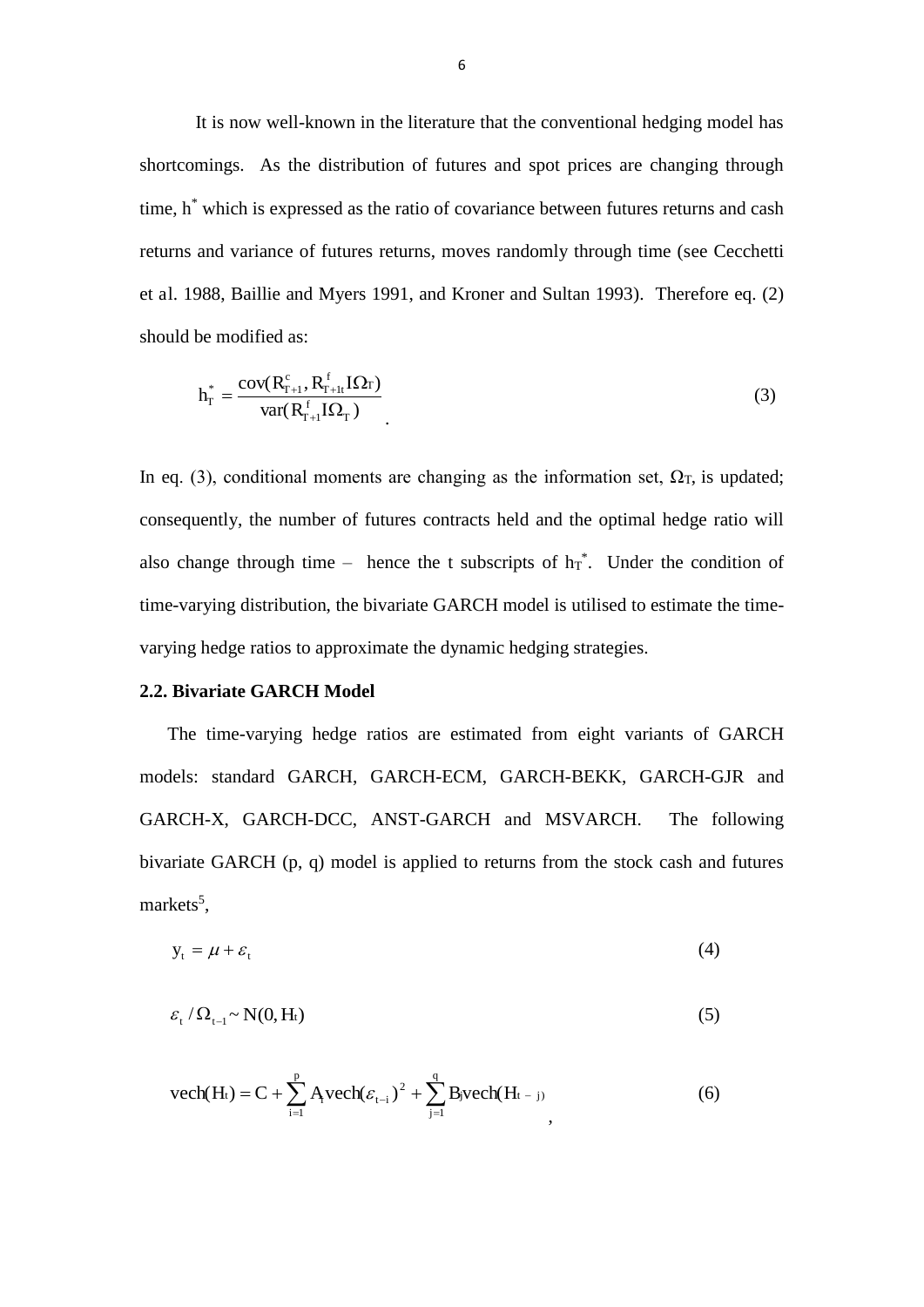where  $y_t = (r_t^c, r_t^f)$ t c  $y_t = (r_t^c, r_t^f)$  is a (2x1) vector containing stock returns from the cash and futures markets. H<sub>t</sub> is a  $(2x2)$  conditional covariance matrix, C is  $(3x1)$  parameter vector of constants,  $A_i$  and  $B_i$  are (3x3) parameter matrices, and vech is the column stacking operator that stacks the lower triangular portion of a symmetric matrix.

To make the estimation amenable, Engle and Kroner (1995) have suggested various restrictions to be imposed on the parameters of  $A_i$  and  $B_j$  matrices. A parsimonious representation may be achieved by imposing a diagonal restriction on the parameter matrices so that each variance and covariance element depends only on its own past values and prediction errors. The following equations represent a diagonal vech bivariate GARCH (1, 1) conditional variance equation(s):

$$
H_{11,t} = C_1 + A_1(\varepsilon_{1,t-1})^2 + B_1((H_{11,t-1})
$$
\n(7a)

$$
H_{12,t} = C_2 + A_{22}(\varepsilon_{1,t-1}, \varepsilon_{2,t-1}) + B_{22}(H_{12,t-1})
$$
\n(7b)

$$
H_{22} = C_3 + A_{33}(\mathcal{E}_{2,t-1})^2 + B_{33}(H_{22,t-1})
$$
\n(7c)

In the bivariate GARCH (1, 1) model, the diagonal vech parameterisation involves nine conditional variance parameters.

Using the bivariate GARCH model, the time-varying hedge ratio can be computed as

$$
h_t^* = \hat{H}_{12, t} / \hat{H}_{22, t}, \qquad (8)
$$

where  $\hat{H}_{12,t}$  is the estimated conditional covariance between the cash and futures returns, and  $\hat{H}_{22,t}$  is the estimated conditional variance of futures returns. Since the conditional covariance is time-varying, the optimal hedge would be time-varying too.

## **2.3. GARCH-ECM Model**

When the bivariate GARCH model incorporates the error correction term in the mean equation, it becomes the GARCH-ECM model which is presented as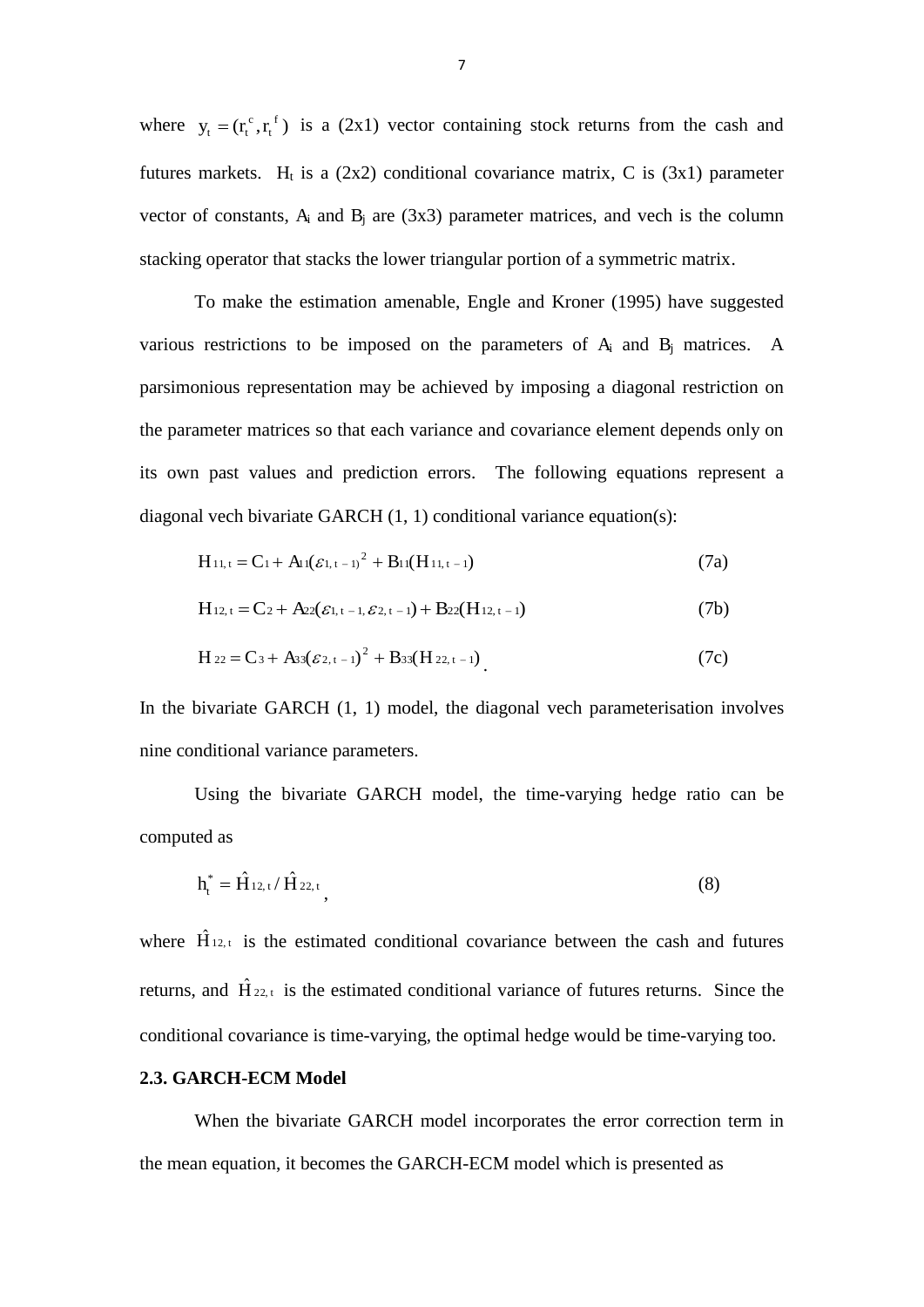$$
y_t = \mu + \delta(u_{t-1}) + \varepsilon, \tag{9}
$$

where  $u_{t-1}$  denotes the lagged error-correction term, retrieved from the cointegration regression. Therefore, a bivariate GARCH-ECM model will be employed to account for the long-run relationship and basis risk (see Kroner and Sultan 1993). Equation 8 still represents the hedge ratio.

## **2.4. Bivariate GARCH-BEKK Model**

In the BEKK model as suggested by Engle and Kroner (1995), the conditional covariance matrix is parameterised to

$$
vech(H_t) = C'C + \sum_{k=1}^{k} \sum_{i=1}^{p} A'_{ki} \varepsilon_{t-i} \varepsilon'_{t-1} A_{ki} + \sum_{k=1}^{k} \sum_{j=1}^{q} B'_{kj} H_{t-j} B_{kj} \quad . \tag{10}
$$

Eqs. (4) and (5) also apply to the BEKK model and are defined as before. In eq. (10)  $A_{ki}$ ,  $i = 1,...q$ ,  $k = 1,...k$ , and  $B_{kj}$   $j = 1,...q$ ,  $k = 1,...k$  are NxN matrices. The GARCH-BEKK model is sufficiently general that it guarantees the conditional covariance matrix,  $H_t$  to be positive definite, and renders significant parameter reduction in the estimation. For example, a bivariate BEKK GARCH (1, 1) parametrisation needs to estimate only 11 parameters in the conditional variance-covariance structure. The time-varying hedge ratio from the BEKK model is again represented by eq. (8).

### **2.5. Bivariate GARCH-GJR Model**

Along with the leptokurtic distribution of stock returns data, empirical research has shown a negative correlation between current returns and future volatility (Black 1976, Christie 1982). This negative effect of current returns on future variance is sometimes called the leverage effect (Bollerslev et al. 1992). Glosten et al. (1993) provide a modification to the GARCH model that allows positive and negative innovations to returns which have a different impact on conditional variance.<sup>6</sup> Glosten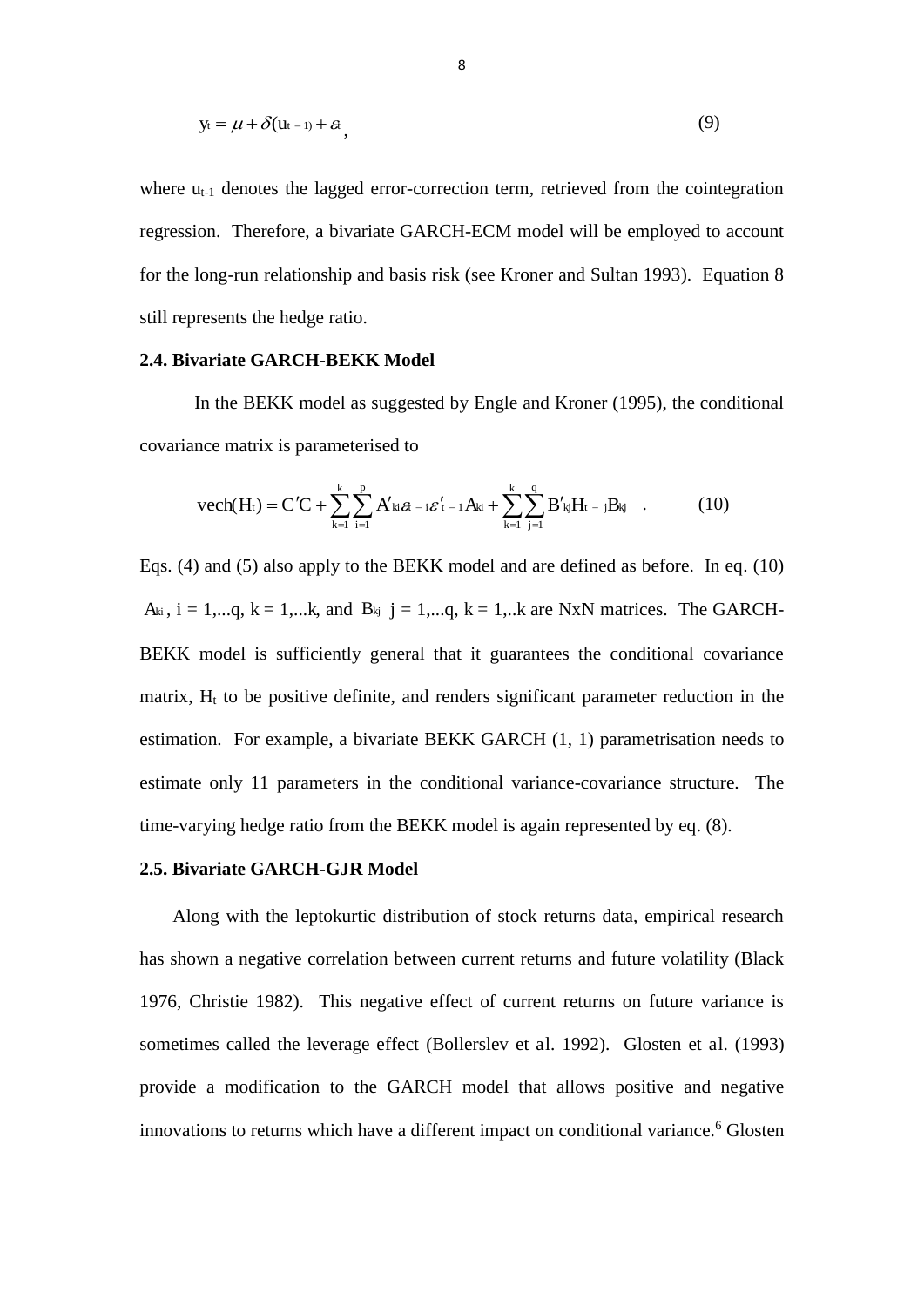et al. (1993) suggest that the asymmetry effect can also be captured simply by incorporating a dummy variable in the original GARCH.

$$
\sigma_{t}^{2} = \alpha_{0} + \alpha u_{t-1}^{2} + \gamma u_{t-1}^{2} I_{t-1} + \beta \sigma_{t-1}^{2},
$$
\n(11)

where  $I_{t-1} = 1$  if  $u_{t-1} > 0$ ; otherwise  $I_{t-1} = 0$ . Thus, the ARCH coefficient in a GARCH-GJR model switches between  $\alpha + \gamma$  and  $\alpha$ , depending on whether the lagged error term is positive or negative. The time-varying hedge ratio based on the GARCH-GJR model is also expressed as eq. (8).

# **2.6. Bivariate GARCH-X Model**

The GARCH-X model is an extension of the GARCH-ECM model as it incorporates the square of error correction term in the conditional covariance matrix. In the GARCH-X model, conditional heteroscedasticity may be modelled as a function of lagged squared error correction term, in addition to the ARMA terms in the variance/covariance equations:

$$
vech(H_t) = C + \sum_{i=1}^{p} Avech(\varepsilon_{t-i})^2 + \sum_{j=1}^{q} B_jvech(H_{t-j}) + \sum_{k=1}^{k} D_kvech(u_{t-1})^2
$$
.(12)

A significant positive effect may imply that the further the series deviate from each other in the short run, the harder they are to predict. The hedge ratio again is presented by eq. (8).

#### **2.7. Bivariate GARCH-DCC**

The preceding variants of the GARCH model assume constant correlation in the conditional covariance matrix. Tse and Tusi (2002) developed the dynamic conditional correlational GARCH (GARCH-DCC) model by allowing the conditional correlation to vary over time. The DCC model is often the most accurate in terms of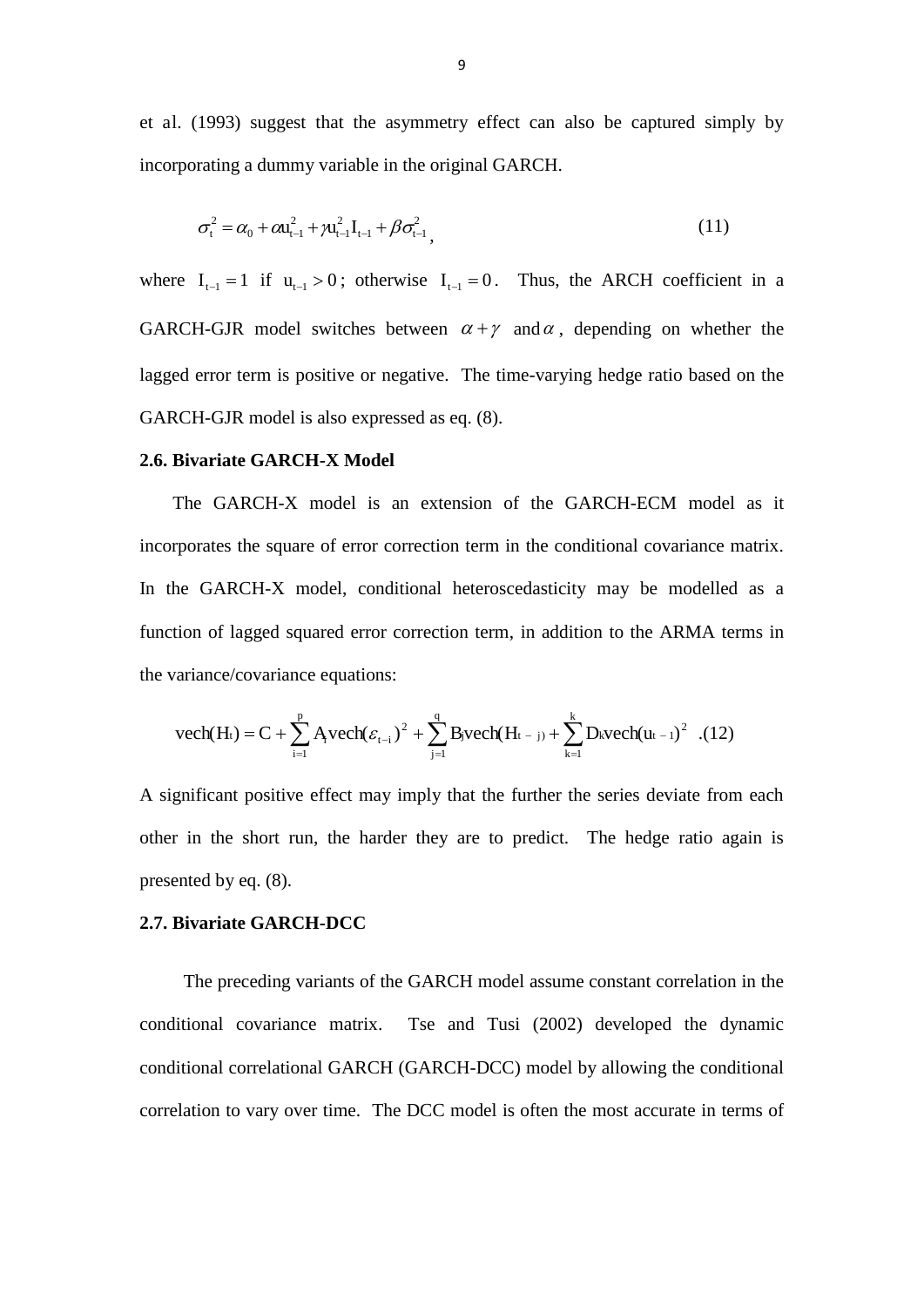forecasting depending on the criteria (Engle 2002). The bivariate covariance matrix of DCC can be expressed as

$$
H_{t} = \begin{bmatrix} h_{c,t}^{2} & h_{cf,t} \\ h_{cf,t} & h_{f,t}^{2} \end{bmatrix} = \begin{bmatrix} h_{c,t} & 0 \\ 0 & h_{f,t} \end{bmatrix} \begin{bmatrix} 1 & \rho_{t} \\ \rho_{t} & 1 \end{bmatrix} \begin{bmatrix} h_{c,f} & 0 \\ 0 & h_{f,t} \end{bmatrix},
$$
 (12)

where  $\rho_t$  is the time-varying conditional correlation coefficient of spot and futures returns at time t. The conditional correlation is specified as an autoregressive moving average process,

$$
\rho_{t} = (1 - \theta_{1} - \theta_{2})\rho + \theta_{1}\rho_{t-1} + \theta_{2}\phi_{t-1}.
$$
\n(13)

Eq. (8) is again used to compute the hedge ratio.

#### **2.8.ANST-GARCH**

The asymmetric non-linear smooth-transition generalised autoregressive conditional heteroscedasticity (ANST-GARCH) model was proposed by Nam et al. (2001). Following Anderson et al. (1999) and Nam et al. (2001), we apply the ANST-GARCH model to capture the asymmetric effect on mean and variance equations. The ANST-GARCH model has the following specification,

$$
R_{t} = \mu + [\phi_{t} + \phi_{2} F(\varepsilon_{t-1})] R_{t-1} + \varepsilon_{t}
$$
  
\n
$$
h_{t} = a_{0} + a_{1} \varepsilon_{t-1}^{2} + a_{2} h_{t-1} + [b_{0} + b_{1} \varepsilon_{t-1}^{2} + b_{2} h_{t-1}] F(\varepsilon_{t-1}),
$$

where  $\varepsilon_t | I_{t-1} = v_t \sqrt{h_t}$ ,  $v_t \xrightarrow{\text{iid}} N(0,1)$ |

 $F(\varepsilon_{t-1}) = \{1 + \exp[-\gamma(\varepsilon_{t-1})]\}^{-1}$ , the parameter,  $\gamma$  governs the speed of transition between volatility regimes and  $I_{t-1}$  is known information set at time t.

The main difference between ANST-GARCH and GARCH models is that the former one measures regime-switching behaviour of volatility in the variance using the F function. A significant non-zero  $\phi_2$  indicates the existence of asymmetric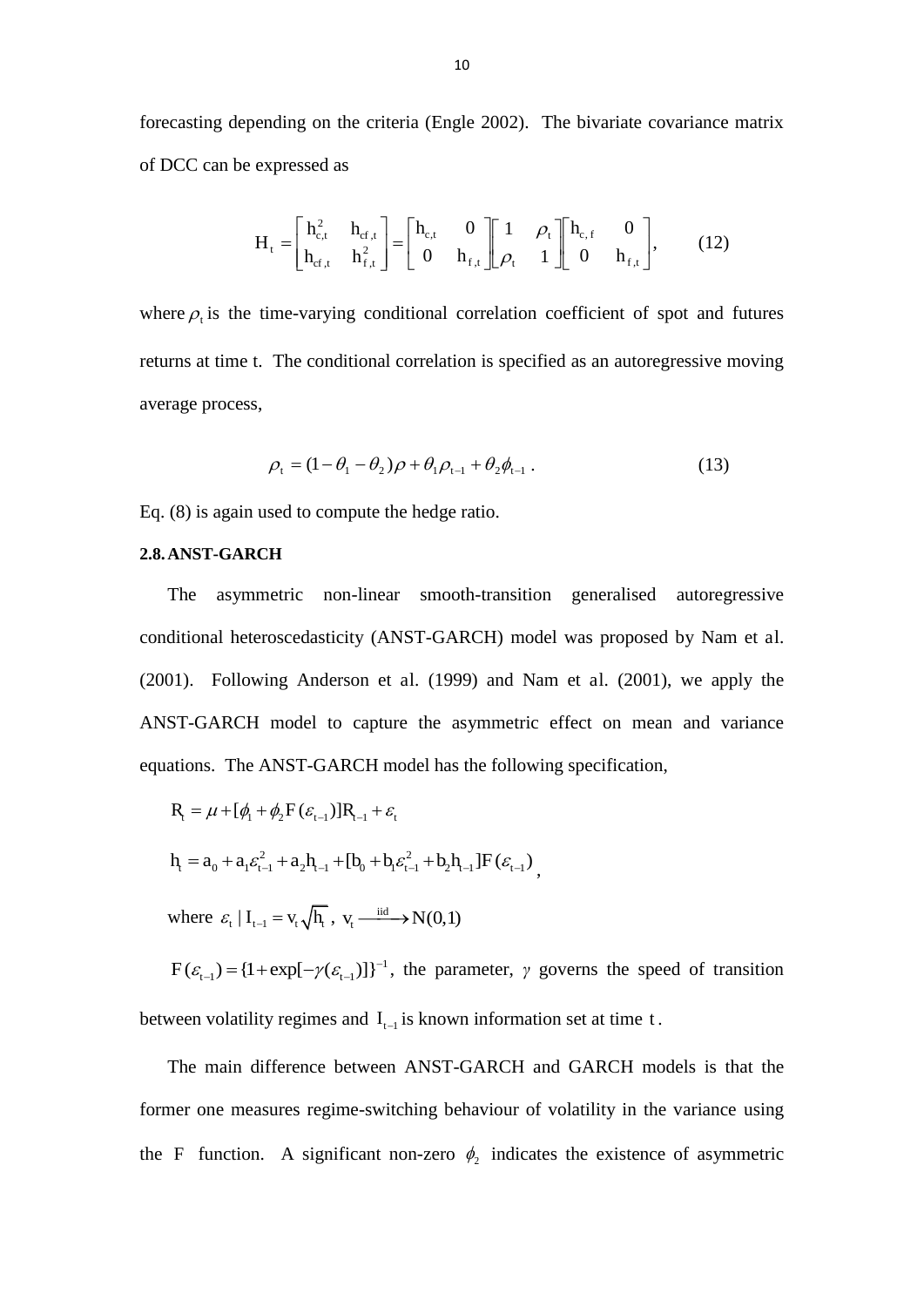mean reversion;  $b_1 + b_2$  represents persistence of a shock to the conditional variance. When  $\gamma$  is nearly 0, F  $\approx$  1 and the ANST-GARCH turns out to a GARCH (1, 1) model.

#### **3.9. MSVARCH**

The regime-switching ARCH (RSVARCH) model combines regime-switching volatility with ARCH effects within each regime. This model extends the switching ARCH model of Hamilton and Susmel (1994) by allowing all volatility parameters to switch across regimes. The specification for the conditional variance for the RSARCH model is specified (see Hamilton and Susmel 1994 and Turner et al. 1989) as

$$
\begin{aligned} r_{t} &= \mu_{t} + \varepsilon_{t} = \eta_{t} \sqrt{h_{t, S_{t}}} \\ h_{t, S_{t}} &= \alpha_{0, S_{t}} + \alpha_{t, S_{t}} \varepsilon_{t-1}^{2} + \beta_{t, S_{t}} h_{t-1} \end{aligned}
$$

This study assumes that  $S_t = 2$ .  $\alpha_{0,S_t}, \alpha_{1,S_t}, \beta_{1,S_t}$  are assumed to be non-negative to ensure positive conditional variance, and  $\alpha_{1, S_t} + \beta_{1, S_t}$  measures the persistence of shocks on conditional variance. The corresponding Markov Chain transition probability is given by

$$
P = \begin{bmatrix} p & 1-q \\ 1-p & q \end{bmatrix}
$$
 where  $Pr(S_t = i | S_{t-1} = j) = p_{ij}$ , for  $i, j = 1, 2$ ,

and we have  $\pi_1 = \frac{1}{2}$ 2 p  $\pi_1 = \frac{1-p}{2-p-q}$  $\frac{1-p}{-p-q}$ ,  $\pi_2 = \frac{1}{2-p-q}$ 2 q  $\pi_2 = \frac{1-q}{2-p-q}$  $\frac{1}{p-1}$ , where  $\pi_j$  is the unconditional

probability of being in regime j.

We estimate cash and futures markets' returns, respectively, applying ANST-GARCH and MSVARCH models in the first step, and then we compute the timevarying hedge ratio as follows: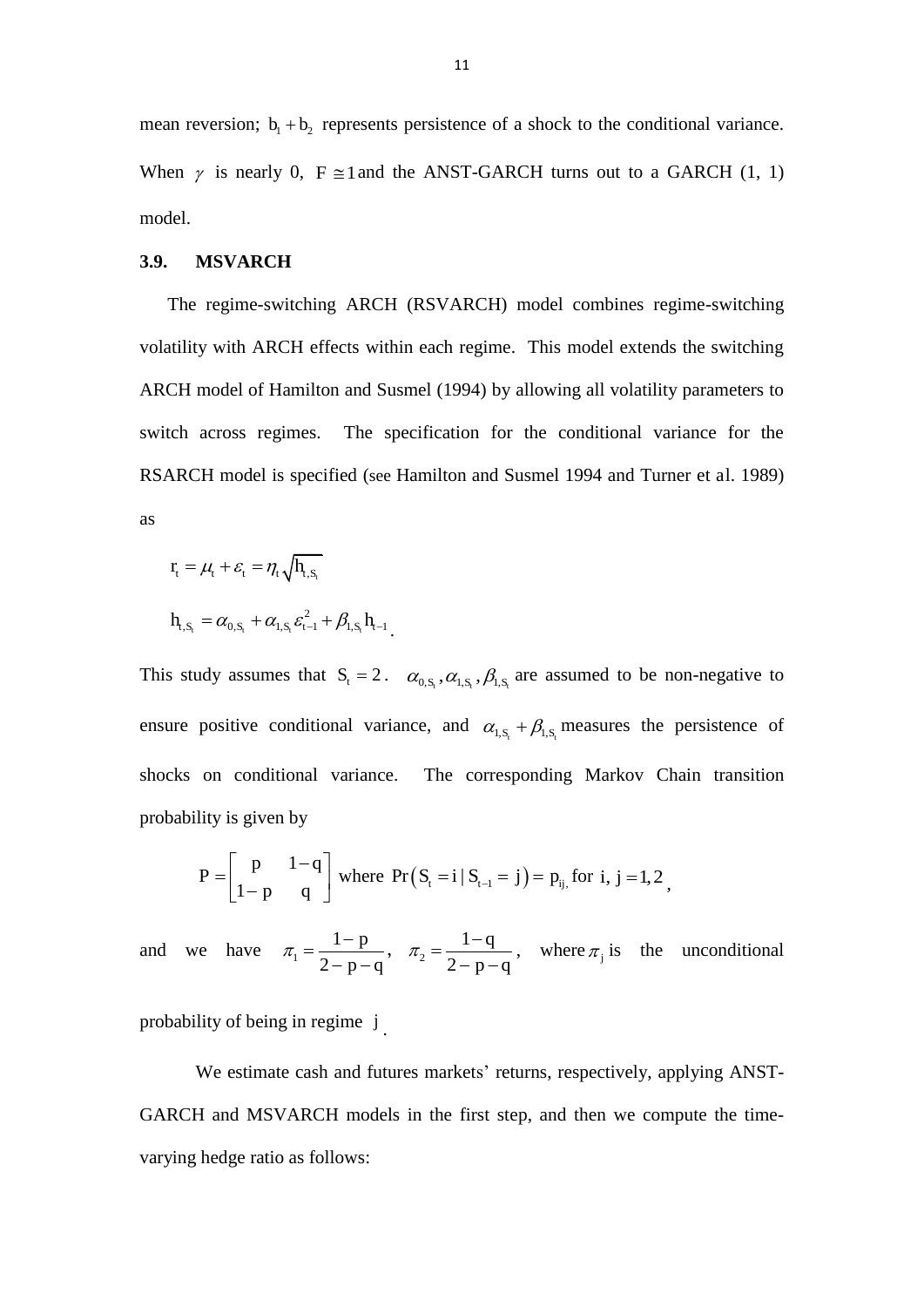$$
hr_{t} = \frac{\text{cov}(R_{s}, R_{f})}{\text{var}(R_{f})} = \rho_{R_{s}, R_{f}} \cdot \frac{\sigma_{R_{s}}}{\sigma_{R_{f}}}
$$

It is hypothesised that time-varying hedge ratios would be different across different variants of GARCH model. Therefore, the next question that arises is: which one is more effective? As stated earlier in this paper we apply all the above methods to estimate the hedge ratio, and compare their effectiveness. We also compare the hedging performance of dynamic hedging strategies with traditional hedging methods.

#### **3. Literature Review**

The search for alternative hedging strategies and modelling the optimal hedge ratio has generated considerable research at both theoretical and empirical levels for almost four decades. This section has drawn only from the experience of South Korea and recent research to furnish readers with an overview of the state-of-the-art research in this area.

Zanotti et al. (2010) investigate comparative efficacy of hedging performance of futures hedge ratios using daily data from electricity markets: Nord Pool, EEX and Power Next. The study employed five alternative econometric models – static OLS, dynamic OLS, a constant correlation (CCC) GARCH, and two dynamic time-varying correlations models, namely GARCH-DCC and exponential DCC. Their results suggest that the GARCH models attain maximum hedging effectiveness when volatility is relatively high. In the case of Powernext which is the most recent and less liquid market, hedging does not lead to variance reduction. In two other markets, future trading reduces the risk of electricity portfolios.

Hatemi and Roca (2014) investigate the movements of optimal hedge ratio using weekly US and UK equity markets data spanning the period January 1999 to

.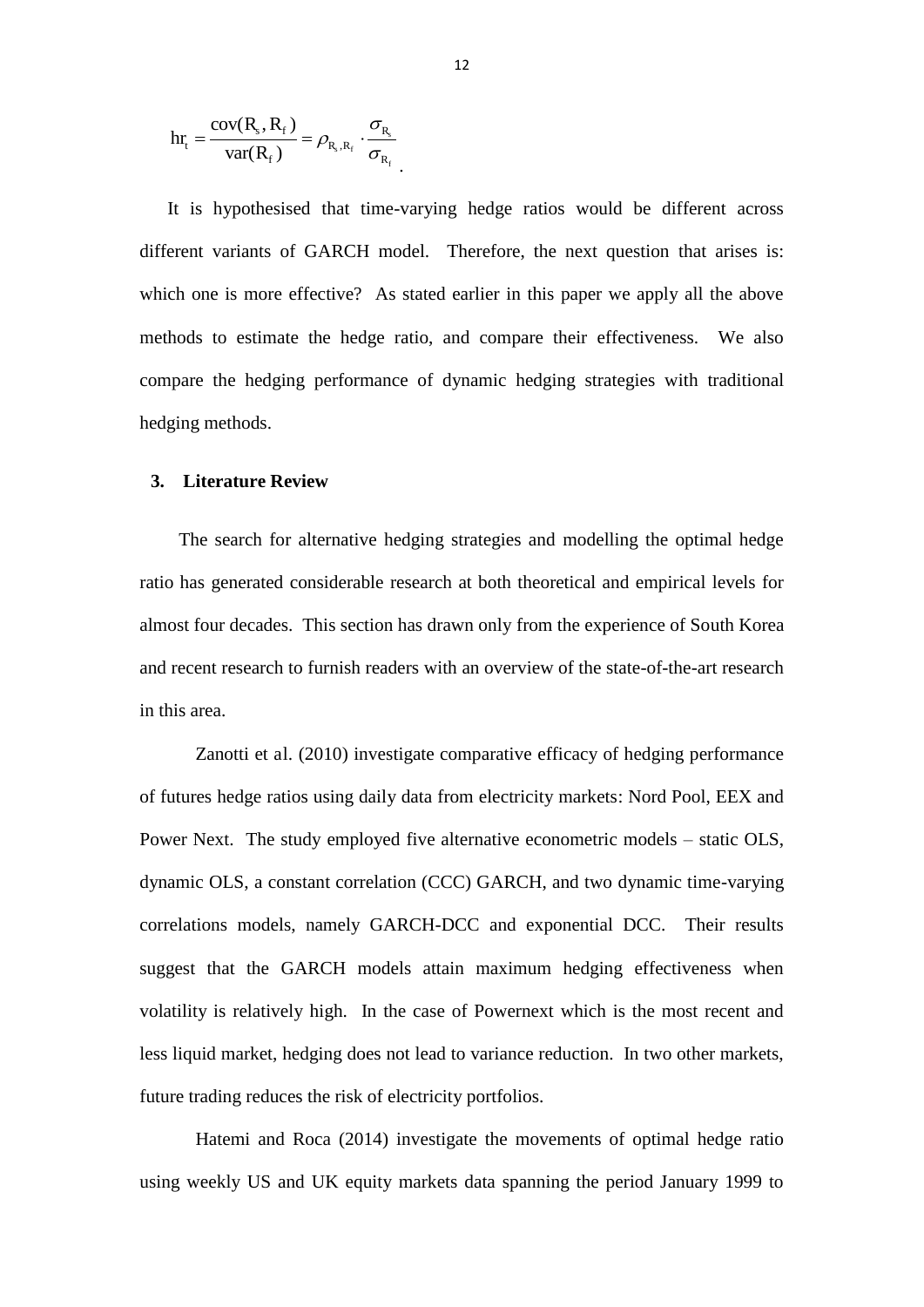September 2009, accounting for two potential structural breaks. The empirical finding shows that there is one negative shift and one positive shift in the optimal hedge ratio in the US; while there is only one significant and positive shift in the optimal hedge ratio in the UK. Hatemi and Roca (2014) contend that accounting for the structural changes in the hedge ratios tend to avoids frequent rebalancing and higher costs, which are associated with time-varying hedge ratios.

Kenourgios et al. (2008) investigate the hedging effectiveness of S&P 500 stock futures contract using weekly data spanning the period July 1992 to June 2002. The minimum variance hedge ratios (MVRs) are estimated using alternative methods – namely OLS, ECM, bivariate GARCH, EGARCH and GARCH-ECM models. Their results indicate that the optimal hedge ratio that incorporates nonstationarity, long-run equilibrium relationship and short-run dynamics is reliable and useful for hedgers. Furthermore, the error correction model outperforms the conventional OLS, the ECM with GARCH errors, and the GARCH and EGARCH (1, 1) models in terms of risk reduction. Their in-sample analysis also suggests that the ECM provides better forecast with about 12% reduction in RMSEs.

Juhl et al. (2012) examine the effect of the hedge horizon on optimal hedge size and effectiveness in a cointegrated system using a simple regression method and an error correction model (ECM). The study demonstrated that both specifications yield similar results in the case of hedge horizon. That is, the estimated hedge ratio and regression  $\mathbb{R}^2$  both tend to be small when price changes are measured over short intervals but, as the hedge horizon lengthened, both measures will converge toward one.

Kawaller and Koch (2013) provide two recommendations for hedging practitioners attempting to qualify for special hedge accounting treatment. First, they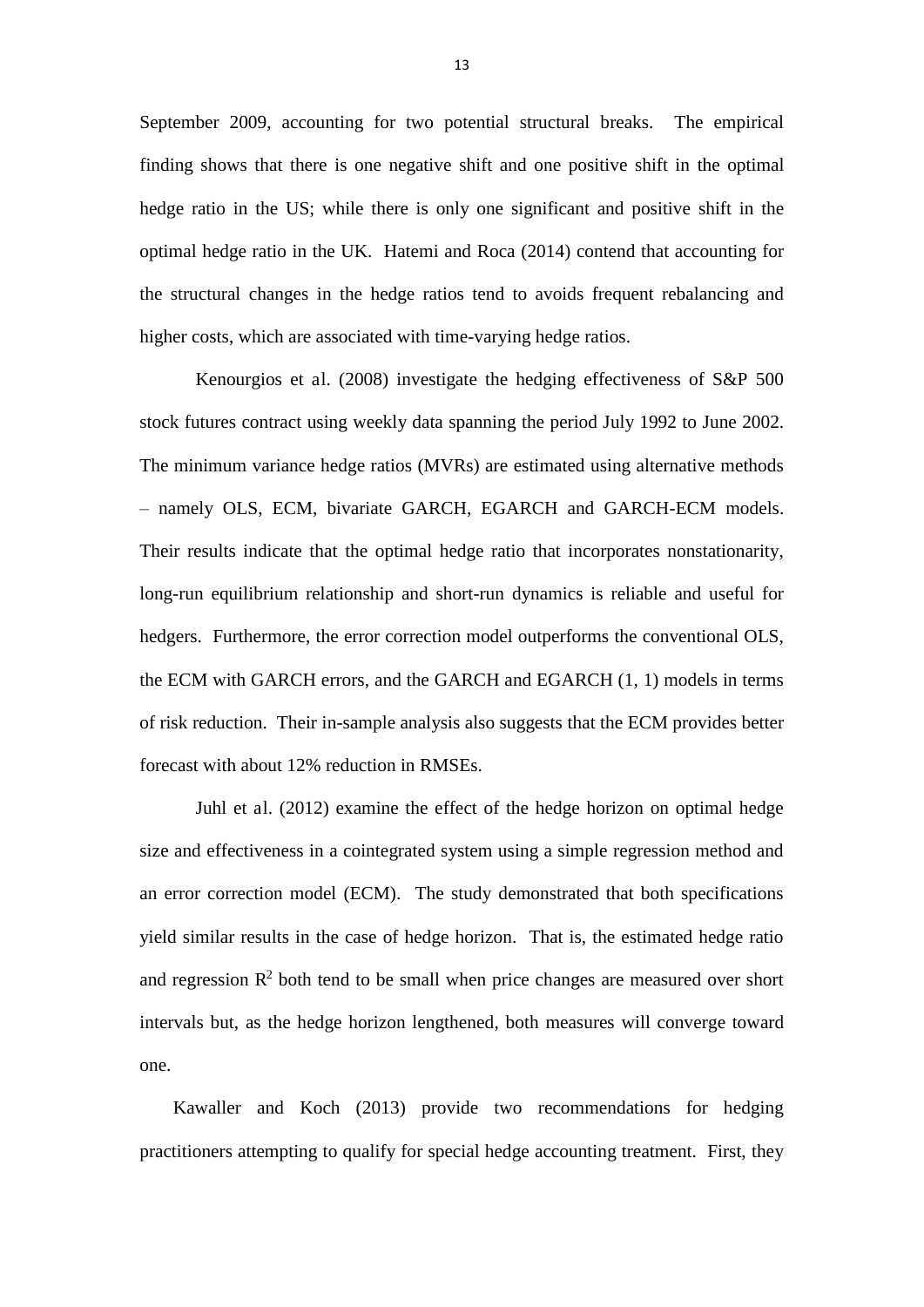propose an alternative measure to the traditional dollar offset ratio. In this form, they suggest division by the starting value of the hedge item rather than division by the change in the value of hedged items. This measure is less likely to exceed acceptable boundary conditions during periods of calm markets. Second, they propose an alternative metric – the  $R^2$  analogue – which measures the proportion of total risk that would be mitigated if the hedger used the regression slope coefficient on the hedge ratio.

Alexander and Barbosa (2007) conducted an out-of-sample performance test using daily observations of seven exchange indices from six equity markets (Brazil, France, Hong Kong, Korea, the UK and the USA): CAC 40, FTSE 100, Hang Seng Composite, IBOVESPA, KOSPI 200, NASDAQ 100 and S&P 500. They found no evidence that complex econometric models, including GARCH, EWMA and ECM can improve the simple ordinary least squares hedge ratio.

Moon et al. (2009) investigated the relative effectiveness of hedging performance based on alternative modelling techniques such as the conventional OLS, GARCH, and rolling OLS using the daily data of Korea Securities Dealers Automated Quotation (KOSDAQ) markets. The result shows that the simple rolling OLS is superior to all the popular multivariate GARCH models.<sup>7</sup>

Copeland and Zhu (2010) compared various dynamic hedge ratios with the standard OLS hedge ratios for six markets: Australia, Germany, Japan, Korea, the UK and the USA. They found no clear benefits of using more sophisticated hedging models. Copeland and Zhu (2010) contend that complex econometric models including GARCH introduce too much noise to provide a cost-effective hedge.

Lai et al. (2009) have estimated optimal hedge ratios using daily data over the period January 1998 to June 2005 for five East Asian markets: Hong Kong, Japan,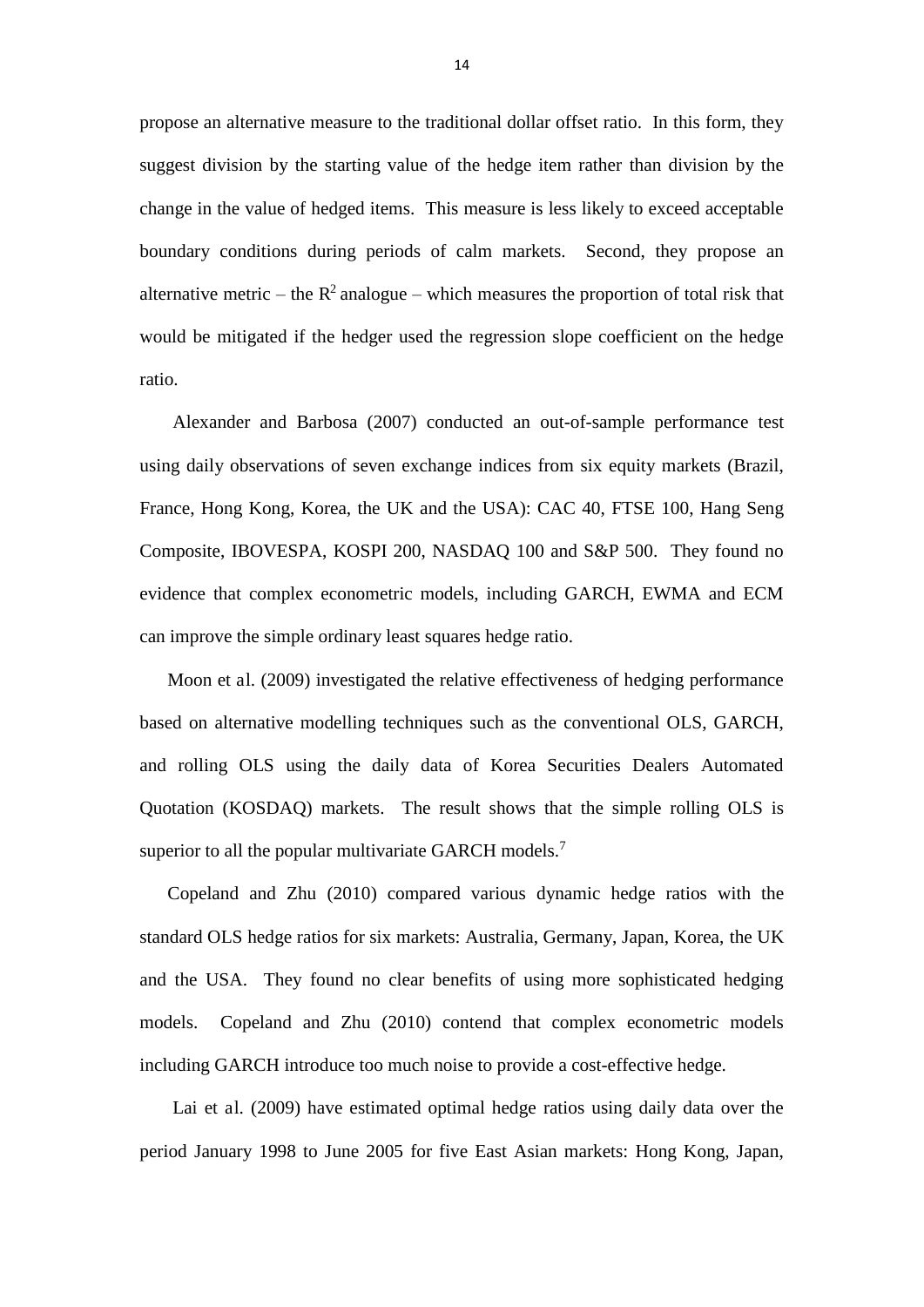Korea, Singapore and Taiwan.<sup>8</sup> Their results show that hedge ratios constructed from a bivariate Copula-threshold-GARCH model are the best performing in variance reduction for all markets except Japan and Singapore.

Sim and Zurbruegg (2001a) investigated the impact of the Asian financial market crisis on the hedging effectiveness of the South Korean index futures using daily data over the period May 1996 to March 1999 within the framework of a bivariate errorcorrection GARCH model. Their results indicate a decline in the persistence of conditional volatility within the market prices after the crisis. As a result, the comparative performance of a constant hedge ratio vis-a-vis the time-varying hedge ratio improved after the Asian financial crisis.

The general impression from the foregoing discussion is that the choice of optimal hedge ratio and the effectiveness of dynamic hedging is an issue of ongoing research to the financial practitioners and researchers. Given the conflicting evidence of the relative effectiveness of dynamic hedging, we have re-examined the issue using eight variants of GARCH model to offer a more parsimonious time-series approach using a longer time span and more recent data from the Korean exchange.

#### **4. Data and Diagnostics**

The models are estimated using daily data spanning January 2000 to August 2017 on stock indices and their counterpart futures contracts from South Korea. Empirical evaluation of hedging performance using daily data has tremendous value for money managers, who adjust their portfolios as often as daily (Figlewski 1986). The KOSPI 200 index consists of 200 big companies of the stock market division of the Korea Exchange. The KOSPI is calculated as current capitalisation (at the time of comparison) divided by the base market capitalisation. KOSPI 200 is important because it is listed on futures and option markets and is one of the most actively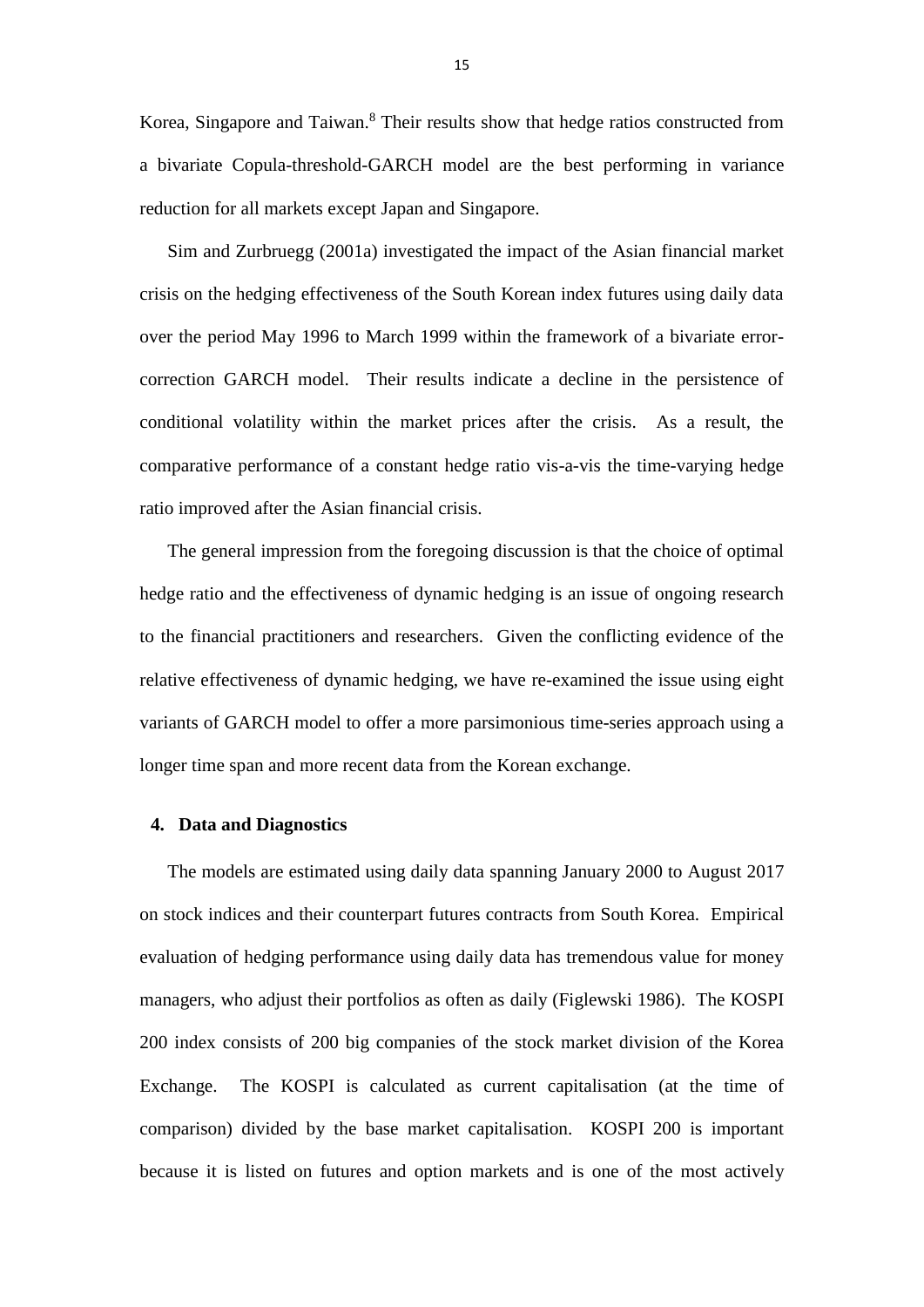traded indices in the world.<sup>9,10</sup> All futures price indices are continuous series.<sup>11</sup> The data are collected from DATASTREAM International. To avoid the sample effect and overlapping issue, two out-of-sample periods are considered, including a one-year period (2015) and a two-year period (2016 to 2017). All models are estimated for the periods 2000-2014 and 2000-2015, and the estimated parameters are applied recursively for forecasting hedge ratios over the horizons of 2015 and 2016-2017.

Descriptive statistics relating to the distribution of return indices are presented in Table 1. These statistics are mean, standard deviation, variance, a measure of skewness, a measure of excess kurtosis (normal value is 3), the Jarque-Bera statistics, and unit root test results of cash and future price indices. The table also presents higher order autocorrelation Q, and ARCH effects in the returns indices series. The values of the skewness statistics indicate that the density function is negatively skewed for future return indices and positively skewed for the cash return indices. The values of the excess kurtosis statistic are greater than 2, which suggests that the density function has a fat tail. The values of the Jarque-Bera statistic are high, suggesting that the return indices are not normally distributed. Judged by the skewness, excess kurtosis and Jarque-Bera statistics, it can be inferred that the return indices exhibit 'fat tails' in both markets. The data series have also been checked for stationarity using the Elliott-Rothenberg-Stock Dickey-Fuller generalised least squares (DF-GLS) unit root test. The DF-GLS test results indicate that each of the return indices series has no unit root. Tests for autocorrelation in the first moments using the Q(20) statistic indicate that none is present in any of the indices. Finally, tests for ARCH using Engle's LM statistic generally support the hypothesis of timevarying variances.

## **5. Empirical Results**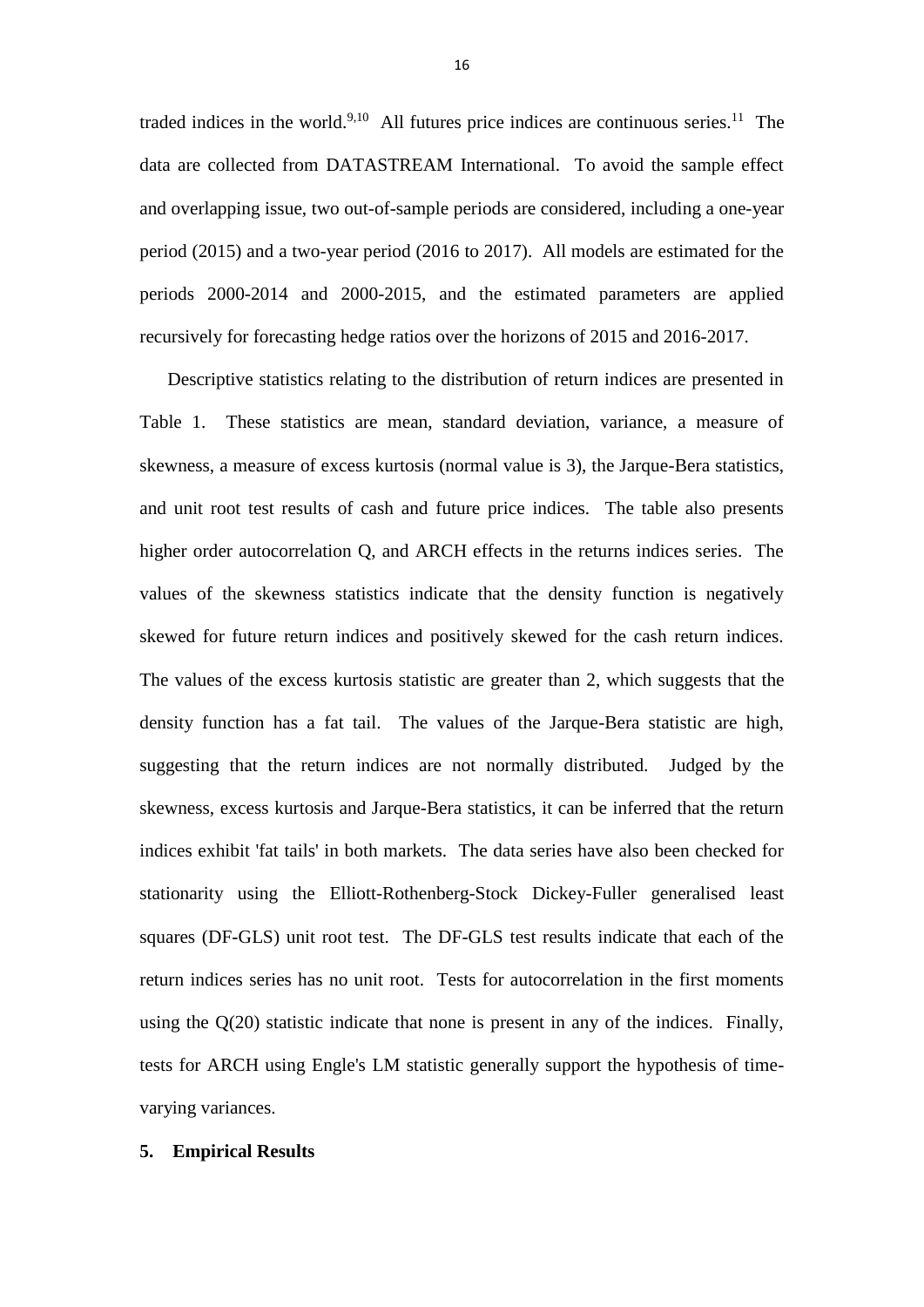In this section we formally evaluate the effectiveness of conventional and timevarying regression results of cash returns and future returns (eq. (2) by using the Cochrane-Orcutt method. Here, daily spot changes in the index are regressed on daily changes in the nearby index futures contract. Table 2 presents the results. Parameter estimates of the future returns in eq. (2) represent the constant minimum variance hedge ratio (t-stats in parentheses). The coefficient attached to the future returns variable is positive and highly significant. The hedge ratio is found to be .9039. This statistic indicates that a substantial portion of variability in the cash market is hedged using the futures instruments.

The standard GARCH, GARCH-BEKK, GARCH-DCC, ANST-GARCH and MSVARCH models are estimated without the error correction term in the mean equation. GARCH-ECM and GARCH-GJR incorporate the error correction term in the mean equation whereas the GARCH-X model incorporates the error correction term both in mean and variance equations. The results are reported in Table 3. For reasons of economy and brevity, we only report and discuss parameters that are of interest to us.<sup>12</sup> The ARCH coefficients  $(A_{11}$  and  $A_{22})$  are significant. These parameters indicate the amount of influence that past residuals have on current residuals. The GARCH coefficients  $(B_{11}$  and  $B_{22})$  represent the influence of past volatility on future volatility. The coefficients are positive and significant in all cases except for GARCH-GJR which produces negative effect on future volatility. The parameters representing the error correction term  $(\delta_1)$  in the GARCH-GJR and GARCH-X models for cash market are negative, large and economically significant while they are small and positive for the GARCH-ECM model, at the conventional level of significance. The size of coefficients ranges from -0.1584 (GARCH-X) to - 0.1545 (GARCH-GJR). The absolute sizes of the parameters suggest that day-to-day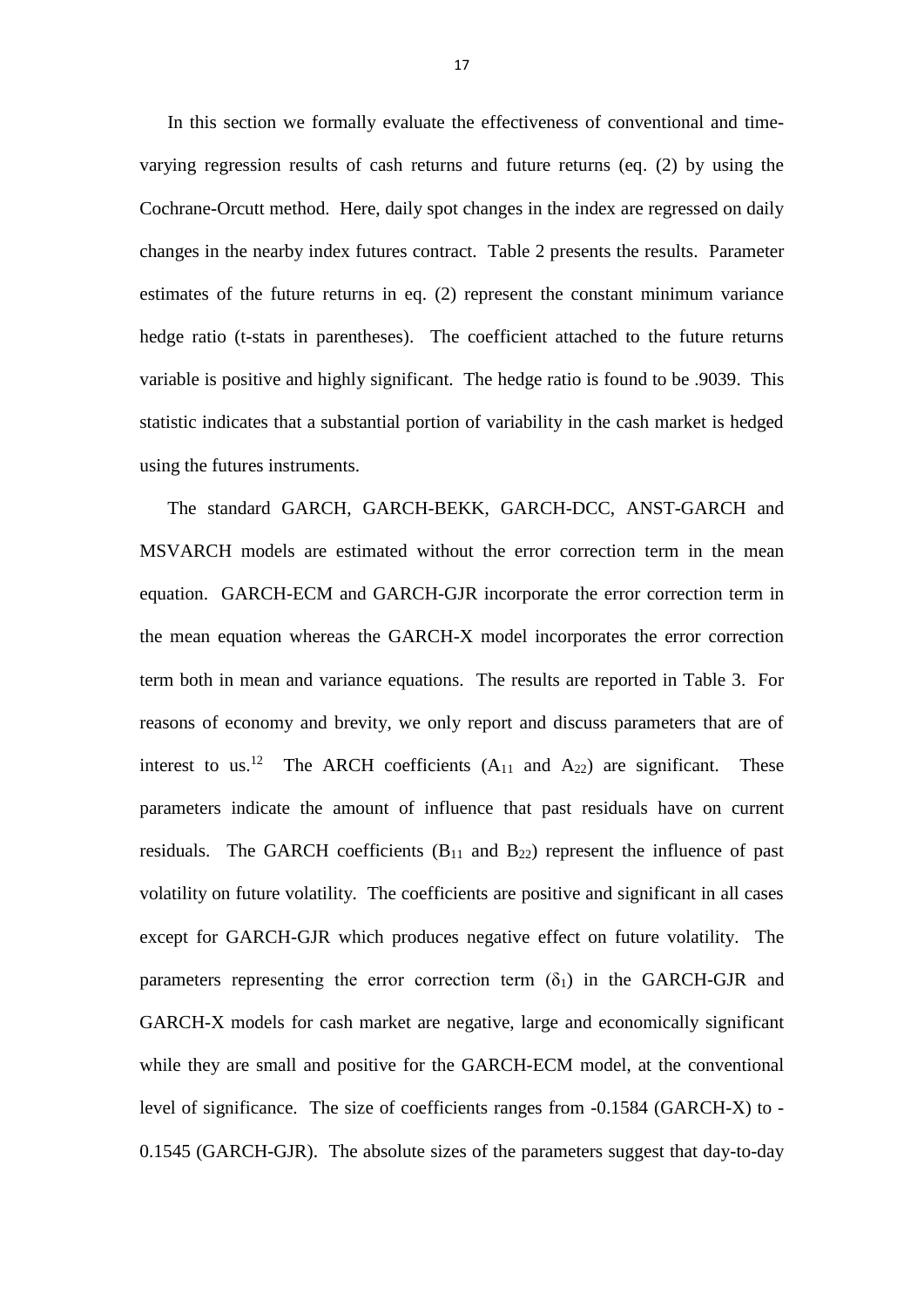deviations really do have a significant impact on the absolute levels of the cash indices. The error correction coefficient in the mean equation of futures return is positive and statistically significant in the cases of all three GARCH models of South Korea.<sup>13</sup> Alternatively, the result may be interpreted as when an increase in short-run deviation lowers the cash returns but increases the future returns. This is a distinguishing feature of the emerging markets as opposed to developed and mature markets where day-to-day deviations do not have much of an impact on the absolute levels of the cash and futures returns as such deviations are arbitraged anyway. The error correction coefficients in the conditional variance equations are positive and significant in cases of both cash and futures returns. This suggests that the further the series deviate from each other in the short run, the harder they are to predict.

In Table 4, we present all parameter estimates of cash and futures markets' returns from ANST-GARCH and MSVARCH models. For the ANST-GARCH model all parameter estimates are significant. The parameter,  $\phi_2 \neq 0$  and is significant which indicates that mean reversion is asymmetric for both markets. The return is negatively correlated ( $\phi_1 < 0$ ) under a shock for cash return, and return serial correlation is 0.03589 ( $\phi_1 + \phi_2 > 0$ ) under a positive shock. Cash returns are positively correlated under a prior positive return shock, and the positive return shock is persistent. In other words, the markets over-react to bad news while under-reacting to good news. Compared to the futures market, the speed of mean reversion is slower in the cash market. Turning to the MSVARCH model, based on the two-state assumption, all parameter estimates are significant at the 1% level, which indicates that ARCH effects are significant for both cash and futures markets. The unconditional probability ranges from 0.0393 to 0.9607. The MSVARCH model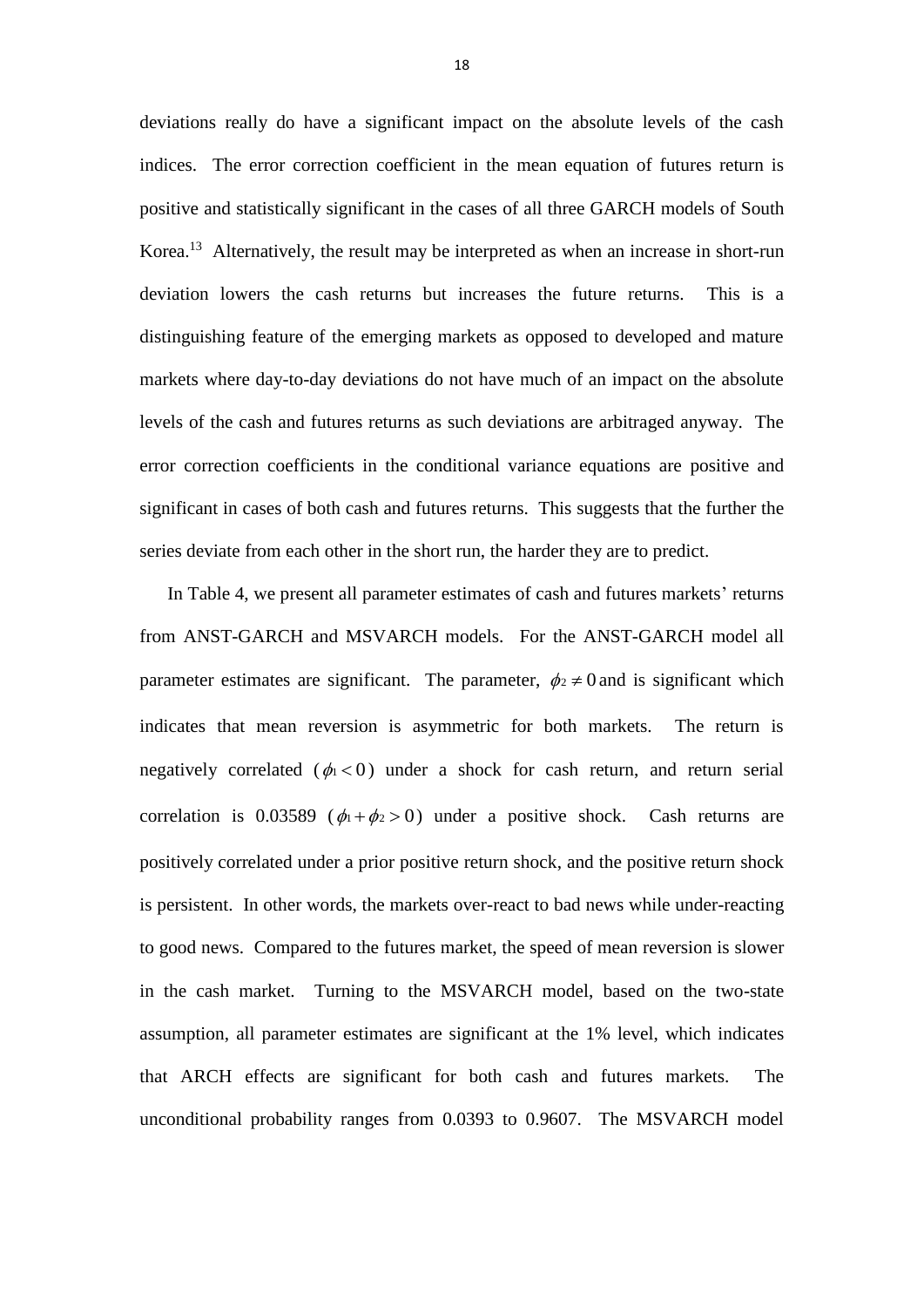displays strong persistence; the expected durations are 123 and 38 trading days for the cash market, while those for the futures markets are even higher.

We further test for stationarity of the estimated hedge ratios. Results are not reported here to save space. The unit test results indicate that the dynamic hedge ratios are mean-reverting, signifying that the effect of a shock to the hedge ratios would eventually die out. We also find that the hedge ratios follow the AR(1) process and the result shows that hedge ratios associated with all variants of GARCH models are positively serially correlated, which suggests that if a hedge ratio is large this week, it is expected to remain large next week in the absence of a new shock (Kroner and Sultan 1993).

## **In-sample Variance Reduction**

There are four hedging strategies for within-sample and out-of-sample periods hedge ratio comparison – no hedge, naive hedge, the conventional minimum variance hedge, and conditional hedge. Within the conditional hedge the paper applies eight different GARCH models to estimate eight different hedge ratios for each market. In the case of no hedge, the investor takes no position in the futures markets to offset market risk in the cash market. In the case of naive hedge, the hedger takes a position in both markets by the same amount but in the opposite direction. The conventional minimum variance hedge ratio is estimated using the OLS. Finally, the conditional hedge is based on the time-varying hedge ratios obtained using the different GARCH modelling techniques.

Comparison between the effectiveness of different hedge ratios is drawn by constructing portfolios implied by the computed ratios, and the change in the variance of these portfolios indicates the hedging effectiveness of the hedge ratios. The portfolios are constructed as  $(R<sup>c</sup><sub>t</sub> - h<sup>*</sup><sub>t</sub> R<sup>t</sup><sub>t</sub>$ , where  $R<sup>c</sup><sub>t</sub>$  is the log difference of the cash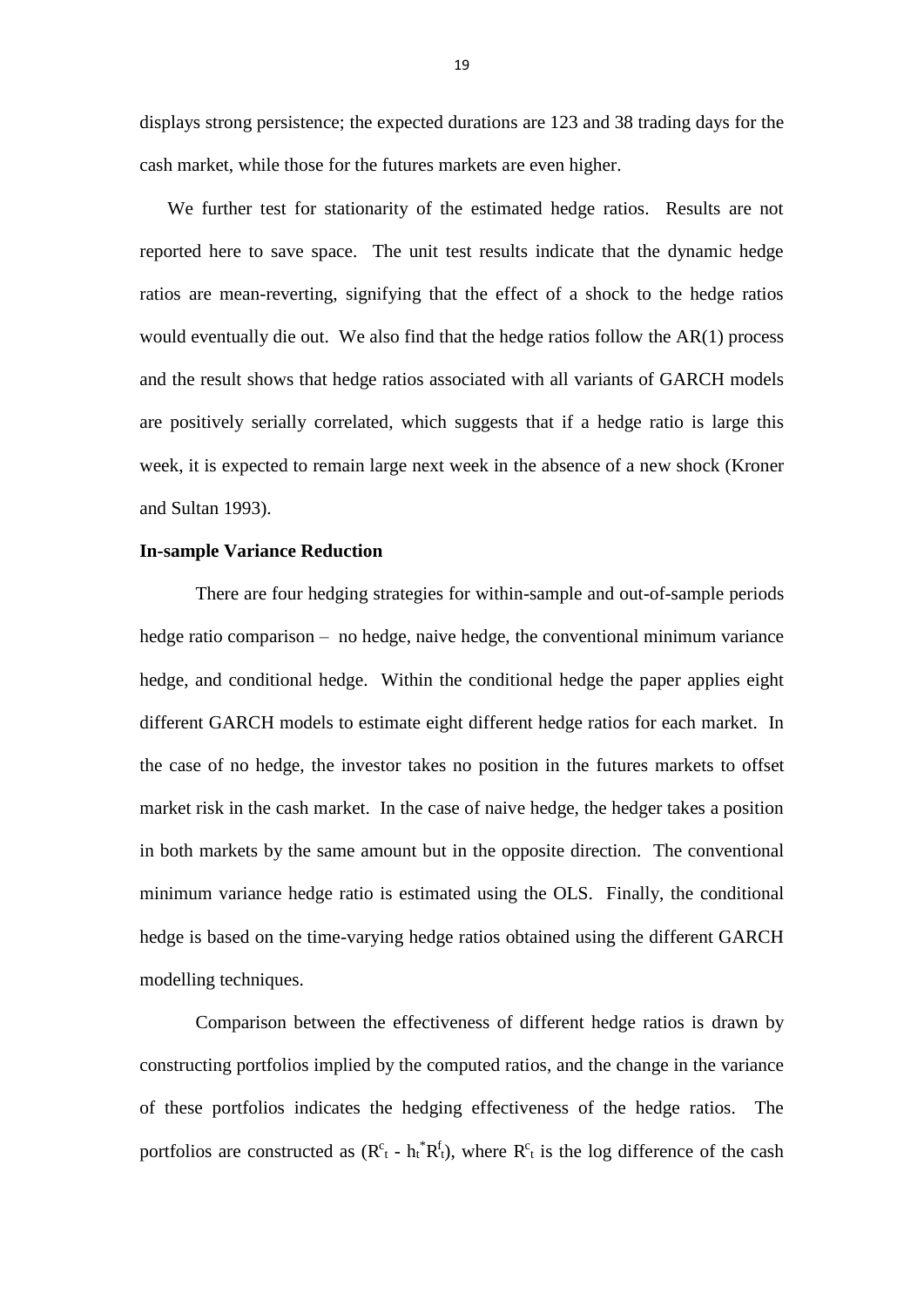(spot) prices,  $R_t^f$  is the log difference of the futures prices, and  $h_t^*$  is the estimated optimal hedge ratio.<sup>14</sup> The variance of these constructed portfolios is estimated and compared to represent portfolio risk. We define variance reduction as

# $Var(U) - Var(H)$

#### Var(U),

where Var (U) is the variance of a benchmark portfolio and Var (H) signifies variance of the minimum variance hedged portfolio.

First, we examine the within-sample risk reduction performance of these models. The results are reported in the second and fifth columns of Table 5. The GARCH-GJR variant exhibits the lowest risk reduction among dynamic hedging models. In contrast, all variants of dynamic hedging models fail to outperform the traditional OLS method. An investor would actually increase the risk of their portfolio using the conditional hedging model in the case of Korea. This result is consistent with Alexander and Barbosa (2007), Moon et al. (2009), and Copeland and Zhu (2010).

We compared a percentage in-sample variance reduction of the conventional OLS model with a given benchmark model. There is a modest improvement in the OLS hedge compared with the naive hedge and different variants of GARCH models except the ANST-GARCH. The worst performance is in the case of ANST-GARCH where the conditional models fail quite miserably. The potential risk reduction of 764.3% of traditional OLS hedging method compared with no hedge strategies is substantial in Korea. Given the absolute lack of dominance of the conditional hedging model over the traditional method, an investor needs to carefully evaluate all possible hedging methods to identify the most appropriate hedging strategies that fit the data and the investor's utility preference schedule.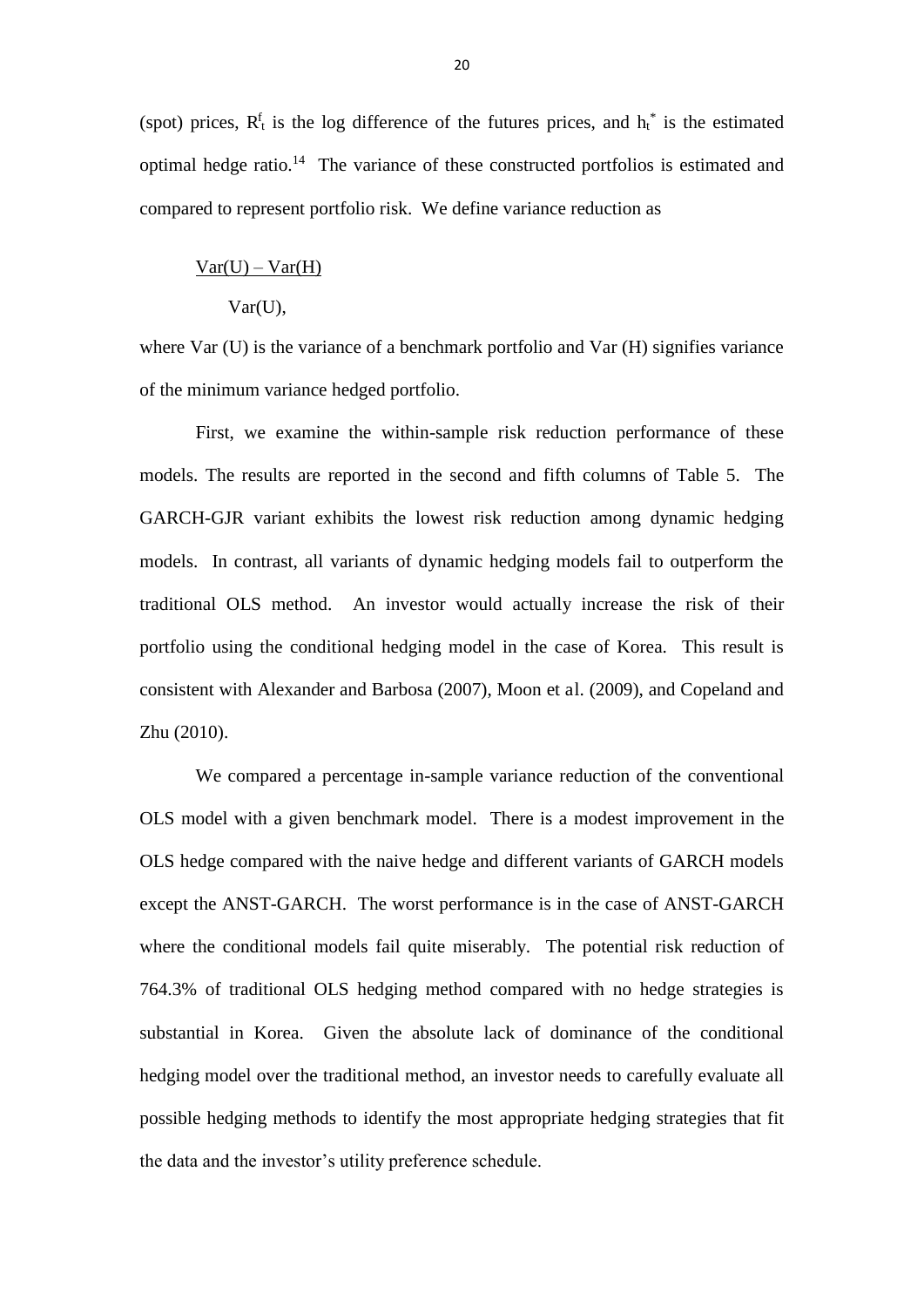#### **Out-of-sample Variance Reduction**

Baillie and Myers (1991) contend that the more reliable measure of hedging effectiveness is indicated by a comparison of hedged portfolio variance performance using hedge ratios in the out-of-sample periods estimated by different methods. Therefore, we compare the hedging effectiveness of the different methods during two different non-overlapping out-of-sample time periods: from January 2015 to December 2015 (one year), and from January 2016 to August 2017 (nearly two years). Two different lengths of out-of-sample periods are applied to check whether changing the length has any significant effect on the hedging effectiveness of the hedge ratios. Two different lengths are also applied to avoid the sampling effect and overlapping effect. All versions of the GARCH are estimated for the period 2000 to 2014 first, and then the estimated parameters are applied to recursively forecast hedge ratios over the one-year out-of-sample time period. Similarly the GARCH models are estimated over the period 2000 to 2015 and the estimated parameters are used to forecast hedge ratios over the longer out-of-sample time period.

The third and sixth columns of Table 4 show the variance of the shorter outof-sample and percentage change in variance, respectively. Among the models, OLS performs best.

The fourth and seventh columns of Table 5 demonstrate the variance of the longer out-of-sample and percentage change in variance, respectively. The results show that the out-of-sample portfolio based on OLS hedge outperforms all principal variants of GARCH models. The standard GARCH outperforms other variants of GARCH models and ANST-GARCH does worst within the GARCH. Changing the length of the out-of-sample period does not affect the performance of the hedge ratios much, over the different time horizons.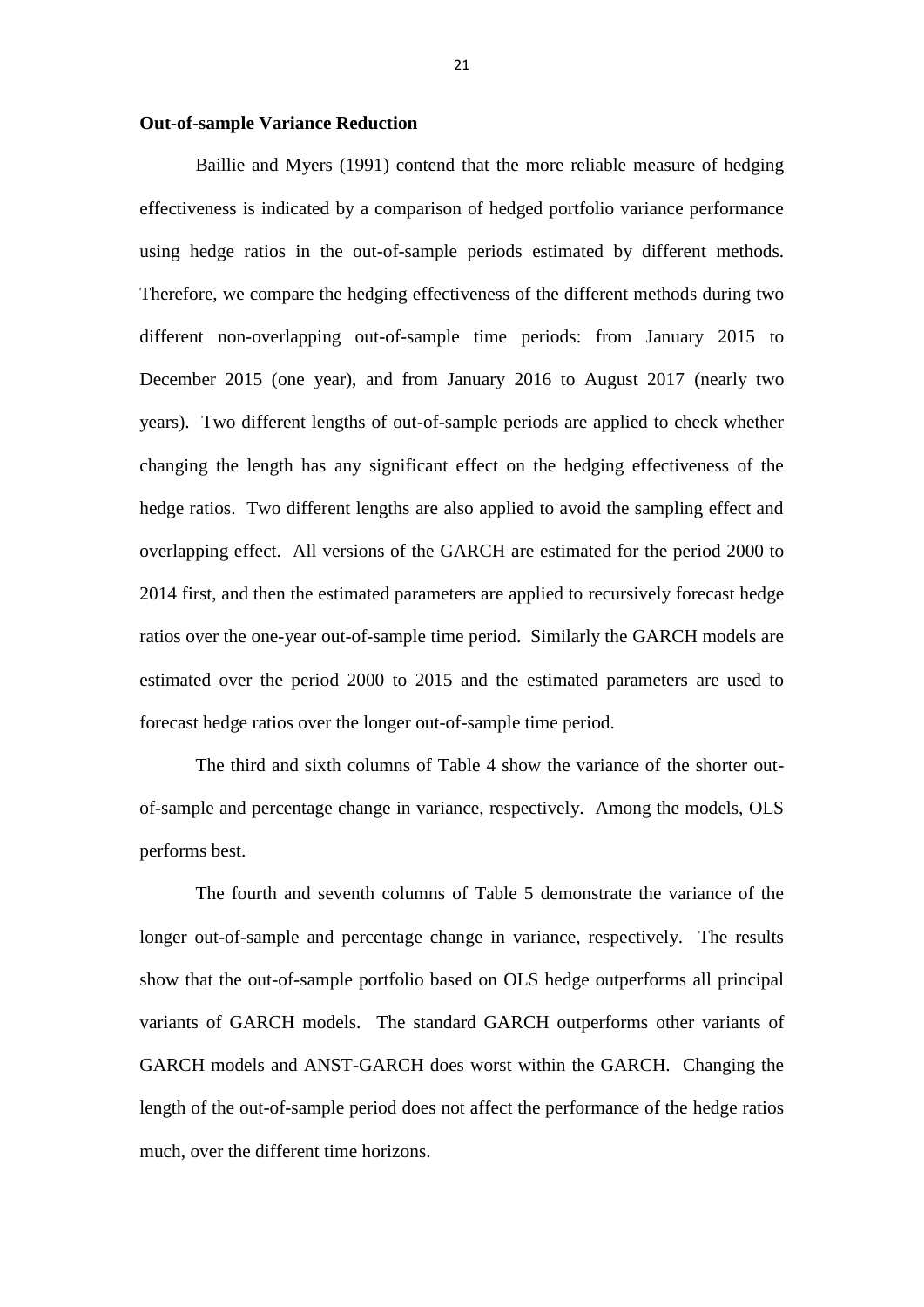#### **6. Evaluation of Hedging Performance using Utility Functions**

The reductions in the variance are quite small in the large majority of in-sample tests, but this is expected given that daily data have been applied. As Kroner and Sultan (1993) contend, small size improvements in portfolio risk do not imply that the economic viability of the proposed strategy is questionable. The GARCH-based portfolio should be applied if it makes the investor's utility greater than the reduction in the return caused by the transaction cost incurred. Therefore, we have investigated the economic significance of the time-varying hedge ratio within the utilitarian framework using two distinct approaches – i.e. (i) the mean-variance utility function, and (ii) the exponential utility function.

The mean-variance utility function is augmented by the transaction cost

$$
EU(R_{ct} - h_t^*R_{ft}) = E(R_{ct} - h^*R_{ft}) - Q - \psi \text{ var}(R_{ct} - h_t^*R_{ft}),
$$
\n(9)

where Q signifies the transaction cost to attenuate the utility level. Following Kroner and Sultan (1993), we assume the expected return to the hedged portfolio to be zero and the value of the coefficient of risk tolerance  $(\psi)$  to be 4. Therefore, the average utility from hedging in a given trading day is  $-Q-4$  var $(R_{ct} - h_t^* R_{ft})$ . In this paper we assume a typical round-trip cost of 0.00072% based on the KOSTAR future contract value.<sup>15</sup> The results are reported in Table 6. Evaluation of the mean-variance utility function (MV) shows that the OLS-based hedging strategy yields maximum expected utility. The entries underneath the column ∆MV demonstrate the utility gains in the GARCH class models with respect to the OLS-based hedging strategy. For example, the utility loss for the GARCH-BEKK model with respect to OLS in South Korea is 2.03%.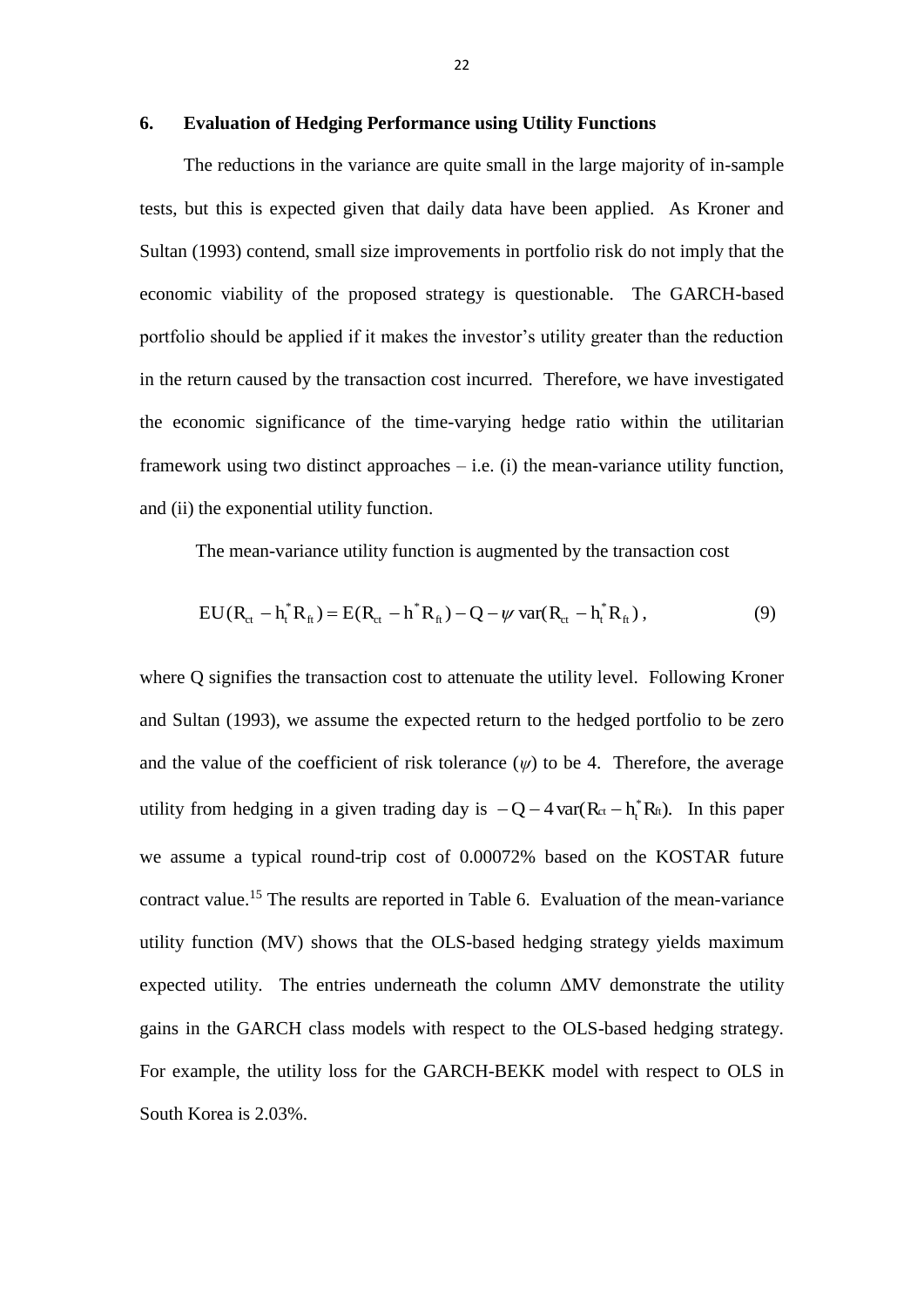An alternative measure of hedging performance in recent research has underscored the role of skewness and kurtosis of portfolio returns.<sup>16</sup> As Alexander and Barbosa (2008) contend, the hedging performance evaluation based on the proportional variance reduction does not incorporate the effect of variance reduction on skewness and kurtosis. The minimum variance hedged portfolio is designed to have very low return volatility, but a high kurtosis indicates that the hedge can be spectacularly wrong on just a few days and a negative skewness indicates that it would be losing rather than making money.

Therefore, the second measure of hedging effectiveness which accounts for both skewness and kurtosis is derived from the following certainty equivalent (CE) exponential utility function $17$ 

$$
U(w) = -\psi \exp(-w/\psi), \qquad (10)
$$

where w signifies wealth. The exponential function has the property,  $U(w)$  =  $E[U(w)]$ . Using Taylor expansion of U(w) around the mean value and taking expectation operator up to the fourth term, and after suitable transformation, the certainty equivalent utility function may be approximated as

$$
CE = \mu - \frac{\sigma^2}{2\psi} + \frac{\varphi}{6\psi^2} - \frac{\kappa}{24\psi^3} ,\qquad (11)
$$

where the third and fourth moments  $\varphi = E[(w - \mu)^3]$  and  $\kappa = E[(w - \mu)^4]$  signify skewness and kurtosis, respectively. Eq. (11) indicates that when  $\psi > 0$ , there is an aversion to risk associated with increasing variance, negative skewness and increasing kurtosis.

The results are reported in Table 6. The entries underneath column CE show certainty equivalent utility associated with different hedging strategies. The bold numbers indicate the maximum (minimum) (dis)utility. Results show that the ANST-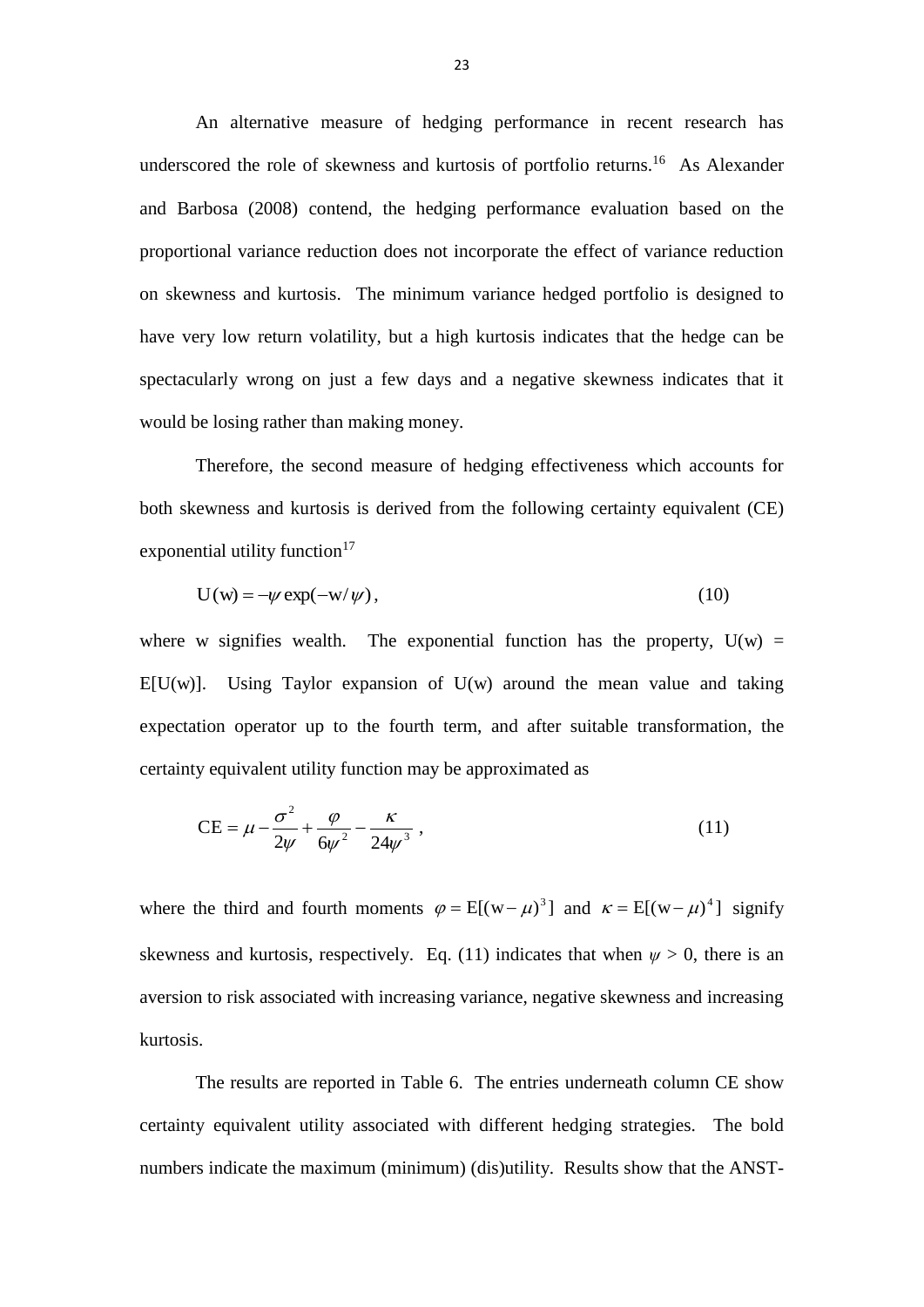GARCH hedge yields best results for Korea, followed by the GARCH-DCC hedge. However, this method does not consider the issues of transaction cost and portfolio rebalancing.

# **7. Hedging Effectiveness Minimum Capital Risk Requirement**

Given that hedge ratios of various portfolios obtained from GARCH models are predictable, fund managers always prefer a portfolio with a lower financial capital. One popular approach is the calculation of Value at Risk (VaR) using the in-house economic model to estimate the Minimum Capital Risk Requirements (MCRR). In this section, we are evaluate hedging effectiveness by estimating and comparing Minimum Capital Risk Requirement (MCRR) for portfolio returns obtained under alternative hedging models.

To obtain reliable VaR estimates and for computational ease, we have shortened our sample period using 10 years of observations. For example, VaR estimates based on historical simulation calculate 5% worst-case scenarios using 500 observations; the Monte Carlo simulation requires 10,000 real and synthetic observations for the calculation of down-side risks. Increasing the number of observations by going back further in time is not desirable to obtain precise estimates of MCRR. Therefore, we truncate the sample period from January 2000 to December 2009. To reduce the bulkiness of the results, we calculate the MCRR for the portfolio returns based on the estimated hedge ratios using standard GARCH, GARCH-BEKK, GARCH-ECM, GARCH-GJR and GARCH-X models.

 We calculate the MCRR for 1-day, 10-day, 20-day, 30-day and 60-day investment horizons, by simulating densities of portfolio returns using Efron's (1982) bootstrapping methodology which is based on a multivariate GARCH  $(1, 1)$  model.<sup>18</sup> The Monte Carlo simulation procedure used 10,000 simulated paths of portfolio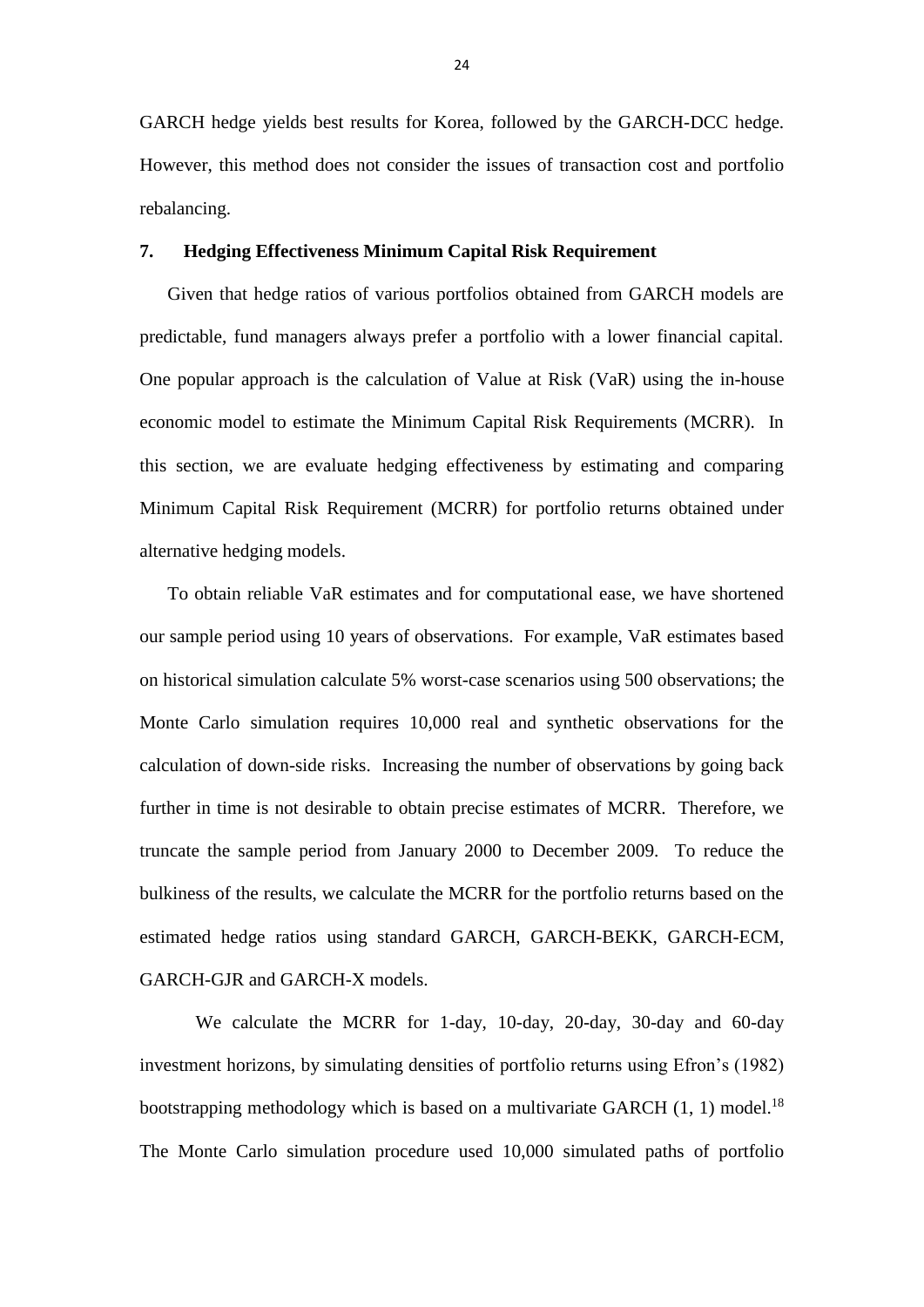returns based on a GARCH (1, 1) model to generate an empirical distribution of the maximum loss.

 Table 7 presents the estimates of the MCRR obtained from the condition of alternative hedging models. The top panel of Table 7A presents MCRR for a short hedge (long cash, short futures) and the lower panel of the Table A shows the results for a long hedge (long futures, short cash). For comparison purposes, we have also calculated the MCRR estimates from the comparable S&P 500 indices' data. Table 6B presents the estimated MCRR of S&P 500. The results are reported in terms of percentage returns. The results show that for short hedge, there is a modest gain in using MCRR estimates based on the GARCH hedging models in the KOSPI 200 compared to the unhedged position. For the short hedge, BARCH-BEKK performs better among the GARCH class of models in most cases. GARCH-X performs well at the one-day investment horizon. For the long hedge, the standard GARCH outperforms other variants of GARCH models at the short investment horizon, while GARCH-ECM and GARCH-GJR outperform their competing models at 30-day and 60-day horizons, respectively. The short hedge position appears to require more MCRR than comparable the long hedge position does over out-of-sample investment horizons. When we compare these results with those in Table 7B it is evident that, compared to the position in S&P 500, the position in KOSPI 200 requires far more capital under both short hedge and long hedge conditions. These comparative results suggest that the position in a KOSPI 200 contract is more risky than the S&P 500 position when compared with higher VaR results. Therefore, the benefit of using GARCH-based conditional models to calculate the MCRR is more marginal in the case of KOSPI 200 than in the case of S&P 500.

# **8. Summary, Implications and Conclusion**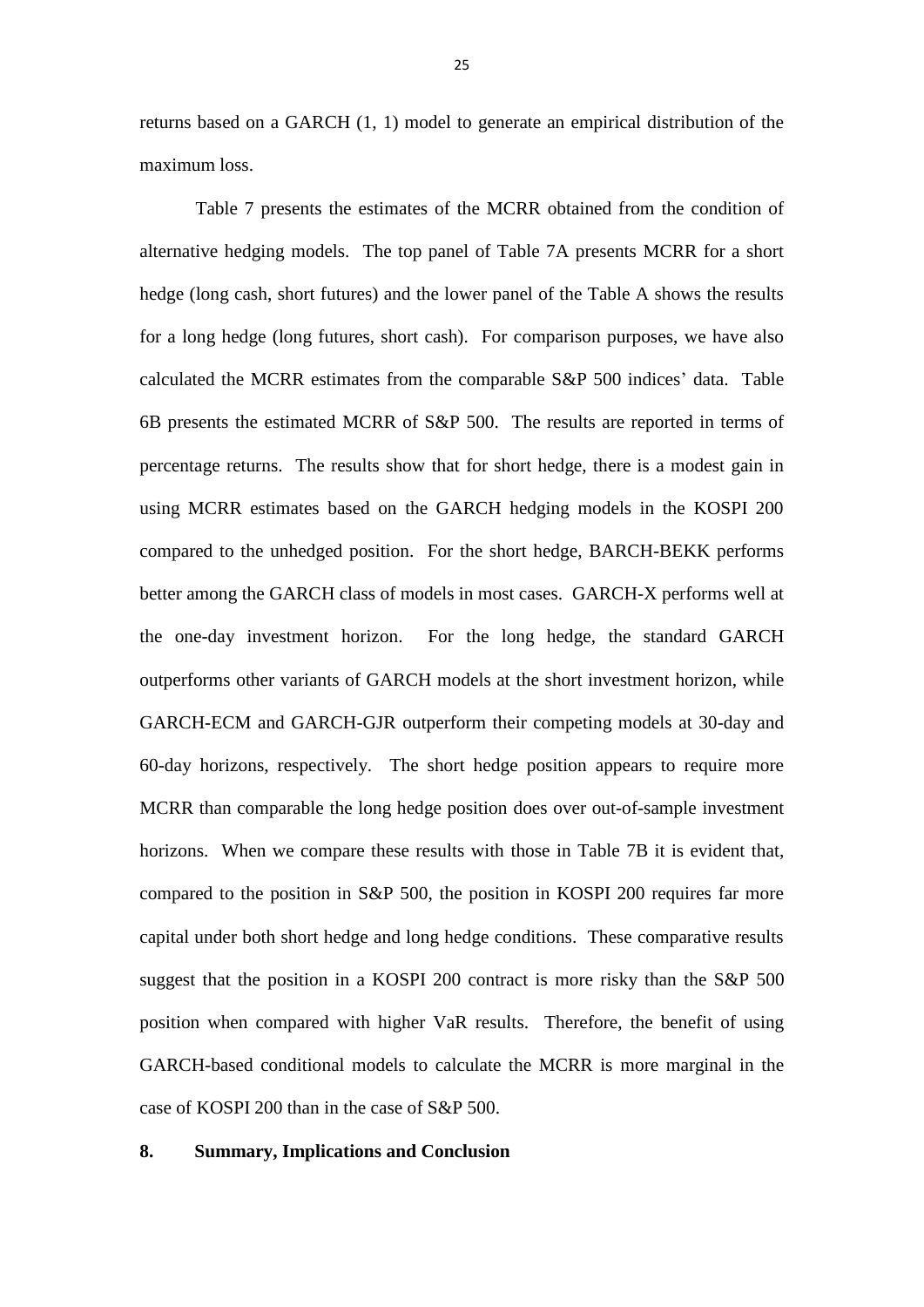In this paper, we evaluate the effectiveness of the conditional hedging model in reducing the portfolio risk of an investor holding both cash stock and futures market positions using daily data and eight variants of the GARCH model – i.e. standard bivariate GARCH, GARCH-BEKK, GARCH-ECM, GARCH-X, GARCH-GJR, GARCH-DCC, ANST-GARCH and MSVARCH. The effectiveness of the hedge ratio is investigated by comparing the within-sample period (January 2000 to August 2017) and out-of-sample period performance of the different hedge ratios for two periods, January 2016-August 2017 and January 2015-December 2015 (one year). The two different lengths of out-of-sample periods are applied to investigate the effect of changing the length on the hedging effectiveness of the hedge ratios. The two different periods are also applied to avoid sample effect and overlapping issues.

 Results from within-sample show that, overall, all variants of dynamic hedging models fail to outperform the traditional OLS method. Both shorter and longer out-of-sample period results show that the OLS hedge outperforms all principal variants of GARCH models. The paper further investigates the economic significance of the time-varying hedge ratio within the utilitarian framework using two distinct approaches  $-$  i.e. (i) the mean-variance utility function, and (ii) the exponential utility function. The OLS-based hedging strategy yields maximum expected utility compared to dynamic hedging models in the mean-variance utility framework. Results based on exponential utility function suggest that the ANST-GARCH-based hedging model yields maximum utility for portfolio investors. Finally, we have estimated the Value at Risk of portfolio positions based on various hedging models using Bootstrapping techniques. The result shows that the benefit of using GARCH-based conditional models to calculate the MCRR is very modest in the case of KOSPI 200 compared to the case of S&P 500.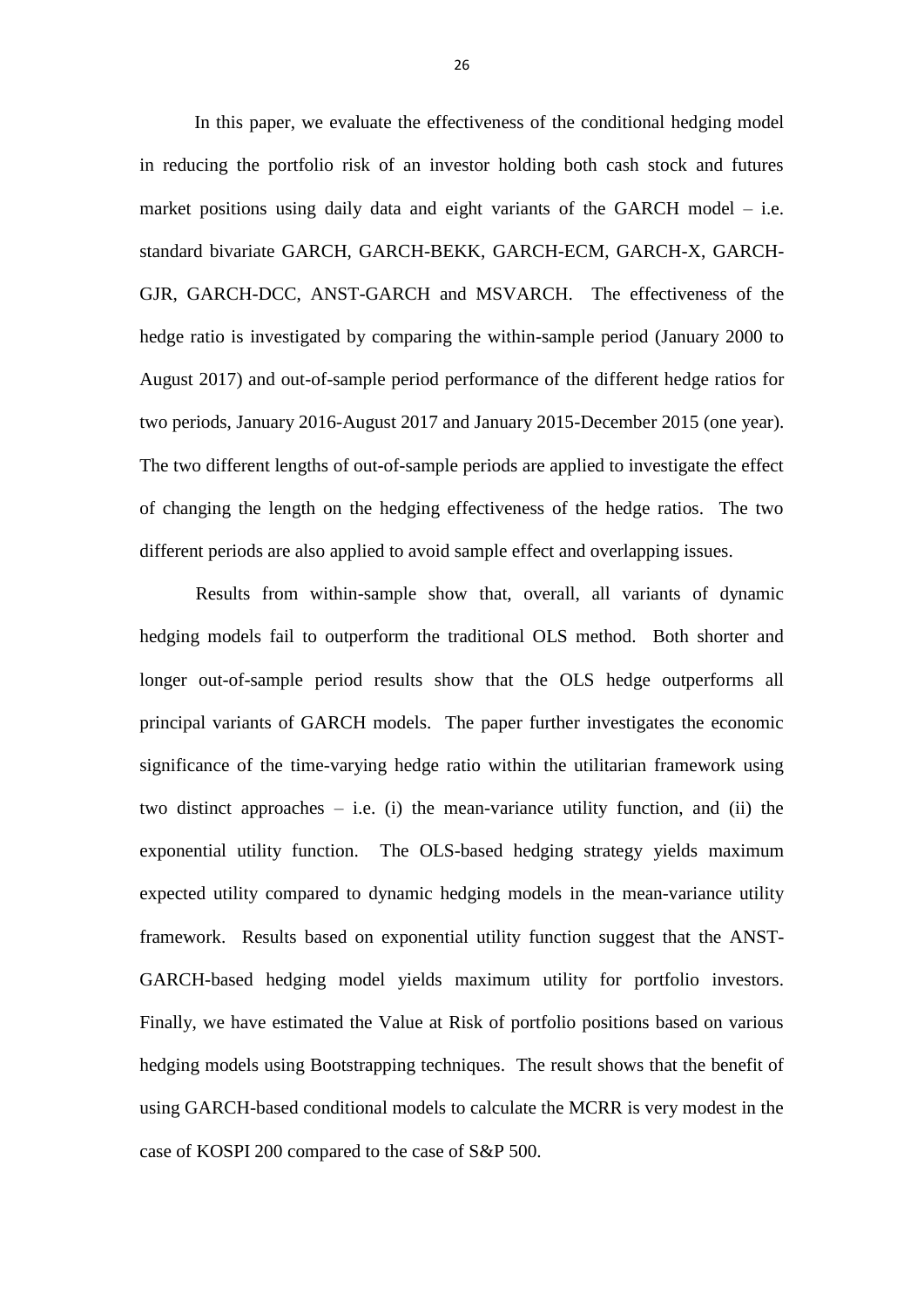In the post-GARCH era, the issue of dynamic hedging received much popularity and acceptance due to the ability of the GARCH models to account for the co(variance) of portfolio and futures returns. However, the modelling technique requires computational elegance and a high level of quantitative sophistication for an informed investor, despite the fact that there are critics of GARCH-based dynamic hedging models. As Fink et al. (2005) contend, GARCH models can provide significant numerical optimisation challenges, most notably due to the joint difficulty of estimating a large number of parameters and a likelihood function which is not globally concave. To alleviate the maximisation problem in the nonlinear estimation routine, the model requires a wide range of starting values. Furthermore, hedging strategies based on GARCH models require frequent rebalancing of the portfolio positions. The benefit of too frequent rebalancing tends to be offset by transaction costs.<sup>19</sup> Copeland and Zhu (2010) contend that complex econometric models including GARCH introduce too much noise to provide a cost-effective hedge. The testable implications of our results and previous research based on the stock futures data of Korea, together with the critical evaluation, suggest that investors would be better served by simply using the OLS hedge ratios and periodically updating the resulting hedge ratios using some simple and intuitively reasonable updating scheme, such as rolling-window hedge.<sup>20</sup> Our results also imply that the comparative hedging performance based on the hedge ratios obtained from different econometric models applied depends upon the market under study and the length of forecasting horizon.

#### **Notes**

- 1. For example, see Working (1953), .Johnson (1960), Silber (1985) and Fortune (1989).
- 2. However, studies of Sim and Zurbruegg (2001, Alexander and Barbosa (2007), Lai et al. (2009), Moon et al. (2009) and Hasan and Choudhry (2013) ) are exceptions.
- 3. For a discussion, see Laurent et al. (2012).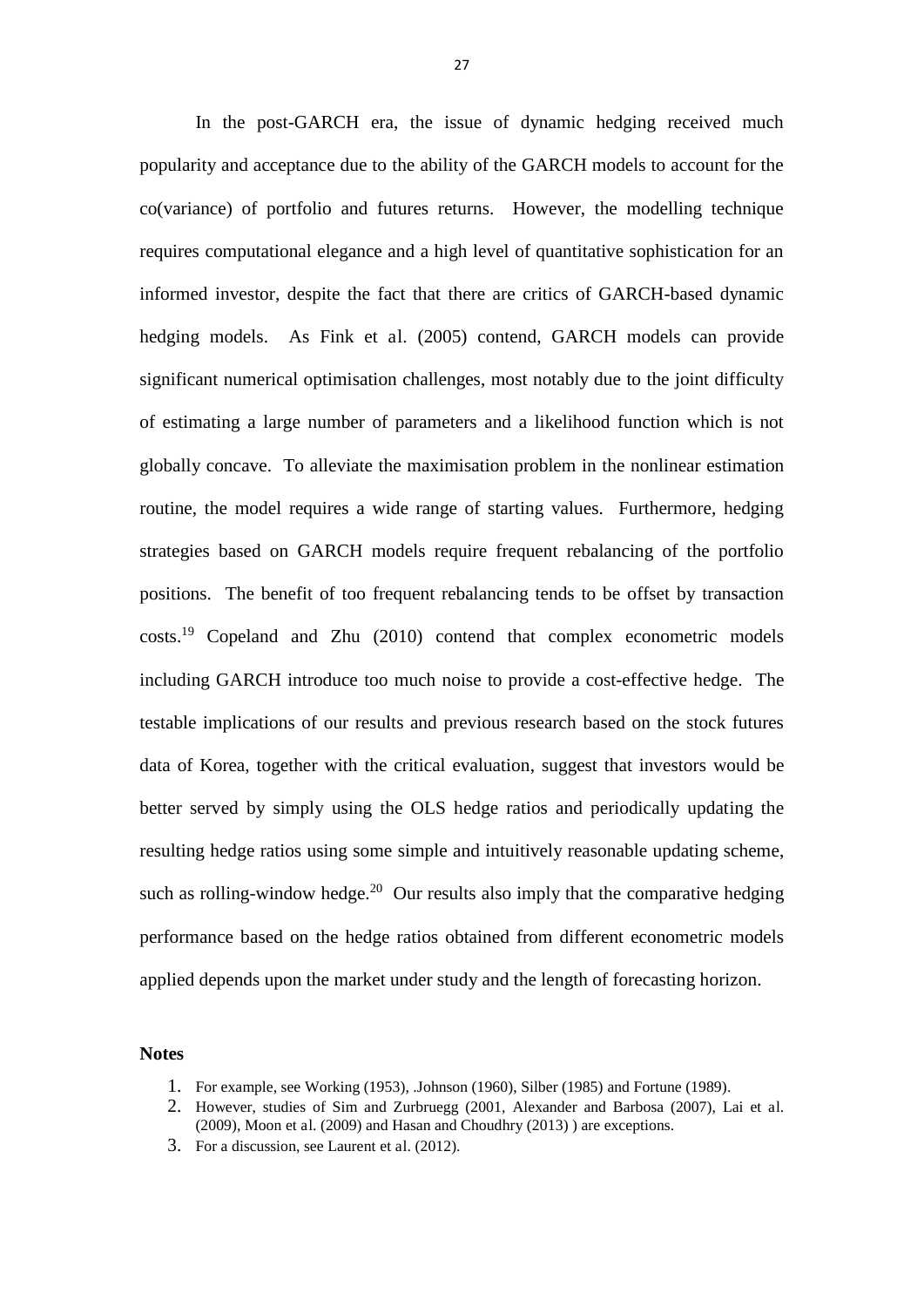- 4. The OLS estimation of the hedge ratio from eq. (2) is based on the assumption of timeinvariant asset distributions suggested by Ederington (1979) and Anderson and Danthine (1980).
- 5. This section has drawn extensively from Hasan and Choudhry (2013).
- 6. There is more than one GARCH model available that is able to capture the asymmetric effect in volatility. According to Engle and Ng (1993), the Glosten et al. (1993) model is the best at parsimoniously capturing this asymmetric effect.
- 7. Moon et al. (2009) estimated diagonal VEC GARCH, matrix diagonal GARCH, constant conditional correlation GARCH, BEKK GARCH, and principal component GARCH model.
- 8. Lai et al. (2009) used the daily data of the Korea Stock Exchange Composite Price Index (KORCOMP) and the future price indices of KOSPI 200.
- 9. On the Korea Stock Exchange, the Korea Stock Price Index 200 future was launched in May 1996 and its trading contracts reached a volume of nearly 34 million by 2005 with a trading value of nearly 18 billion USD. Alexander and Barbosa (2007) noted that the Korean Stock Exchange was the fifth-largest exchange for trading of index futures contracts in 2005 after the CME, Eurex, Euronext and the National Stock Exchange of India.
- 10. The study of Alexander and Barbosa (2007) used KOSPI 200 data; Moon et al. (2009) utilised Korea Securities Automated Quotation (KOSDAQ) data while Lai et al. (2009) used the daily data of Korea Stock Exchange Composite Price Index (KORCOMP) and the future price indices of KOSPI 200 in their study.
- 11. The continuous series is a perpetual series of futures prices. It starts at the nearest contract month, which forms the first values for the continuous series, either until the contract reaches its expiry date or until the first business day of the actual contract month. At this point, the next trading contract month is taken.
- 12. Many diagnostic tests are not reported or discussed to conserve space. However, they are available upon request.
- 13. The result is quite plausible, pointing to the notion that if the error correction term is statistically negative and significant in one equation, then the term would be positive in another equation in a bivariate model.
- 14. In the case of the constant ratio the time subscript does not exist.
- 15. Moon et al. (2009) reported that a typical round-trip cost is around 0.00072% of KOSTAR future contract value in the Korean market. Yang and Lai (2009) noted that the transaction cost ranges between 0.005% and 0.01% in the major global exchanges which are trading financial contracts of DJIA, S&P500,, NASDAQ100, FTSE100, CAC40, DAX30 and Nikkei225. Rossi and Zucca (2002) noted a transaction cost of 0.0015% in the Italian bond market.
- 16. For example, see Cremers et al. (2004), Harvey et al. (2004) and Alexander and Barbosa (2008).
- 17. This part is drawn from Alexander and Barbosa (2008).
- 18. Interested readers are referred to Brooks et al. (2002), and Jorion (2007) for a detailed discussion.
- 19. For example, see Sim and Zurbruegg (2001b) and Kofman and McGlenchy (2005) for a discussion.
- 20. The study of Moon et al. (2009) shows that the simple rolling OLS is superior to all the popular multivariate GARCH models.

#### **References**

Alexander C. and Barbosa, A. (2007) 'Effectiveness of minimum-variance hedging:

the impact of electronic trading and exchange-traded funds', Journal of Portfolio

Management, Vol. 33, No. 2, pp. 46-59.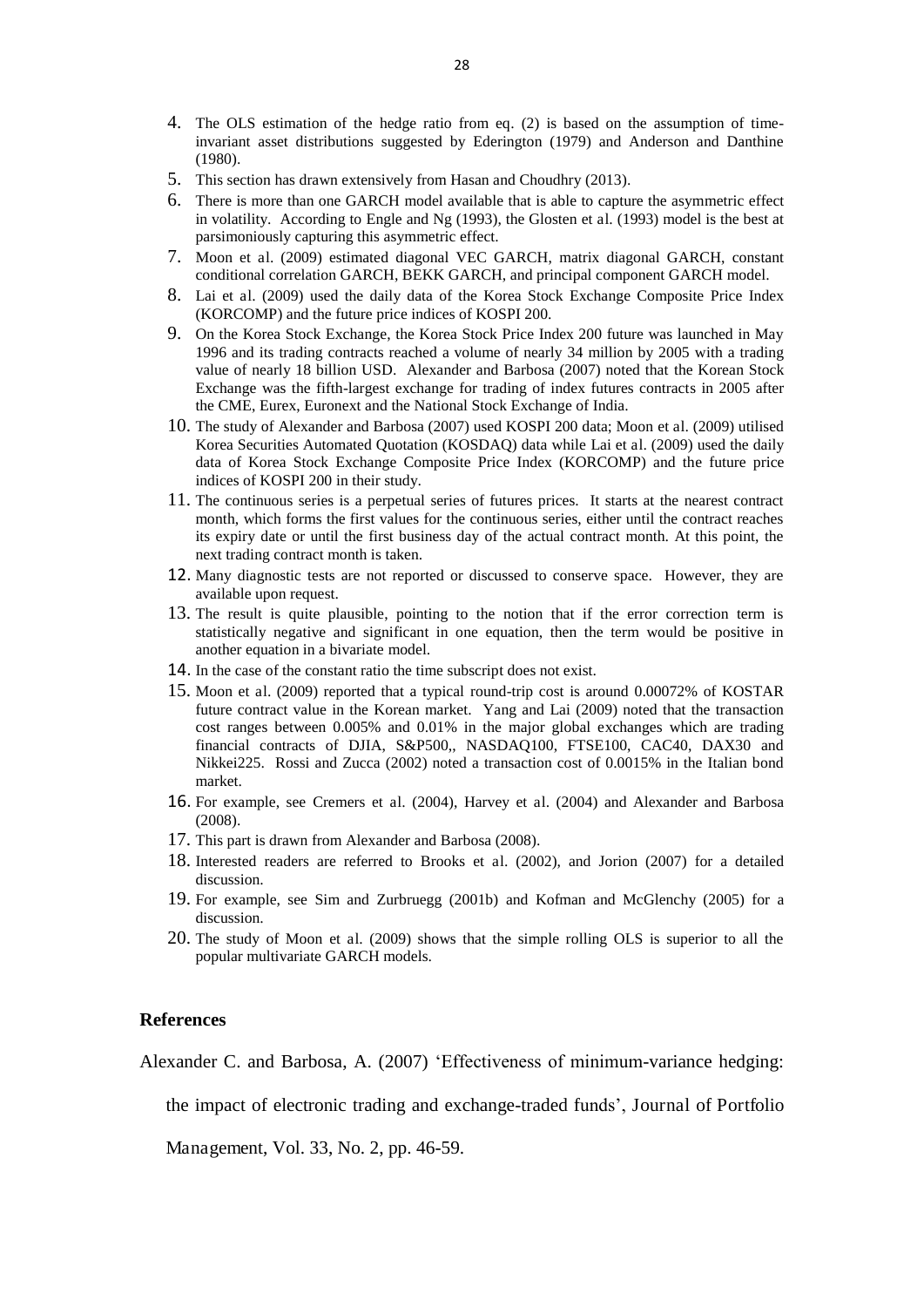- Alexander, C. and Barbosa, A. (2008) 'Hedging index exchange traded funds', Journal of Banking and Finance, Vol. 32, No. 2, pp. 326-337.
- Anderson, H. M., Nam, K. and Vahid, F. (1999) 'An asymmetric nonlinear smoothtransition GARCH model', In: Rothman, P. (Ed), Nonlinear Time Series Analysis of Economics and Financial Data, pp.191-207, Kluwer Academic Publishers, Boston.
- Anderson, R. W. and Danthine, J. P. (1980) 'Hedging and joint production: theory and illustrations', Journal of Finance, Vol. 35, No. 2, pp.489-497.
- Baillie, R. and Myers, R. (1991) 'Bivariate GARCH estimates of the optimal commodity futures hedge', Journal of Applied Econometrics, Vol. 6, pp. 109-124.
- Black, F. (1976) 'Studies of stock market volatility changes', Proceedings of the American Statistical Association, Business and Economics Statistics Section, pp. 177-181.
- Bollerslev, T., Chou, R. and Kroner, K. (1992), 'ARCH modeling in Finance', Journal of Econometrics, Vol. 52, pp. 5-59.
- Brooks, C., Henry, O. T. and Persand, G. (2002) 'The effects of asymmetries in optimal hedge ratios', Journal of Business, Vol. 75, No. 2, pp. 333-352.
- Cecchetti, S. G., Cumby, R. E. and Figlewski, S. (1988) 'Estimation of optimal futures hedge', Review of Economics and Statistics, Vol. 70, No. 4, pp. 623-630.
- Christie, A. (1982) 'The stochastic behavior of common stock variances: value, leverage and interest rate effects', Journal of Financial Economics, Vol. 10, pp. 407-432.
- Copeland, L. and Zhu, Y. (2010) 'Hedging Effectiveness in the Index Futures Market', in Gregoriou, G. W. and Pascalau, R. (Eds): Nonlinear Financial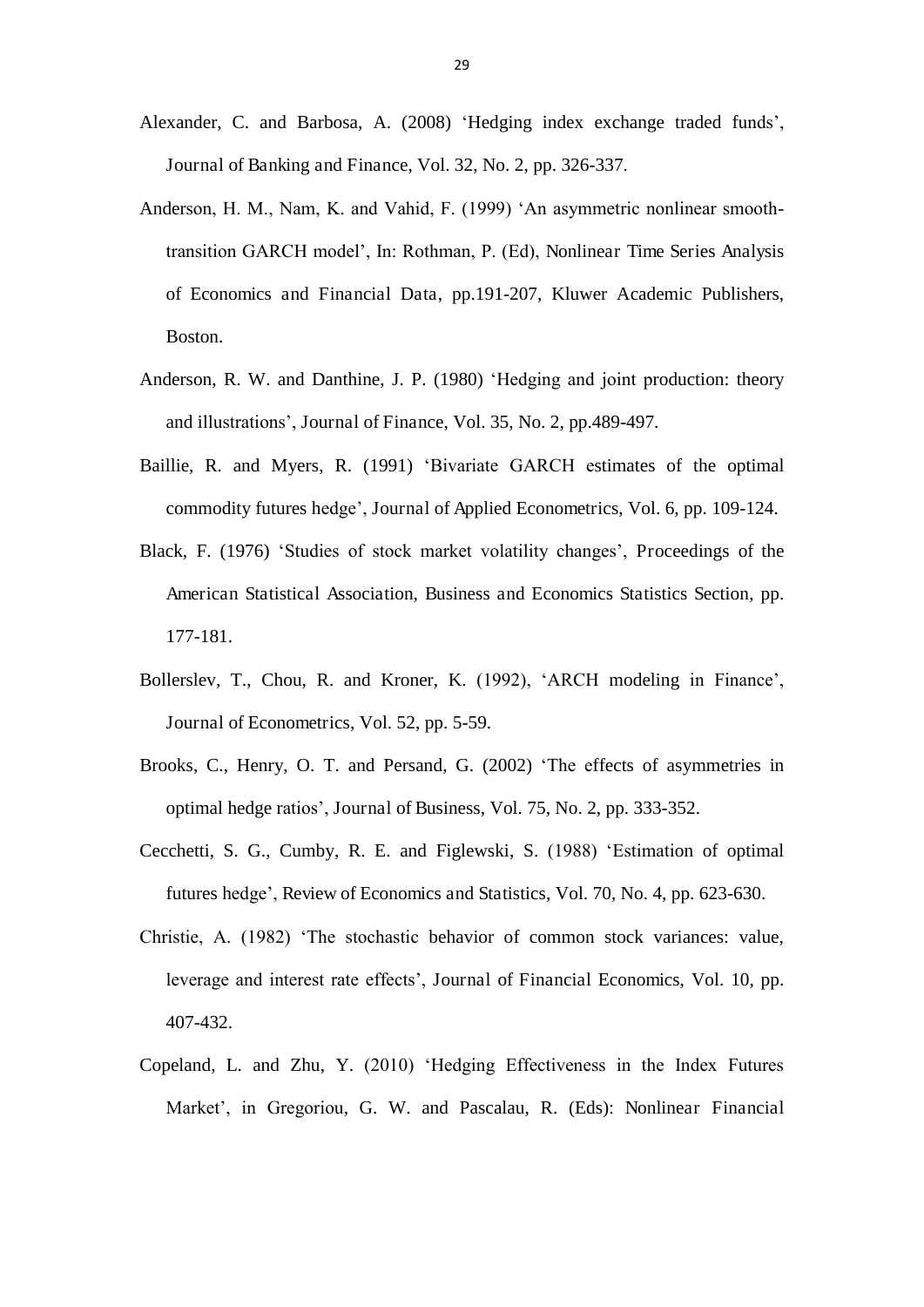Econometrics: Forecasting Models, Computational and Bayesian Models, pp.97- 113, Palgrave MacMillan, London.

- Cremers, J. H., Kritzman, M. and Page, S. (2004) Portfolio Formation with the Higher Moments and Plausible Utility, Revere Street Working Paper Series, Financial Economics, pp. 272-12.
- Ederington, L. (1979) 'The hedging performance of the new futures markets', Journal of Finance, Vol. 34, No. 1, pp. 157-170.
- Efron, B. (1982) Jacknife, the Bootstrape, and Other Resampling Plans, Philadelphia: Society for Industrial and Applied Mathematics.
- Elliot, G. Rothenberg, T. J. and Stock, J. H. (1996) 'Efficient tests for an autoregressive unit root', Econometrica, Vol. 64, pp. 813-836.
- Engle, R. F. (2002) 'Dynamic conditional correlation: a simple class of multivariate GARCH models', Journal of Business and Economics Statistics, Vol. 20, pp. 339- 350.
- Engle, R. F. and Kroner, K. (1995) 'Multivariate simultaneous generalized ARCH', Econometric Theory, Vol. 11, No. 1, pp. 122-150.
- Engle, R. F. and Ng, V. (1993) 'Measuring and testing the impact of news on volatility', Journal of Finance, Vol. 48, pp. 1749-1778.
- Figlewski, S. (1986) Hedging with Financial Futures for Institutional Investors, Ballinger Publishing, Cambridge, MA.
- Fink, J., Fink, K. E. and Lange, S. (2005) 'The use of term structure information in the hedging of mortgage-backed securities', Journal of Futures Markets, Vol. 25, No. 7, pp. 661-678.
- Fortune, P. (1989) 'An assessment of financial market volatility: bills, bonds, and stocks', New England Economic Review, November/December, pp. 13-28.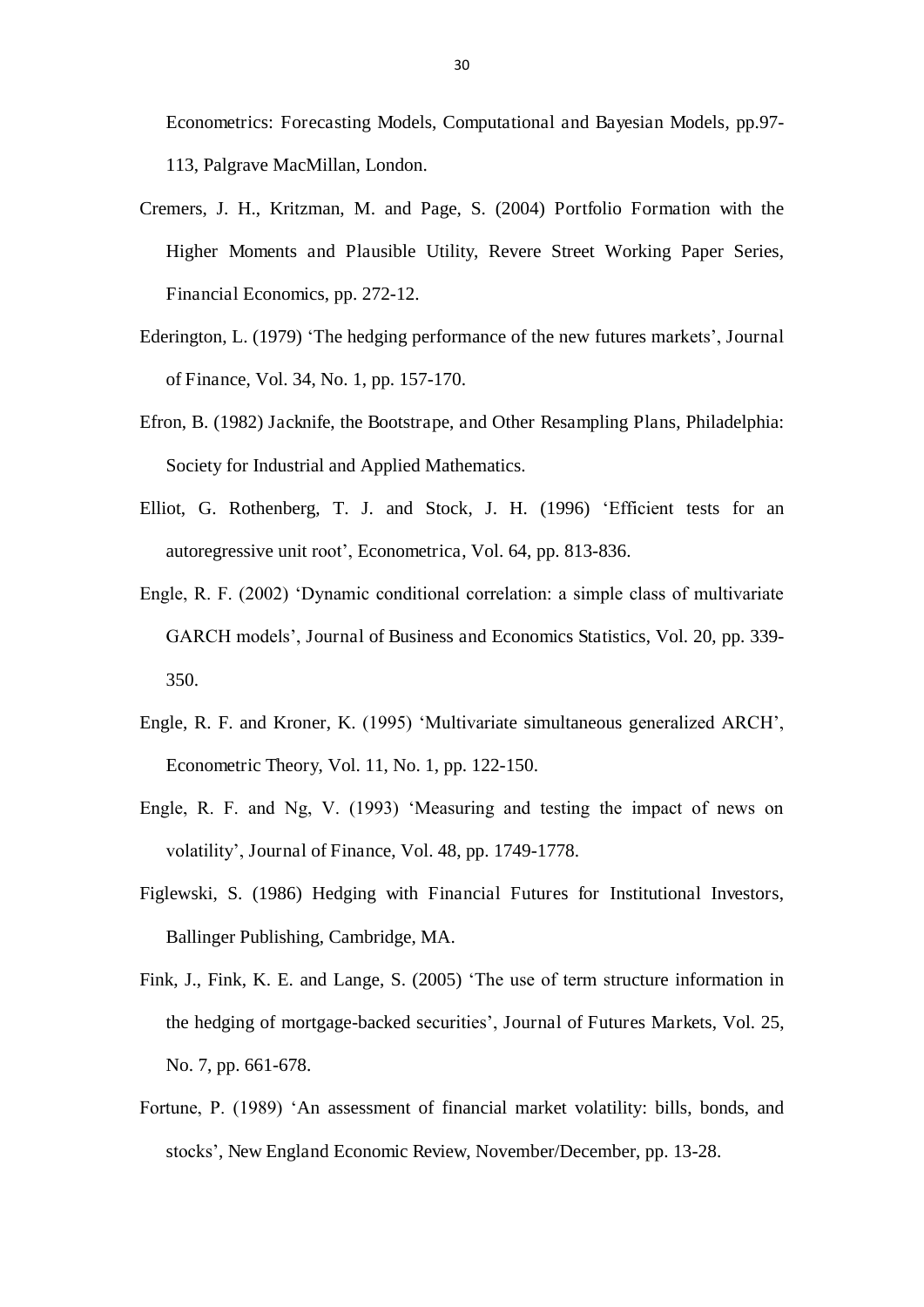- Glosten, L. R., Jagannathan, R. and Runkle, D. E. (1993) 'On the Relation between the Expected Value and the Volatility of the Nominal Excess Return on Stocks', Journal of Finance, Vol. 48, No. 5, pp. 1779-1801.
- Hamilton, J. D. and Susmel, R. (1994) 'Autoregressive conditional heteroscedasticity and changes in regime', Journal of Econometrics, Vol.64, No. 1-2, pp. 307-333.
- Harvey, C., Liechty, J., Liechty M. and Muller, P. (2004) Portfolio Selection with Higher Moments, Working Papers 70, Fuqua School of Business, Durham, Duke University.
- Hasan, M. S. and Choudhry, T. (2013) 'On the effectiveness of dynamic stock index portfolio hedging: evidence from emerging markets futures', in Batten, J. A., Macay. P. and Wagner, N. (Eds): Advances in Financial Risk Management-Corporates, Intermediaries and Portfolios, pp. 364-390, Palgrave Macmillan, Basingstoke.
- Hatemi-J, A. and Roca, E. (2014) 'Estimating the optimal hedge ratio in the presence of potential unknown structural breaks', Applied Economics, Vol. 46, No. 8, pp. 790-795.
- Johnson, L. (1960) 'The theory of hedging and speculation in commodity futures', Review of Economic Studies, Vol. 27, No. 3, pp. 139-151.
- Jorion, P. (2007) Value at Risk: The New Benchmark for Managing Financial Risk, McGraw-Hill, New York.
- Juhl, T., Kawaller, I. G. and Koch, P.D. (2012) 'The effect of the hedge horizon on optimal hedge size and effectiveness when prices are cointegrated', Journal of Futures Markets, Vol. 32, No. 9, pp. 837-876.
- Kawaller, I. G. and Koch, P.D. (2013) 'Hedging effectiveness testing revisited', Journal of Derivatives, Vol. 21, No. 1, pp. 83-94.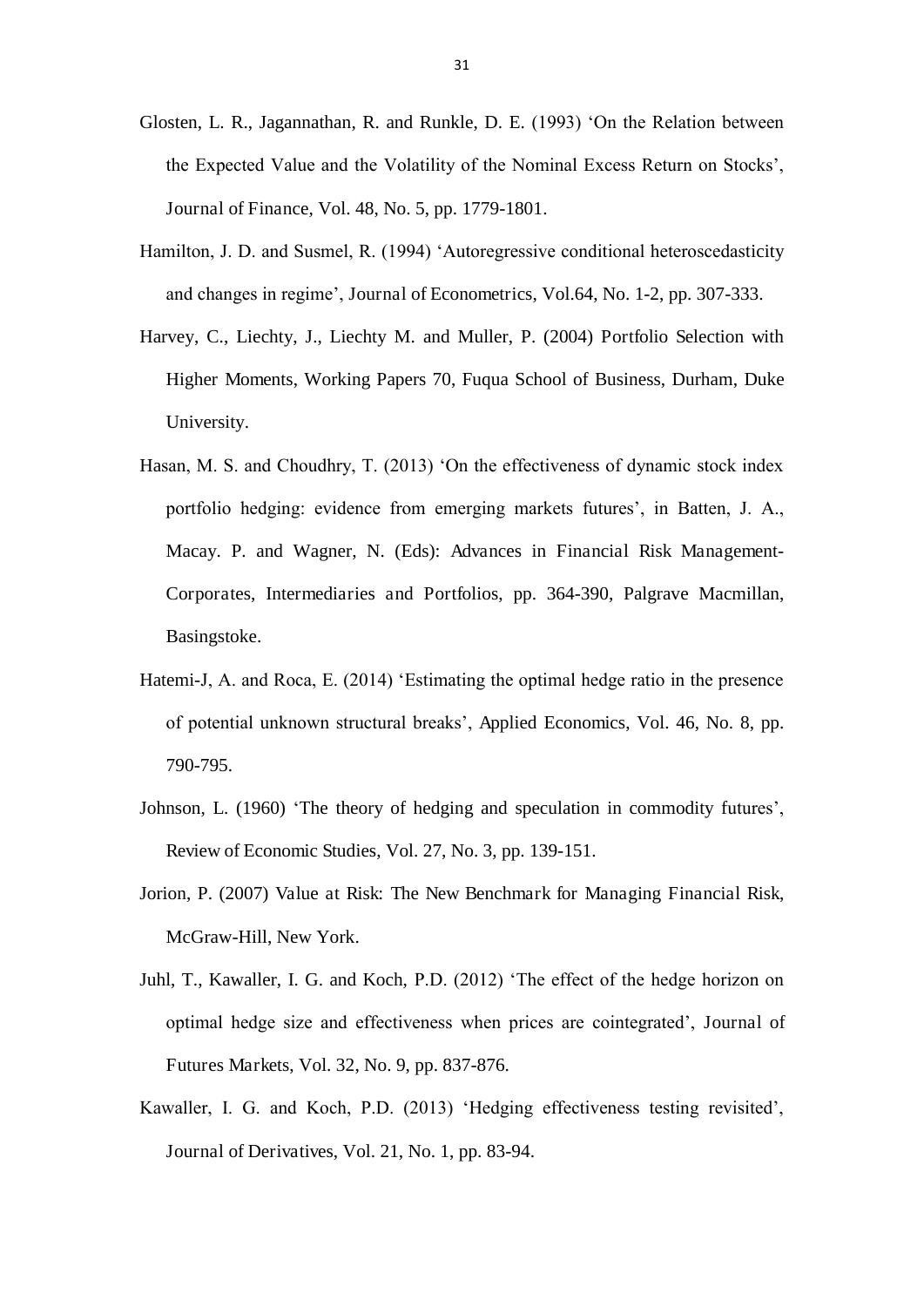- Kenourgios, D., Samitas, A. and Drosos, P. (2008) 'Hedge ratio estimation and hedging effectiveness: the case of the S&P 500 stock index futures contract', International Journal of Risk Assessment and Management, No. 9, No. ½, pp. 121- 134.
- Kofman, P. and McGlenchy, P. (2005), 'Structurally sound dynamic index futures hedging', Journal of Futures Markets, Vol. 25, No. 12, pp. 1173-1202.
- Kroner, K. F. and Sultan, J. (1993) 'Time-varying distributions and dynamic hedging with foreign currency futures', Journal of Financial and Quantitative Analysis, Vol. 28, No. 4, pp. 535-51.
- Lai, Y., Chen, C. W. S. and Gerlach, R. (2009) 'Optimal dynamic hedging via Copula-Threshold-GARCH models', Mathematics and Computers in Simulation, Vol. 79, No. 8, pp. 2609-2624.
- Laurent, S., Rombouts, J. V. K. and Violante, F. (2012) 'On the forecasting accuracy of multivariate GARCH models', Journal of Applied Econometrics, Vol. 27, pp. 934-955.
- Moon, G. H., Yu, W. C. and Hong, C. H. (2009) 'Dynamic hedging performance with the evaluation of multivariate GARCH models: evidence from KOSTAR index futures', Applied Economics Letters, Vol. 16, No. 9, pp. 913-919.
- Nam, K., Pyun, C. S. and Avard, S. L. (2001) 'Asymmetric reverting behavior of short-horizon stock returns: an evidence of stock market overreaction', Journal of Banking and Finance, Vol.25, pp. 807-824.
- Rossi, E. and Zucca, C. (2002) 'Hedging interest rate risk with multivariate GARCH', Applied Financial Economics, Vol. 12, No. 4, pp. 241-251.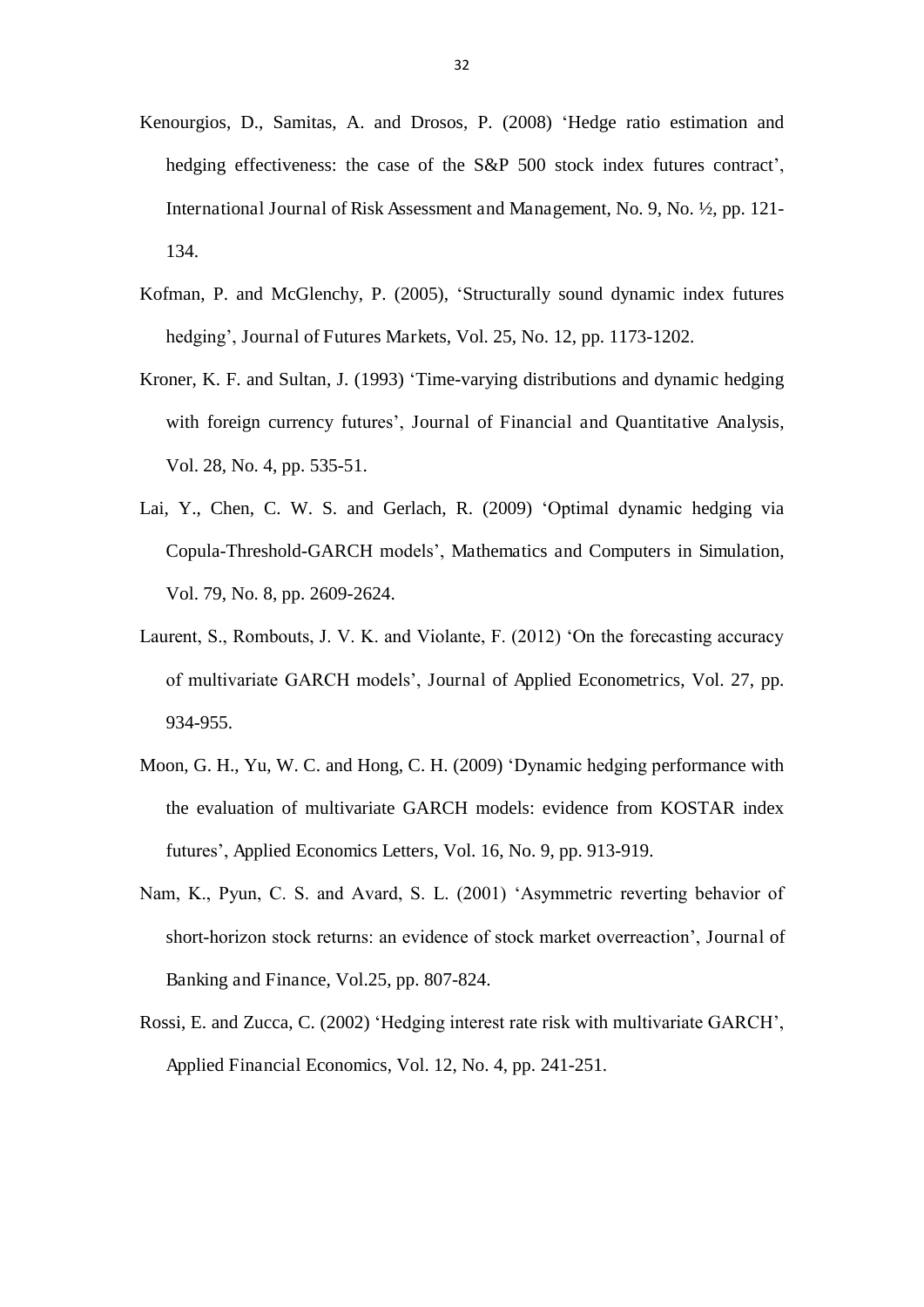- Silber, W. (1985) 'The economic role of financial futures', in Peck, A. E. (Ed), Futures Markets: Their Economic Role, American Enterprise Institute for Public Policy Research.
- Sims, A. and Zurbruegg, R. (2001a) 'Dynamic hedging effectiveness in South Korean index futures and the impact of the Asian financial crisis', Asia-Pacific Financial Markets, Vol. 8, No. 3, pp. 237-258.
- Sims, A. and Zurbruegg, R. (2001b) 'Optimal hedge ratios and alternative hedging strategies in the presence of cointegrated time-varying risks', European Journal of Finance, Vol. 7, No. 3, pp. 269-283.
- Sultan, J. and Hasan, M. S. (2008) 'The effectiveness of dynamic hedging: evidence from selected European stock futures', European Journal of Finance, Vol. 14, No. 6, pp. 469-488.
- Tse, Y. K. and Tusi, A. K. C. (2002) 'A multivariate generalized autoregressive conditional heteroscedasticity model with time-varying correlations', Journal of Business and Economics Statistics, Vol. 20, pp. 351-362.
- Turner, C. M., Startz, R. and Nelson, C. R. (1989) 'A Markov model of heteroscedasticity, risk, and learning in the stock market', Journal of Financial Economics, Vol 25, pp. 3-22.
- Working, H. (1953) 'Futures trading and hedging', American Economic Review, Vol. 43, No. 3, pp. 314-343.
- Yang, M. J. and Lai, Y. C. (2009) 'An out-of-sample comparative analysis of hedging performance of stock index futures: dynamic versus static hedging', Applied Financial Economics, Vol. 19, No. 13, pp. 1059-1072.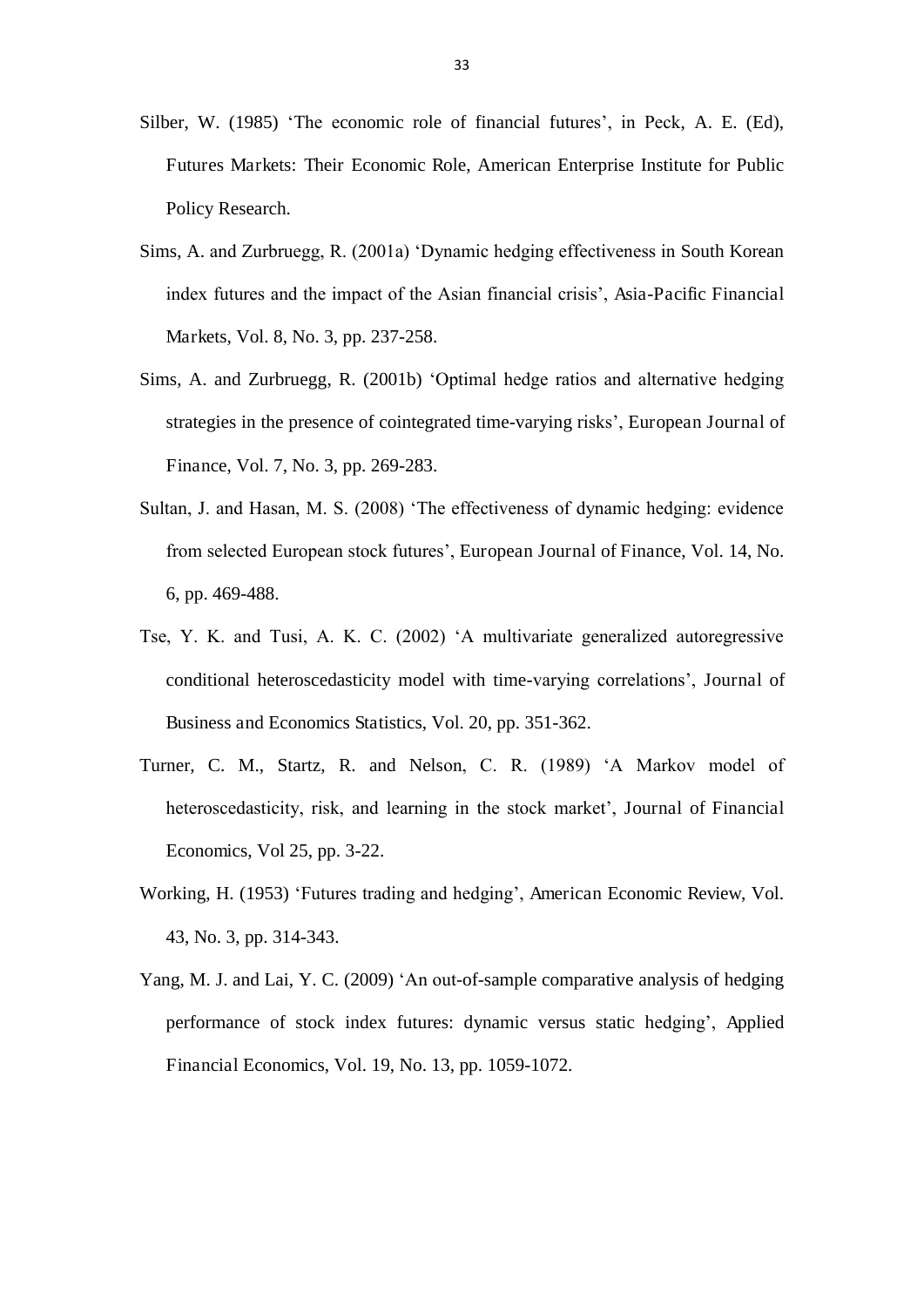Zanotti, G., Gabbi, G. and Geranio, M. (2010) 'Hedging with futures: efficacy of GARCH correlation models to European electricity markets', Journal of International Financial Markets, Institutions & Money, Vol. 20, pp. 135-148.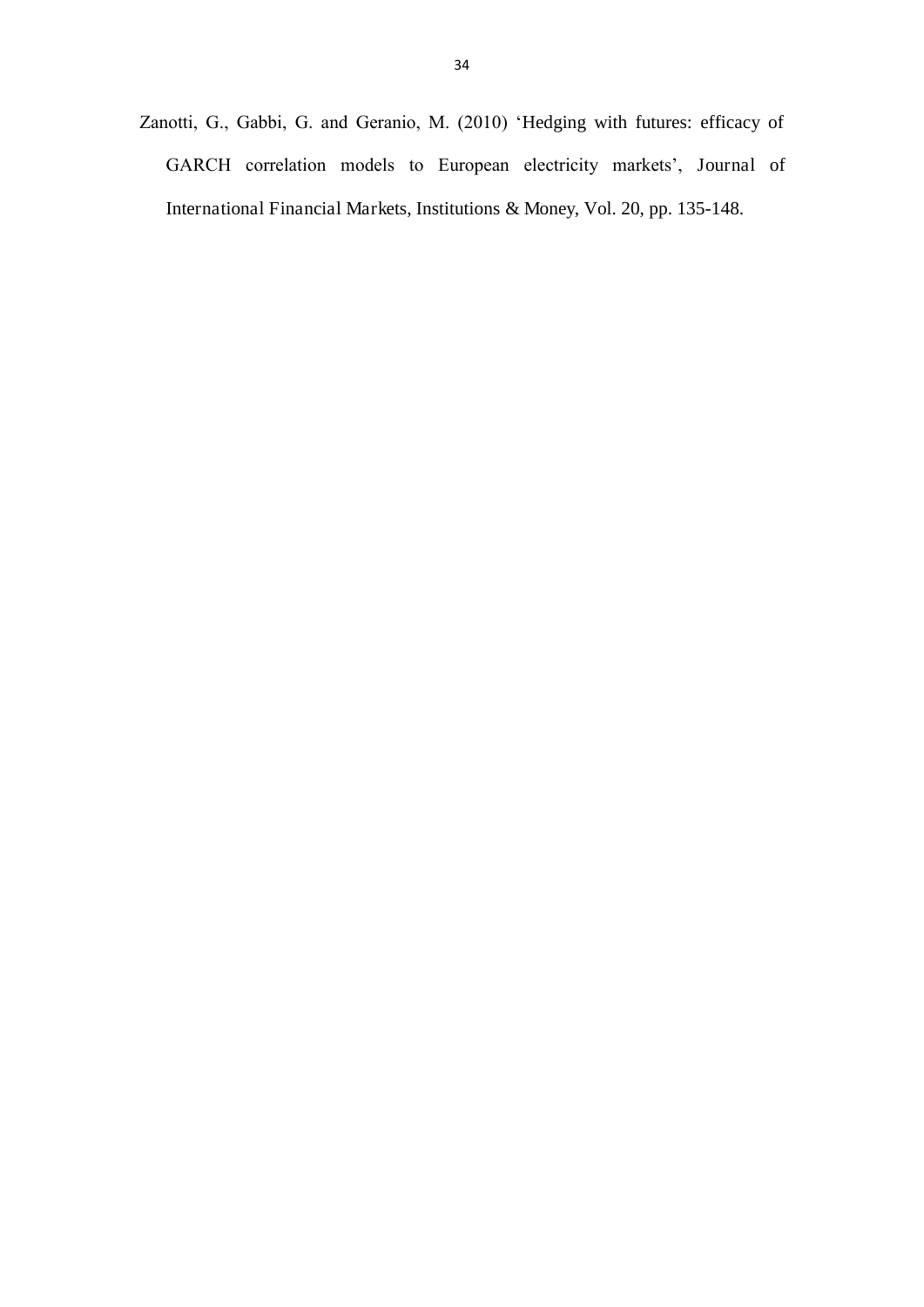| <b>Statistics</b>        | Korea                  |                        |  |  |  |
|--------------------------|------------------------|------------------------|--|--|--|
|                          | Cash Return            | <b>Future Return</b>   |  |  |  |
| Mean                     | .000192                | .000186                |  |  |  |
| Variance                 | .000224                | .000270                |  |  |  |
| Std. Dev.                | .015623                | .016436                |  |  |  |
| <b>Skewness</b>          | $-.48056$              | $-.370422$             |  |  |  |
| <b>Kurtosis</b>          | 6.42395                | 5.48021                |  |  |  |
| Jarque-Bera              | 8023.29                | 5815.59                |  |  |  |
| Stationarity: $t_{\mu}$  | $-13.210^a$            | $-20.509$ <sup>a</sup> |  |  |  |
| $t_{\tau}$<br>$t_{\tau}$ | $-26.461$ <sup>a</sup> | $-29.631$ <sup>a</sup> |  |  |  |
| ARCH(1)                  | 131.55                 | 113.68                 |  |  |  |
| Q(20)                    | 45.390                 | 52.870                 |  |  |  |

**Table 1. Descriptive statistics of stock spot and futures indices returns** 

Note:  $t_{\mu}$  and  $t_{\tau}$  are the Elliot-Rothenberg-Stock Dickey-Fuller generalised least squares (DF-GLS) unit root test statistics with allowance for a constant and a trend, respectively. 5% critical values of  $t_{\mu}$  and  $t_{\tau}$  are -1.948 and -3.190 (see Elliot-Rothenberg-Stock 1996, Table 1).

**Table 2. Bivariate regression results of the constant minimum hedge ratio model** 

| Country | Constant            | Futures returns   | Diagnostic             | F-test  |
|---------|---------------------|-------------------|------------------------|---------|
| Korea   | $-.0000239(0.3337)$ | $0.9039*(207.53)$ | $R^2 = .904$ DW= 2.758 | 43071.0 |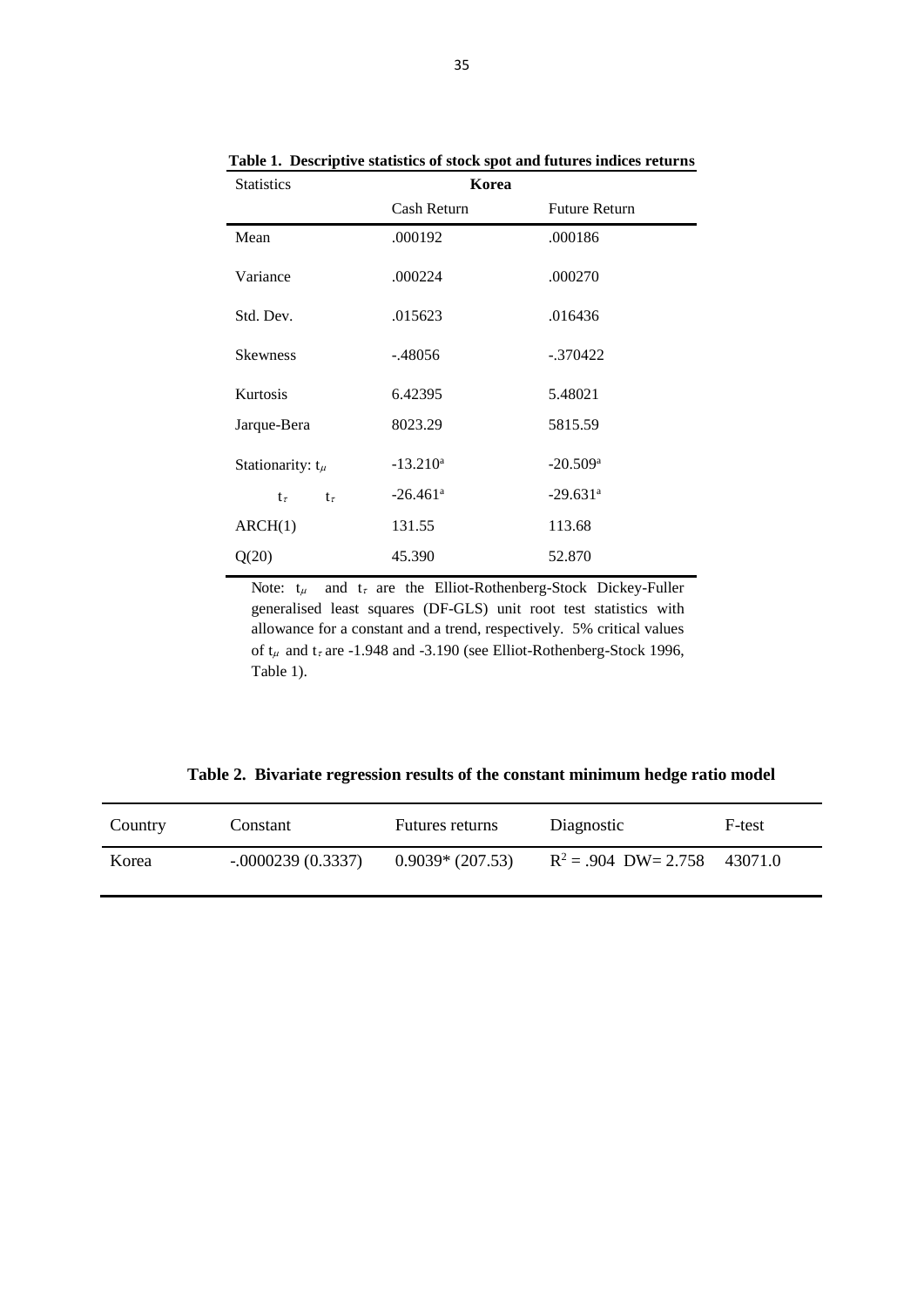| Dependent               | <b>GARCH</b>           | <b>GARCH-ECM</b>        | GARCH-X                 | GARCH-                  | <b>GARCH-GJR</b>        | GARCH-DCC              |
|-------------------------|------------------------|-------------------------|-------------------------|-------------------------|-------------------------|------------------------|
| Variable                |                        |                         |                         | <b>BEKK</b>             |                         |                        |
| $\mu_{\text{\tiny{l}}}$ | $8.52e-04^a$           | $8.80e-04a$             | $7.19e-04^a$            | $0.00072$ <sup>a</sup>  | $-0.00077$ <sup>a</sup> | $0.00088$ <sup>a</sup> |
|                         | (3.40110)              | (4.9373)                | (3.7318)                | (4.0239)                | $(-0.9215)$             | (4.7178)               |
| $\delta_{\rm i}$        |                        | 8.58e-04 <sup>a</sup>   | $-0.15841$ <sup>a</sup> |                         | $-0.1545$ <sup>a</sup>  |                        |
|                         |                        | (4.7028)                | $(-2.4553)$             |                         | (1.0204)                |                        |
| $\mu_{2}$               | 8.56e-04 <sup>a</sup>  | $-0.18815$ <sup>a</sup> | 7.07e-04 <sup>a</sup>   | $0.00071$ <sup>a</sup>  | $0.00072$ <sup>a</sup>  | $0.00088$ $^{\rm a}$   |
|                         | (3.3830)               | $(-3.7958)$             | (3.5750)                | (3.8913)                | (3.4219)                | (4.6024)               |
| $\delta_{2}$            |                        | $0.17158^a$             | $0.23200$ <sup>a</sup>  |                         | $0.18586^a$             |                        |
|                         |                        | (3.4120)                | (3.5343)                |                         | (22.776)                |                        |
| $C_{11}$                | $6.08e-06a$            | $7.66e-06a$             | $4.71e-06^a$            | $0.00114^a$             | $2.67e-04^a$            | $2.36e-06^a$           |
|                         | (5.9458)               | (9.0341)                | (9.2329)                | (4.6162)                | (43.994)                | (6.1163)               |
| $A_{11}$                | $0.08251$ <sup>a</sup> | $0.07255^{\mathrm{a}}$  | $0.07319^{a}$           | $0.16501^a$             | $0.00643^a$             | $0.08152^a$            |
|                         | (7.7332)               | (13.167)                | (18.376)                | (3.5503)                | (7.7089)                | (15.406)               |
| $B_{11}$                | 0.89684 <sup>a</sup>   | $0.8981$ <sup>a</sup>   | 0.87924a                | 1.16134 <sup>a</sup>    | $-0.02611$ <sup>a</sup> | $0.91552^a$            |
|                         | (133.52)               | (144.75)                | (153.35)                | (50.951)                | $(-29.218)$             | (177.28)               |
| $D_{11}$                |                        |                         | $0.60072$ <sup>a</sup>  |                         | $0.00556^{\rm a}$       | $0.03532^a$            |
|                         |                        |                         | (9.5028)                |                         | (2.8157)                | (7.2070)               |
| $C_{21}$                | 5.76e-06 <sup>a</sup>  | 7.41e-06 <sup>a</sup>   | 4.49e-06 <sup>a</sup>   | 0.00056 <sup>b</sup>    | $3.41e-04^a$            |                        |
|                         | (5.9076)               | (9.0893)                | (9.1054)                | (2.1282)                | (51.080)                |                        |
| $A_{12}$                | 0.07952a               | $0.07056$ <sup>a</sup>  | $0.07008$ <sup>a</sup>  | $-0.12104$ <sup>a</sup> | $0.00325^a$             |                        |
|                         | (7.4838)               | (13.312)                | (18.124)                | $(-2.6017)$             | (7.9915)                |                        |
| $A_{21}$                |                        |                         |                         | $0.10537^{b}$           |                         |                        |
|                         |                        |                         |                         | (2.2897)                |                         |                        |
| $B_{12}$                | $0.90045^{\text{a}}$   | $0.90092$ <sup>a</sup>  | $0.88227$ <sup>a</sup>  | $0.22749^a$             | $-0.29921$ <sup>a</sup> |                        |
|                         | (7.4838)               | (150.41)                | (156.47)                | (9.3570)                | $(-14.765)$             |                        |
| $B_{21}$                |                        |                         |                         | $-0.1990$ <sup>a</sup>  |                         |                        |
|                         |                        |                         |                         | $(-8.6133)$             |                         |                        |
| $D_{21}$                |                        |                         | 0.60773a                |                         |                         |                        |
|                         |                        |                         | (9.5723)                |                         |                         |                        |
| $C_{22}$                | 5.73e-06 <sup>a</sup>  | 7.45e-06 <sup>a</sup>   | 4.48e-06 <sup>a</sup>   | 1.70e-08                | 3.32e-05 <sup>a</sup>   | $2.42e-06^a$           |
|                         | (5.6039)               | (8.8712)                | (9.0766)                | $(4.8e-05)$             | (12.521)                | (6.6834)               |
| $A_{22}$                | $0.08002$ <sup>a</sup> | $0.07137$ <sup>a</sup>  | $0.06983^a$             | $0.37806^a$             | $0.00290$ <sup>a</sup>  | $0.08067$ <sup>a</sup> |
|                         | (7.5430)               | (13.214)                | (18.063)                | (8.2707)                | (7.4675)                | (16.617)               |
| $B_{22}$                | $0.90186^a$            | $0.90191$ <sup>a</sup>  | 0.88480a                | $0.75262^a$             | 0.8768                  | $0.91650$ <sup>a</sup> |
|                         | (41.955)               | (147.85)                | (163.37)                | (31.997)                | (101.41)                | (197.70)               |
| $D_{22}$                |                        |                         | $0.60988$ <sup>a</sup>  | $0.00114^a$             | $0.00242$ <sup>a</sup>  | $0.94694$ <sup>a</sup> |
|                         |                        |                         | (9.3475)                | (4.6162)                | (2.7084)                | (128.23)               |
| $\cal P$                | 0.95091                |                         |                         |                         |                         |                        |
| $\mathbf L$             | 31080.7                | 31934.2                 | 31553.4                 | 31201.436               | 31620.2                 | 31248.0                |
| $\boldsymbol{\varPhi}$  | 0.86967                | 0.89632                 | 0.87033                 | 0.92595                 | 0.84582                 | 0.90452                |

**Table 3. Parameter estimates of conditional hedging model of South Korea** 

Note: a, b and c imply significance at 1%, 5% and 10% levels, respectively; figures in parentheses underneath the coefficients are t-statistics.  $\rho$  is the within-sample correlation coefficient between cash and futures returns. Log-L is the log-likelihood and  $\varphi$  signifies the first-order serial correlation coefficient in the hedge ratio derived from an AR(1) model.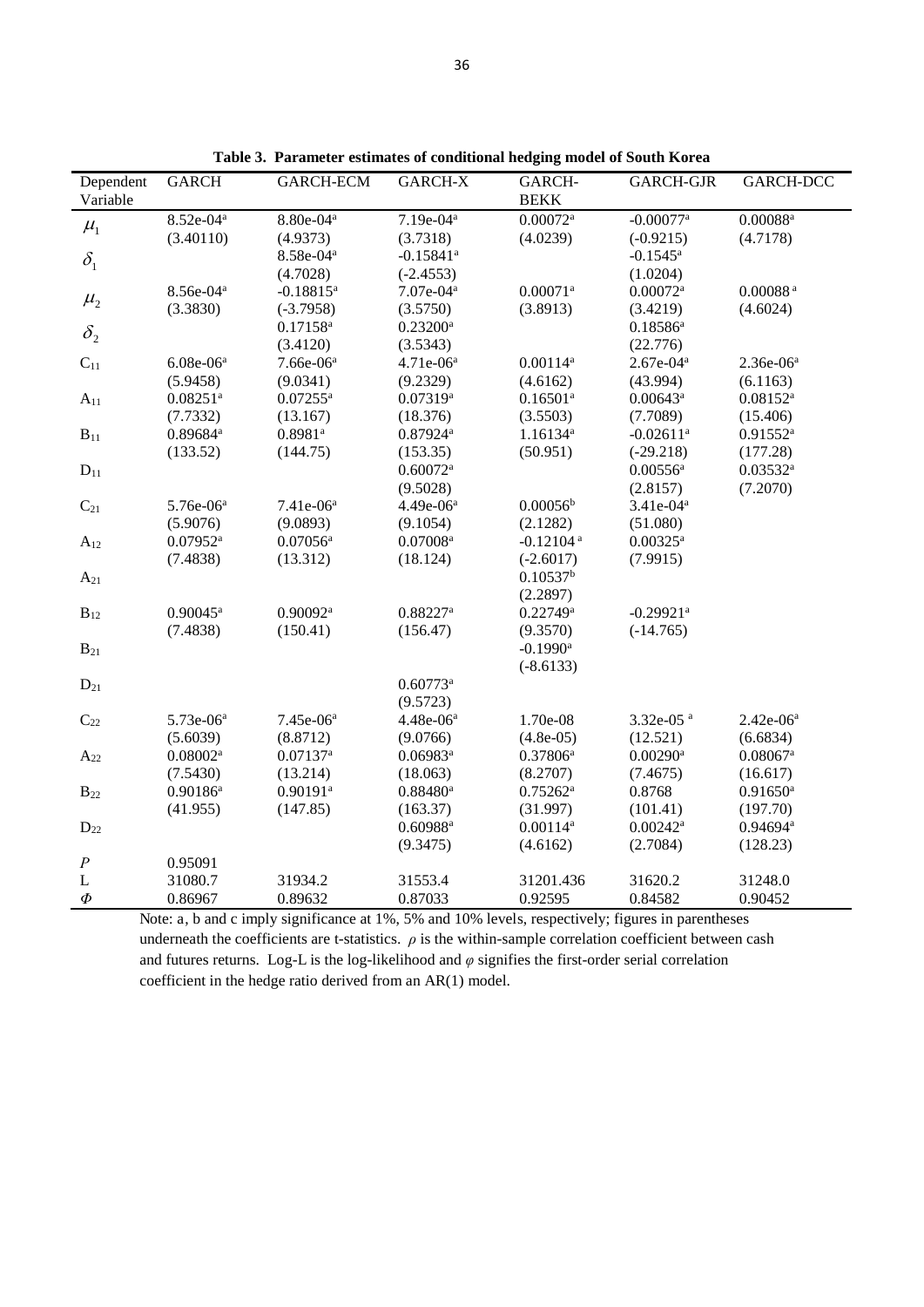| Dependent         | <b>ANST-GARCH</b>       | <b>ANST-GARCH</b>       | <b>MSVARCH</b>         | <b>MSVARCH</b>         |
|-------------------|-------------------------|-------------------------|------------------------|------------------------|
| Variable          |                         |                         |                        |                        |
|                   | $R_{c}$                 | $R_f$                   | $R_{c}$                | $R_{f}$                |
| $\mu$             | $0.03927$ <sup>a</sup>  | $0.04497$ <sup>a</sup>  | $0.05511^{\text{a}}$   | 0.04598 <sup>b</sup>   |
|                   | (0.0000)                | (0.0000)                | (2.8193)               | (2.0813)               |
| $\phi_{1}$        | $-0.02359$ <sup>a</sup> | $0.06340$ <sup>a</sup>  |                        |                        |
|                   | (0.0008)                | (0.0000)                |                        |                        |
| $\phi_{2}$        | $0.05948^{\rm a}$       | $0.02647$ <sup>a</sup>  |                        |                        |
|                   | (0.0002)                | (0.0000)                |                        |                        |
| $a_0(\alpha_0)$   | $0.00003$ <sup>a</sup>  | $0.00009$ <sup>a</sup>  | $0.98411$ <sup>a</sup> | $1.38643^a$            |
|                   | (243.93)                | (1320.18)               | (59.799)               | (64.239)               |
| $a_1(\alpha_1)$   | $0.02013^a$             | $-.000003$ <sup>a</sup> | $0.32133^a$            | $0.29975^a$            |
|                   | (11.207)                | $(-20.1956)$            | (11.152)               | (10.952)               |
| $a_2(\beta_1)$    | $0.06049$ <sup>a</sup>  | $0.17392$ <sup>a</sup>  | 0.78928 <sup>a</sup>   | $0.43621$ <sup>a</sup> |
|                   | (9.44036)               | (0.17392)               | (59.799)               | (64.239)               |
| b <sub>0</sub>    | $-0.00005$ <sup>a</sup> | $-0.00008$ <sup>a</sup> |                        |                        |
|                   | $(-1185.3)$             | (100.564)               |                        |                        |
| b <sub>1</sub>    | $0.06076$ <sup>a</sup>  | $0.000003$ <sup>a</sup> |                        |                        |
|                   | (12.597)                | (16.0172)               |                        |                        |
| b <sub>2</sub>    | $0.04983$ <sup>a</sup>  | $-0.21947$ <sup>a</sup> |                        |                        |
|                   | (3.7776)                | $(-1122.60)$            |                        |                        |
| $\gamma$          | 12.7208 <sup>a</sup>    | 14.1895 <sup>a</sup>    |                        |                        |
|                   | (13.052)                | (169.517)               |                        |                        |
| p                 |                         |                         | $0.97712$ <sup>a</sup> | $0.96655$ <sup>a</sup> |
|                   |                         |                         | (22.181)               | (16.022)               |
| q                 |                         |                         | 0.94382a               | $0.18226$ <sup>a</sup> |
|                   |                         |                         | (17.590)               | (12.286)               |
|                   |                         |                         |                        |                        |
|                   | 0.95091                 |                         |                        |                        |
| $_{\rm L}^{\rho}$ | 9604.2475               | 5474.4020               | $-8332.0422$           | -7783.0395             |
| $\varphi$         | $-0.01194$              |                         | 0.833523               |                        |
| $\pi_1$           |                         |                         | 0.2894                 | 0.0393                 |
| $\pi_{2}$         |                         |                         | 0.7106                 | 0.9607                 |
| d <sub>1</sub>    |                         |                         | 123.14                 | 353.99                 |
| $d_{2}$           |                         |                         | 38.82                  | 275.37                 |

**Table 4. Parameter estimates from ANST-GARCH and MSVARCH models of conditional hedging model of South Korea** 

Note: a, b and c imply significance at 1%, 5% and 10% levels, respectively; figures in parentheses underneath the coefficients are t-statistics.  $\rho$  is the within-sample correlation coefficient between cash and futures returns. Log-L is the log-likelihood and  $\varphi$  signifies the first-order serial correlation coefficient in the hedge ratio derived from an AR(1) model.  $\pi$ <sub>j</sub> is the unconditional probability of being in regime  $j$  and  $d_j$  is the half-life or expected duration of the j-th state.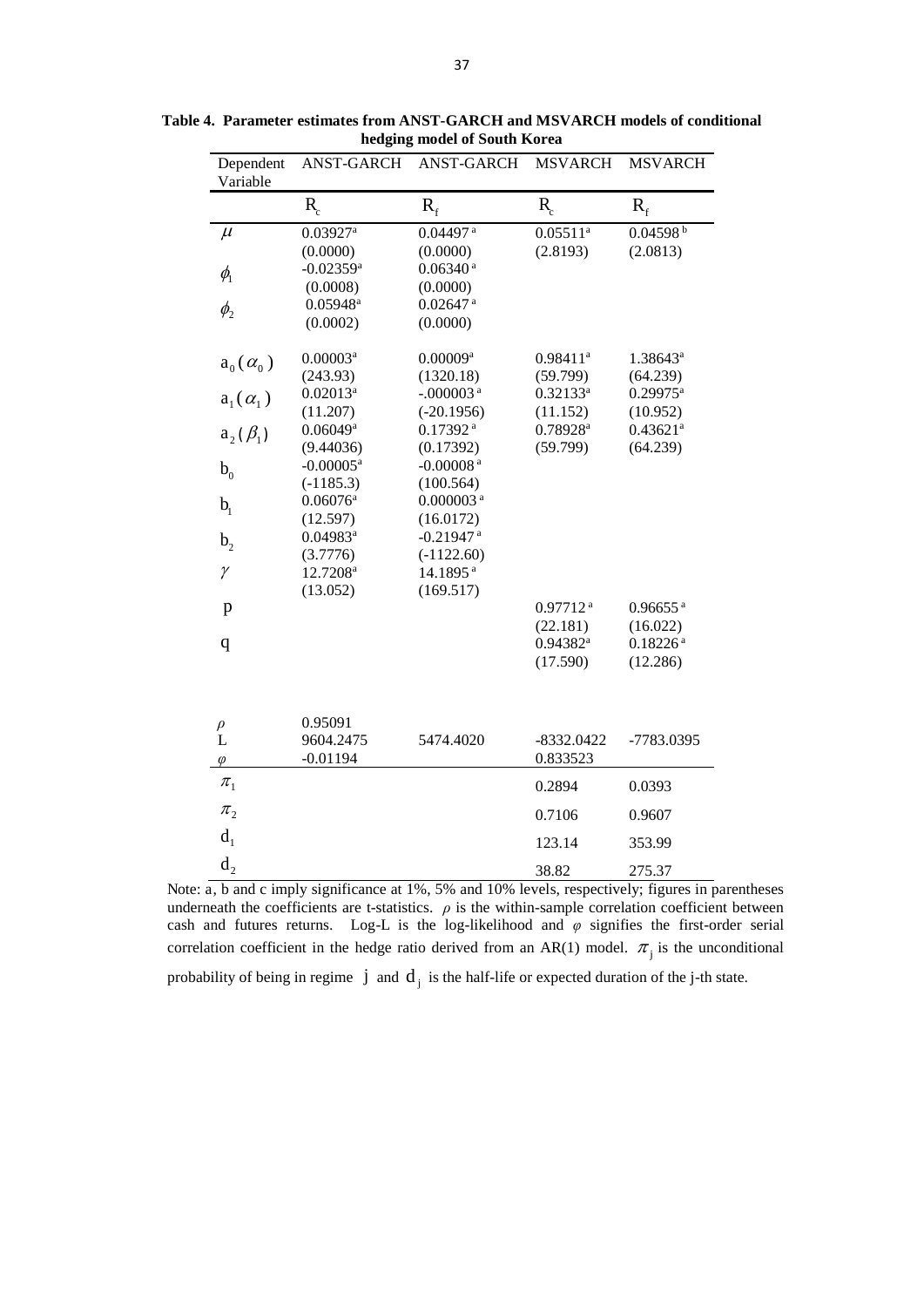|                    |           | Variance              |                            | Variance reduction     |                          |                                      |  |
|--------------------|-----------|-----------------------|----------------------------|------------------------|--------------------------|--------------------------------------|--|
|                    | In-sample | Out-of-sample<br>2015 | Out-of-sample<br>2016-2017 | $In-$<br>sample $(\%)$ | Out-of-sample<br>2015(%) | Out-of-sample<br>2016-2017<br>$(\%)$ |  |
| No Hedge           | .006102   | .004500               | .006087                    | 764.3                  | 667.9                    | 767.1                                |  |
| Naïve Hedge        | .000747   | .000610               | .000725                    | 5.807                  | 4.095                    | 3.276                                |  |
| <b>OLS</b>         | .000706   | .000586               | .000702                    |                        |                          |                                      |  |
| <b>GARCH Hedge</b> | .000718   | .000588               | .000712                    | 1.699                  | 0.341                    | 1.424                                |  |
| <b>GARCH-BEKK</b>  | .000724   | .000598               | .000723                    | 2.549                  | 2.047                    | 2.991                                |  |
| GARCH-GJR          | .000708   | .000588               | .000774                    | 0.283                  | 0.341                    | 10.25                                |  |
| <b>GARCH-ECM</b>   | .000718   | .000592               | .000706                    | 1.699                  | 1.023                    | 0.569                                |  |
| <b>GARCH-X</b>     | .000715   | .000593               | .000714                    | 1.274                  | 1.194                    | 1.709                                |  |
| <b>GARCH-DCC</b>   | .000721   | .000607               | .000720                    | 2.124                  | 3.583                    | 2.564                                |  |
| <b>ANST-GARCH</b>  | .005097   | .002441               | .004475                    | 621.9                  | 316.5                    | 537.4                                |  |
| <b>MSVARCH</b>     | .000766   | .000599               | .000753                    | 8.498                  | 2.2184                   | 7.264                                |  |

**Table 5. Portfolio variance reduction** 

Note: The fifth, sixth and seventh columns show percentage in-sample variance reductions of OLS hedge compared to other hedging models.

| <b>South Korea</b> | Mean<br>Return | Volatility | <b>Skewness</b>         | Kurtosis                | MV         | $\Delta$ MV | <b>CE</b>   |
|--------------------|----------------|------------|-------------------------|-------------------------|------------|-------------|-------------|
| Unhedged           | .000958        | .006102    | $-.480556$ <sup>a</sup> | 6.423949a               | $-0.02512$ |             | $-0.008992$ |
| Naive              | .000030        | .000747    | $-.126914$ <sup>a</sup> | $11.39052^a$            | $-0.00370$ |             | $-0.015411$ |
| <b>OLS</b>         | .000024        | .000706    | $-.160821a$             | $12.05113^a$            | $-0.00354$ |             | $-0.009585$ |
| <b>BGARCH</b>      | $-.000068$     | .000718    | $-169256$               | $1.089971^{\text{a}}$   | $-0.00359$ | 1.35%       | $-0.002630$ |
| <b>GARCHBEKK</b>   | $-.000106$     | .000724    | $-118941$               | 6.103481a               | $-0.00361$ | 2.03%       | $-0.005409$ |
| <b>GARCH-GJR</b>   | .000121        | .000708    | $-199432$ <sup>c</sup>  | $6.309633^a$            | $-0.00355$ | 0.02%       | $-0061527$  |
| <b>GARCH-ECM</b>   | $-.000060$     | .000718    | $-129846$               | $6.230429$ <sup>a</sup> | $-0.00359$ | 1.35%       | $-0.006334$ |
| GARCH-X            | .000002        | .000715    | $-135433$               | $6.299222^a$            | $-0.00358$ | 1.01%       | $-0055916$  |
| GARCH-DCC          | $-.000065$     | .000721    | $-.117880$              | $6.164275^{\text{a}}$   | $-0.00360$ | 1.69%       | $-0.005396$ |
| <b>ANST-GARCH</b>  | .004535        | .005097    | $-.170801$              | $2.102226^{\rm a}$      | $-0.02110$ | 475.93      | 0.0007512   |
| <b>MSVARCH</b>     | .000031        | .000766    | $-.224045^b$            | 5.399300 <sup>a</sup>   | $-0.00378$ | 6.89        | $-0.003812$ |

**Table 6.In-sample hedging performance using utility function**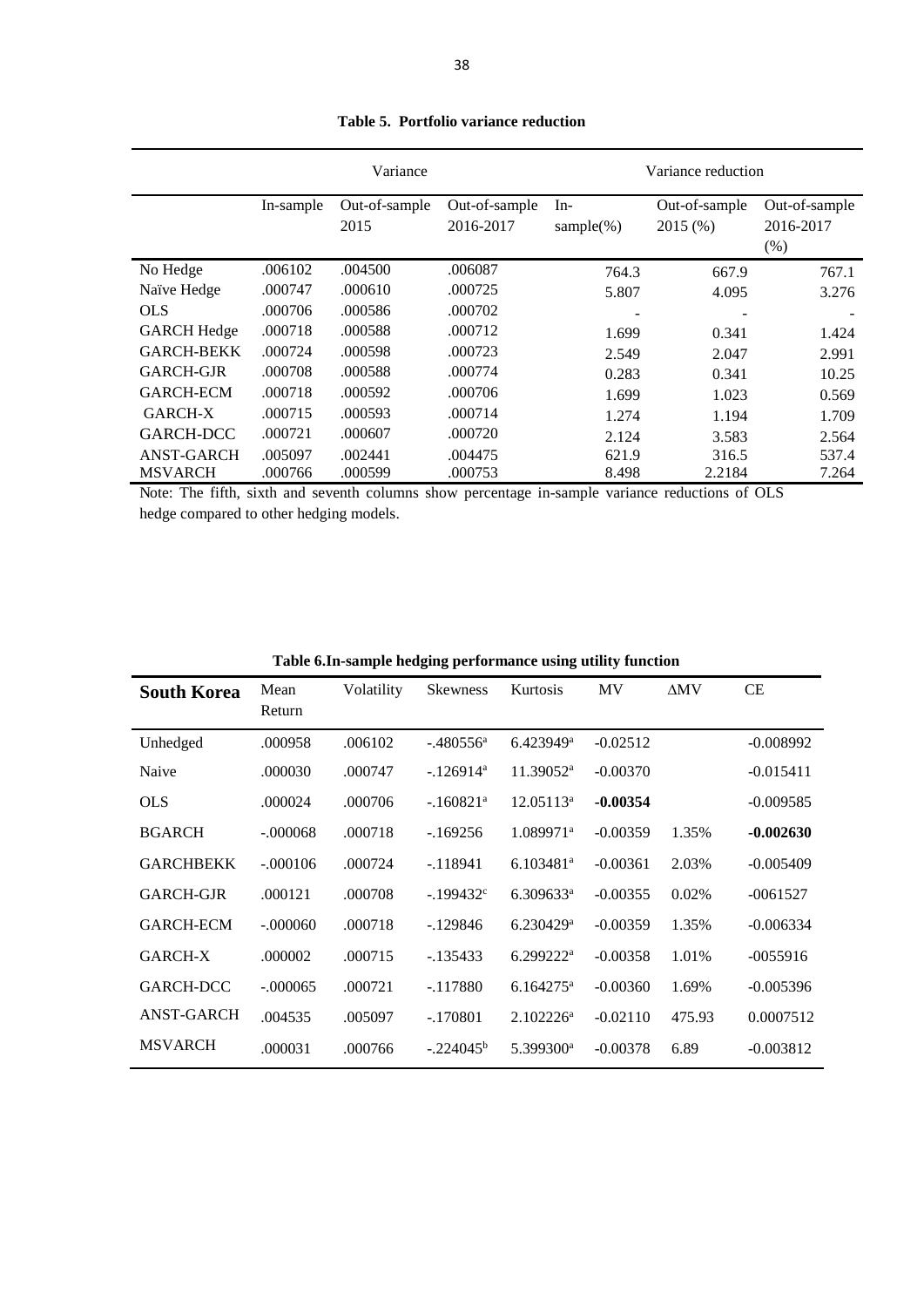| Days                   | Unhedged | Naïve Hedge | <b>GARCH</b> | <b>GARH-ECM</b> | <b>GARCH-X</b> | <b>GARCH-BEKK</b> | <b>GARCH-GJR</b> |
|------------------------|----------|-------------|--------------|-----------------|----------------|-------------------|------------------|
| A. Long cash and short |          |             |              |                 |                |                   |                  |
| futures:               |          |             |              |                 |                |                   |                  |
|                        | 0.075635 | 0.056136    | 0.048729     | 0.058819        | 0.048169       | 0.056367          | 0.055876         |
| 10                     | 0.239415 | 0.208204    | 0.224966     | 0.226590        | 0.232154       | 0.214631          | 0.220946         |
| 20                     | 0.351449 | 0.307227    | 0.334677     | 0.328243        | 0.317796       | 0.300063          | 0.320870         |
| 30                     | 0.432825 | 0.400145    | 0.402204     | 0.404677        | 0.393287       | 0.389864          | 0.413343         |
| 60                     | 0.628453 | 0.564234    | 0.584424     | 0.585854        | 0.615720       | 0.553359          | 0.586102         |
| B. Short cash and long |          |             |              |                 |                |                   |                  |
| futures:               |          |             |              |                 |                |                   |                  |
|                        | 0.027731 | 0.070933    | 0.024168     | 0.024614        | 0.025477       | 0.024262          | 0.025129         |
| 10                     | 0.081347 | 0.221984    | 0.071695     | 0.075153        | 0.073658       | 0.073614          | 0.072380         |
| 20                     | 0.114920 | 0.311698    | 0.102648     | 0.106101        | 0.106098       | 0.105683          | 0.103278         |
| 30                     | 0.147357 | 0.387505    | 0.126995     | 0.123839        | 0.130989       | 0.132868          | 0.126748         |
| 60                     | 0.211694 | 0.570341    | 0.185841     | 0.187921        | 0.191762       | 0.191656          | 0.179441         |

**Table-7A. MCRR Estimates-GARCH Hedging Models for Korea**